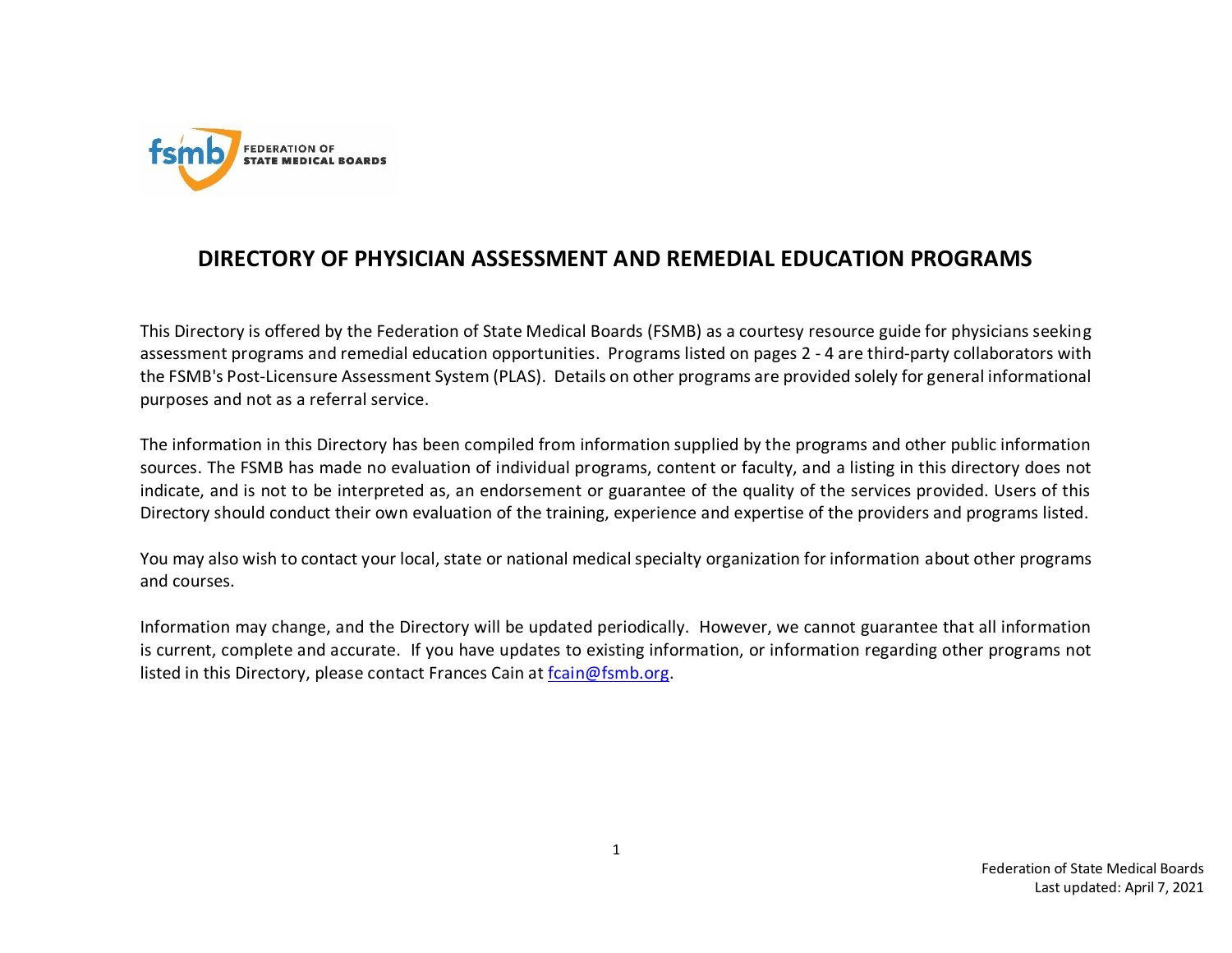| <b>PROGRAM or</b><br><b>ORGANIZATION</b>                                                                                                                                                                                                    | <b>SUBJECT</b>                                                                                                                                                                   | <b>CONTACT</b><br><b>INFORMATION</b>                                                                                                           | <b>PROGRAM</b><br><b>LENGTH</b>                                | <b>WHEN</b><br><b>OFFERED</b>                           | <b>WEBSITE</b>                     | <b>AFFILIATED WITH</b><br><b>OR</b><br><b>ACCREDITED BY</b>                                                                    |
|---------------------------------------------------------------------------------------------------------------------------------------------------------------------------------------------------------------------------------------------|----------------------------------------------------------------------------------------------------------------------------------------------------------------------------------|------------------------------------------------------------------------------------------------------------------------------------------------|----------------------------------------------------------------|---------------------------------------------------------|------------------------------------|--------------------------------------------------------------------------------------------------------------------------------|
| Post-Licensure<br><b>Assessment System</b><br>(PLAS)                                                                                                                                                                                        | Assessments for<br>physicians who hold -<br>or have held $-$ a<br>medical license in the<br>US or Canada                                                                         | Phone:<br>$(817) 868 - 4041$<br>Monday - Friday<br>$8:00$ am $-5:00$ pm<br>Central<br>Email:<br>dcusson@fsmb.org                               | Varies depending<br>on individual needs<br>of each participant | Year Round                                              | http://www.fsmb.<br>org/spex-plas/ | Joint program of<br>the Federation of<br><b>State Medical</b><br>Boards & the<br>National Board of<br><b>Medical Examiners</b> |
| <b>Special Purpose</b><br><b>Examination (SPEX)</b>                                                                                                                                                                                         | Computerized, MCQ,<br>general medical<br>knowledge<br>examination                                                                                                                | Phone:<br>$(817) 868 - 4041$<br>Monday - Friday<br>$8:00$ am $-5:00$ pm<br>Central<br>Email:<br>spex@fsmb.org                                  | 1 day testing<br>(8 hours)                                     | Year Round at Prometric<br><b>Testing Centers</b>       | http://www.fsmb.<br>org/spex-plas/ | Joint program of<br>the Federation of<br><b>State Medical</b><br>Boards & the<br>National Board of<br><b>Medical Examiners</b> |
| <b>CPEP</b><br>(The Center for<br><b>Personalized Education</b><br>for Professionals)<br><b>DENVER, CO:</b><br>720 South Colorado Blvd<br>Ste 1100-N<br><b>Denver, CO 80246</b><br>Raleigh, NC<br>222 N. Person Street<br>Raleigh, NC 27601 | Physician Assessment<br>and Educational<br>Intervention<br>Physician Post-<br><b>Education Evaluation</b><br>Reentry to Clinical<br>Practice Program<br>(RCP)<br>Custom programs | Denver:<br>Elizabeth Korinek, MPH<br>(303) 577-3232<br>info@cpepdoc.org<br>Raleigh:<br>Bill O'Neill, MBA<br>(919) 238-6436<br>info@cpepdoc.org | 2 Days                                                         | Year round remote<br>assessments, no travel<br>required | www.cpepdoc.org                    | Member of the<br><b>Coalition for</b><br>Physician<br>Enhancement                                                              |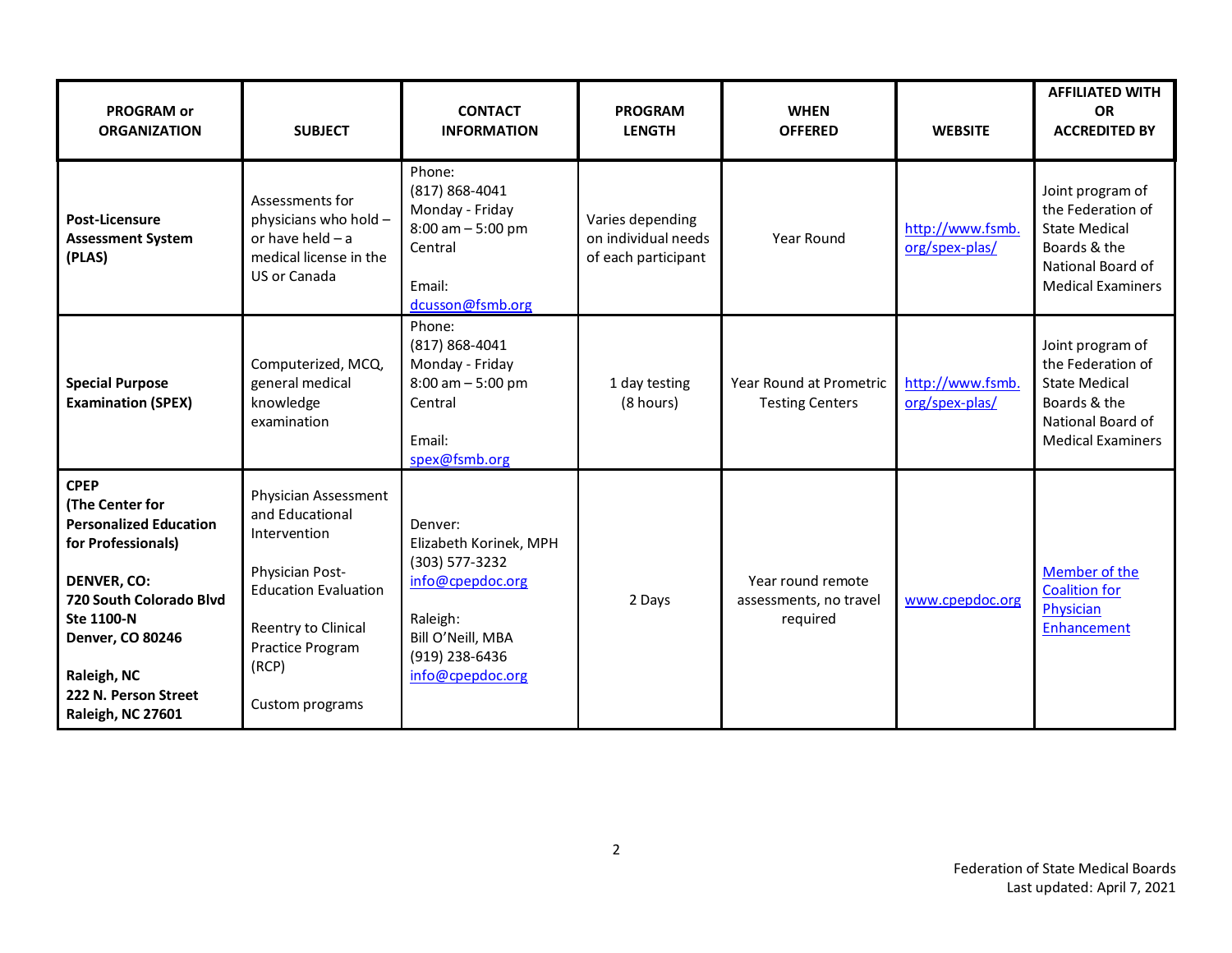| <b>PROGRAM or</b><br><b>ORGANIZATION</b>                                                                                                                                                                                                                                              | <b>SUBJECT</b>                                                                                                                                                                                 | <b>CONTACT</b><br><b>INFORMATION</b>                                                                                                                                                                                                                                | <b>PROGRAM</b><br><b>LENGTH</b>                  | <b>WHEN</b><br><b>OFFERED</b> | <b>WEBSITE</b>                                        | <b>AFFILIATED WITH</b><br>OR<br><b>ACCREDITED BY</b> |
|---------------------------------------------------------------------------------------------------------------------------------------------------------------------------------------------------------------------------------------------------------------------------------------|------------------------------------------------------------------------------------------------------------------------------------------------------------------------------------------------|---------------------------------------------------------------------------------------------------------------------------------------------------------------------------------------------------------------------------------------------------------------------|--------------------------------------------------|-------------------------------|-------------------------------------------------------|------------------------------------------------------|
|                                                                                                                                                                                                                                                                                       |                                                                                                                                                                                                |                                                                                                                                                                                                                                                                     |                                                  |                               |                                                       |                                                      |
| Drexel Medicine®<br>Physician Refresher/Re-<br>entry course<br><b>Continuing Medical</b><br>Education<br><b>Drexel University College</b><br>of Medicine<br>1505 Race Street<br><b>Bellet Building, 11th Floor</b><br>Philadelphia, PA 19102<br>Established 1968,<br>redeveloped 2006 | Physician reentry,<br>remediation, &<br>targeted learning<br>programs<br>Medical<br>Documentation<br><b>Communication Skills</b><br><b>Clinical Skills</b><br>Online & Onsite<br>preceptorship | Angelina Ditri, Assistant<br>Director, CME<br>CoM PhysicianRefresh@<br>drexel.edu<br>Phone: (267) 359-2759<br>Fax: (215) 762-2589<br>Nielufar Varjavand,<br>M.D., Dir., CME<br>Nielufar.varjavand@Dre<br>xelmed.edu<br>Phone: (215) 991-8535<br>Fax: (215) 843-8495 | Course duration<br>depends on<br>individual need | Year Round                    | webcampus.drexel<br>med.edu/refreshe<br>r/default.asp | <b>Drexel University</b><br>College of<br>Medicine   |
| <b>Florida Competency</b><br><b>Advancement Program</b><br><b>University of Florida</b><br>P.O. Box 100277<br>Gainesville, FL 32610                                                                                                                                                   | <b>Clinical Competency</b><br>Assessment Program<br>Physician Reentry                                                                                                                          | Phone: (352) 273-9063<br>floridacares@medicine.u<br>fl.edu                                                                                                                                                                                                          | 2-3 Days                                         | Year Round                    | https://floridacare<br>s.med.ufl.edu/                 |                                                      |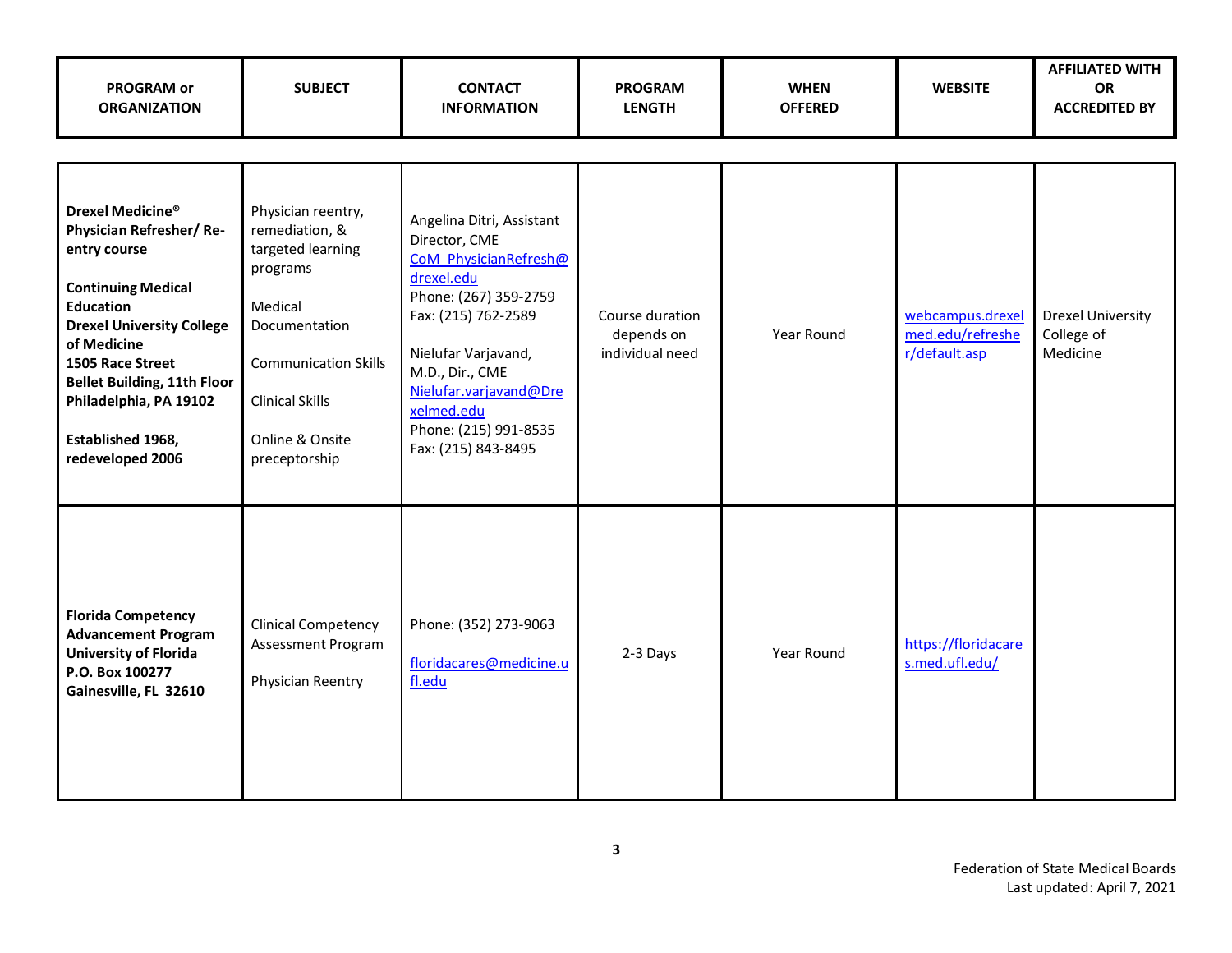| <b>PROGRAM or</b><br><b>ORGANIZATION</b>                                                                                                                                                                                                              | <b>SUBJECT</b>                                                        | <b>CONTACT</b><br><b>INFORMATION</b>                                                                            | <b>PROGRAM</b><br><b>LENGTH</b>                                                                                     | <b>WHEN</b><br><b>OFFERED</b> | <b>WEBSITE</b>                                                              | <b>AFFILIATED WITH</b><br><b>OR</b><br><b>ACCREDITED BY</b>       |
|-------------------------------------------------------------------------------------------------------------------------------------------------------------------------------------------------------------------------------------------------------|-----------------------------------------------------------------------|-----------------------------------------------------------------------------------------------------------------|---------------------------------------------------------------------------------------------------------------------|-------------------------------|-----------------------------------------------------------------------------|-------------------------------------------------------------------|
|                                                                                                                                                                                                                                                       |                                                                       |                                                                                                                 |                                                                                                                     |                               |                                                                             |                                                                   |
| <b>KSTAR</b><br>(Knowledge Skills<br><b>Training Assessment and</b><br>Research)<br><b>Rural and Community</b><br><b>Health Institute; Crystal</b><br>Park Plaza; 2700 Earl<br><b>Rudder Freeway South;</b><br>Ste 3000; College Station,<br>TX 77845 | <b>Clinical Competency</b><br>Assessment Program<br>Physician Reentry | Contact:<br>Tammy Wagner, RN,<br><b>CPHQ</b><br>twagner@tamhsc.edu<br>Phone: (979) 436-0390                     | 2 Days<br>At the Texas A&M<br><b>Health Science</b><br><b>Center Simulations</b><br>Center (Hwy 47 in<br>Bryan, TX) | Year Round                    | www.rchitexas.org                                                           | Member of the<br><b>Coalition for</b><br>Physician<br>Enhancement |
| <b>LifeGuard</b><br>777 East Park Drive<br>Harrisburg, PA 17111                                                                                                                                                                                       | <b>Clinical Competency</b><br>Assessment Program<br>Physician Reentry | Contact:<br>Marcia A. Lammando,<br>RN, BSN, MHSA<br>mlammando@lifeguardp<br>rogram.com<br>Phone: (717) 909-2590 | 2 Days                                                                                                              | Year Round                    | https://www.foun<br>dationpamedsoc.o<br>rg/lifeguard/LifeG<br>uard-services |                                                                   |
| <b>Physician Assessment</b><br>and Clinical Education<br>(PACE) Program<br><b>UCSD School of</b><br><b>Medicine/Medical Center</b><br>1550 Hotel Circle N<br>Suite 320<br>San Diego, CA 92108                                                         | <b>Clinical Competency</b><br>Assessment Program<br>Physician Reentry | Contact:<br>Kaden Segren<br>ksegren@ucsd.edu<br>Phone: (619) 543-5478                                           | 3-5 Days                                                                                                            | Year Round                    | www.paceprogra<br>m.ucsd.edu/                                               | Member of the<br><b>Coalition for</b><br>Physician<br>Enhancement |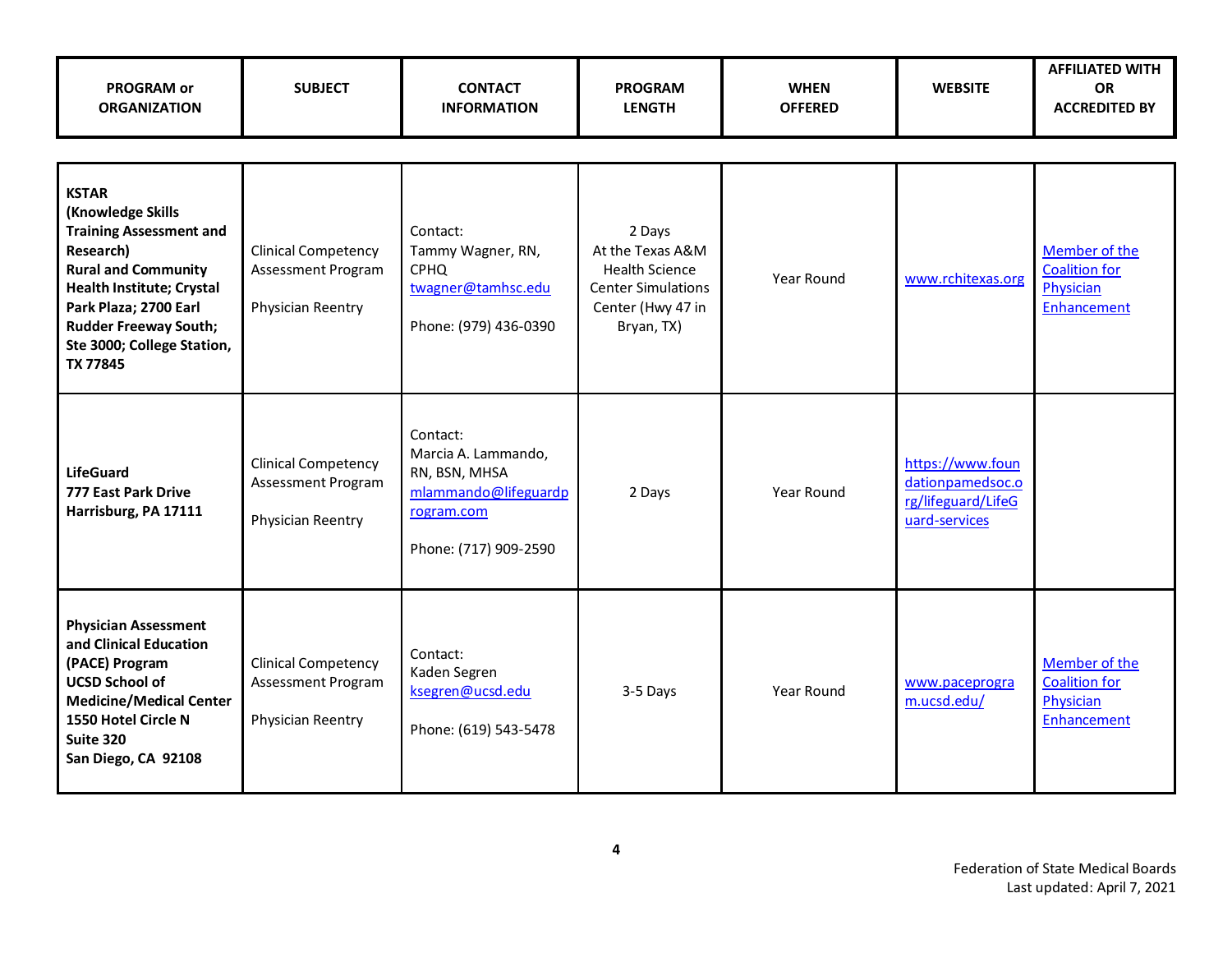| <b>PROGRAM or</b><br><b>ORGANIZATION</b> | <b>SUBJECT</b>                                                            | <b>CONTACT</b><br><b>INFORMATION</b>                                                                                                          | <b>PROGRAM</b><br><b>LENGTH</b>                    | <b>WHEN</b><br><b>OFFERED</b> | <b>WEBSITE</b>                                                    | <b>AFFILIATED WITH</b><br>OR<br><b>ACCREDITED BY</b> |  |  |  |  |
|------------------------------------------|---------------------------------------------------------------------------|-----------------------------------------------------------------------------------------------------------------------------------------------|----------------------------------------------------|-------------------------------|-------------------------------------------------------------------|------------------------------------------------------|--|--|--|--|
|                                          |                                                                           |                                                                                                                                               |                                                    |                               |                                                                   |                                                      |  |  |  |  |
| <b>Acumen Assessments</b>                | Multidisciplinary<br><b>Fitness to Practice</b><br>Evaluations            | Contacts:<br>Diann Hockett, Dr. Stacy<br>or Dr. Graham<br>Phone: (785) 856-8218<br>Email:<br>scstacy@acumenassess<br>ments.com                | 3.5 <sub>day</sub><br>(Monday-Thursday<br>morning) | Year round                    | www.acumenasse<br>ssments.com                                     |                                                      |  |  |  |  |
| <b>Acumen Assessments</b>                | Organizational/Depart<br>mental Medical<br><b>Practice Consultation</b>   | Contacts:<br>Diann Hockett or Dr.<br>Graham<br>Phone: (785) 856-8218<br>Email:<br>scstacy@acumenassess<br>ments.com                           | Varied<br>(Monday-Thursday<br>morning)             | Year round                    | www.acumenasse<br>ssments.com/orga<br>nizational-<br>assessments/ |                                                      |  |  |  |  |
| <b>Acumen Institute</b>                  | Disruptive Behavior<br>and Professional<br><b>Boundaries</b><br>Workshops | Contacts:<br>Diann Hockett, Dr.<br>Whipple, Dr. Stacy, or<br>Dr. Graham<br>Phone: (785) 856-0473<br>Email:<br>scstacy@acumeninstitut<br>e.org | Varied<br>(Monday-Thursday<br>morning)             | Quarterly                     | www.acumeninstit<br>ute.org/education<br>al-workshops/            |                                                      |  |  |  |  |
| <b>Acumen Institute</b>                  | Comprehensive<br>Longitudinal Day<br><b>Treatment for</b><br>Physicians   | Contacts:<br>Diann Hockett, Dr.<br>Whipple, Dr. Stacy, or<br>Dr. Graham<br>Phone: (785) 856-0473<br>Email:<br>scstacy@acumeninstitut<br>e.org | Quarterly                                          | Quarterly                     | www.acumeninstit<br>ute.org/treatment                             |                                                      |  |  |  |  |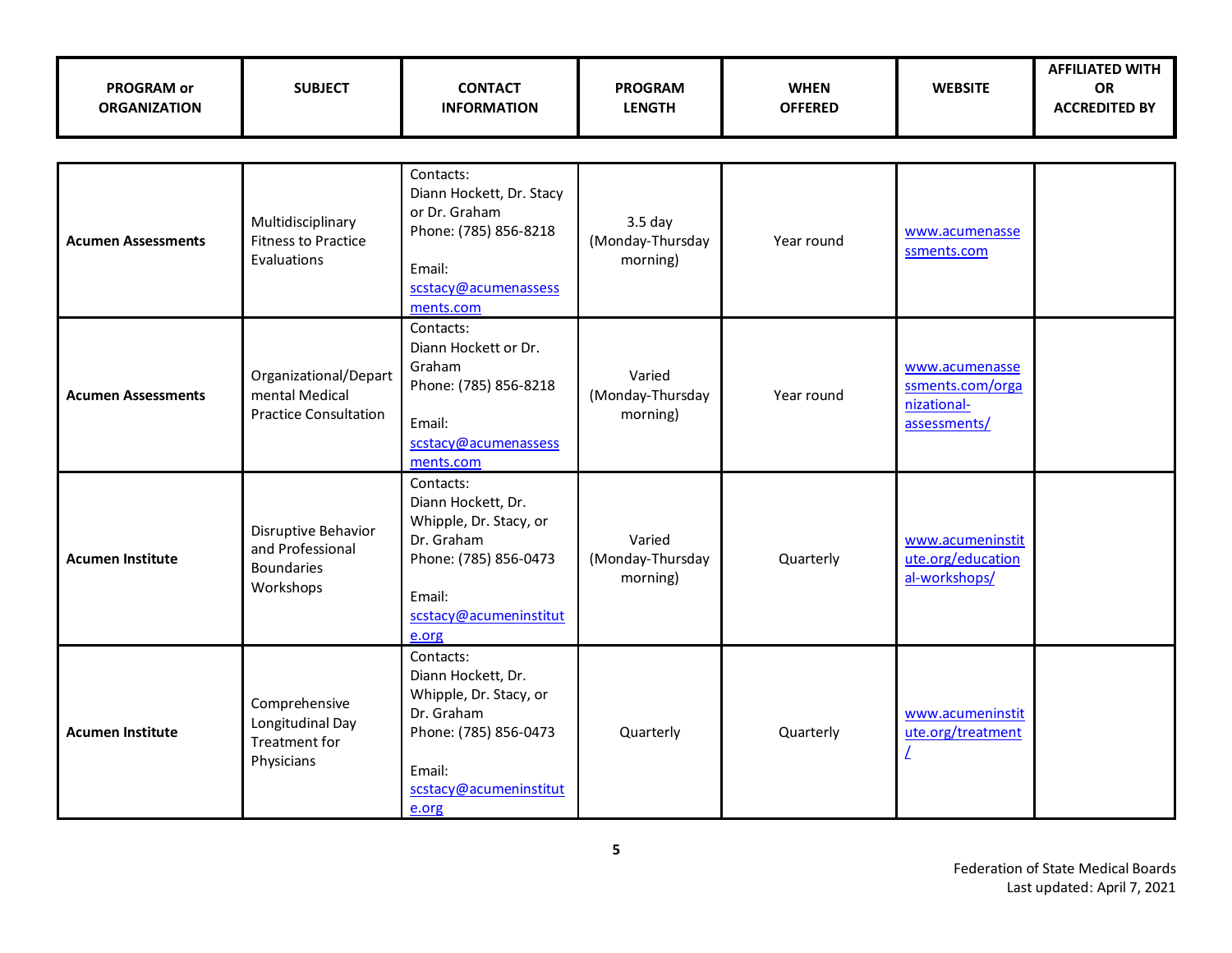| <b>PROGRAM or</b><br><b>ORGANIZATION</b>                                                                                                                                  | <b>SUBJECT</b>                                                                                                                                                                                                                                                                                                                                        | <b>CONTACT</b><br><b>INFORMATION</b>                                                                                                                                 | <b>PROGRAM</b><br><b>LENGTH</b>                                                              | <b>WHEN</b><br><b>OFFERED</b>                                                                                                       | <b>WEBSITE</b>                                                                                           | <b>AFFILIATED WITH</b><br><b>OR</b><br><b>ACCREDITED BY</b> |
|---------------------------------------------------------------------------------------------------------------------------------------------------------------------------|-------------------------------------------------------------------------------------------------------------------------------------------------------------------------------------------------------------------------------------------------------------------------------------------------------------------------------------------------------|----------------------------------------------------------------------------------------------------------------------------------------------------------------------|----------------------------------------------------------------------------------------------|-------------------------------------------------------------------------------------------------------------------------------------|----------------------------------------------------------------------------------------------------------|-------------------------------------------------------------|
|                                                                                                                                                                           |                                                                                                                                                                                                                                                                                                                                                       |                                                                                                                                                                      |                                                                                              |                                                                                                                                     |                                                                                                          |                                                             |
| <b>Acumen Institute</b>                                                                                                                                                   | <b>Remedial Professional</b><br>Coaching for<br>Physicians                                                                                                                                                                                                                                                                                            | Contacts:<br>Diann Hockett, Dr.<br>Whipple, Dr. Stacy, or<br>Dr. Graham<br>Phone: (785) 856-0473<br>Email:<br>scstacy@acumeninstitut<br>e.org                        | Varied (Monday-<br>Thursday morning)                                                         | Year round                                                                                                                          | www.acumeninstit<br>ute.org/profession<br>al-coaching/                                                   |                                                             |
| <b>Affiliated Monitors, Inc.</b><br>P.O. Box 961791<br>Boston, MA 02196*<br>*All monitoring activities<br>take place in the same<br>state as the physician's<br>practice. | Customized<br><b>Monitoring Programs</b><br>to address concerns<br>about competence,<br>boundaries, ethics,<br>billing, office systems,<br>practices, etc.<br><b>Individualized Clinical</b><br><b>Skills Assessments</b><br>Personalized<br><b>Education Programs</b><br>Compliance & Best<br>Practice Programs-<br>individuals & group<br>practices | Contacts:<br>Catherine Keyes<br>Jim Anliot<br>Debbie Waugh<br><b>Steve Nemmers</b><br>Phone: (866) 201-0903<br>(toll free)<br>Email: info@affiliatedm<br>onitors.com | Customized<br>programs designed<br>to address the<br>individual needs of<br>each participant | Each program is<br>designed to take place<br>on an individual basis in<br>the timeframe identified<br>by the Board and<br>physician | www.affiliatedmo<br>nitors.com                                                                           |                                                             |
| AJ Novick Group, Inc.<br>333 3rd St, Ste 4<br>Laguna Beach, CA 92651                                                                                                      | Physician Anger<br>Management<br>Programs<br>Coaching for<br>Disruptive Behavior                                                                                                                                                                                                                                                                      | Contact:<br>AJ Novick<br>www.ajnovickgroup.com<br>Phone: (949) 715-2694                                                                                              | Variable                                                                                     | Year Round                                                                                                                          | http://www.ajnovi<br>ckgroup.com/ange<br>r <sub>1</sub><br>management/disr<br>uptive-<br>physicians.aspx |                                                             |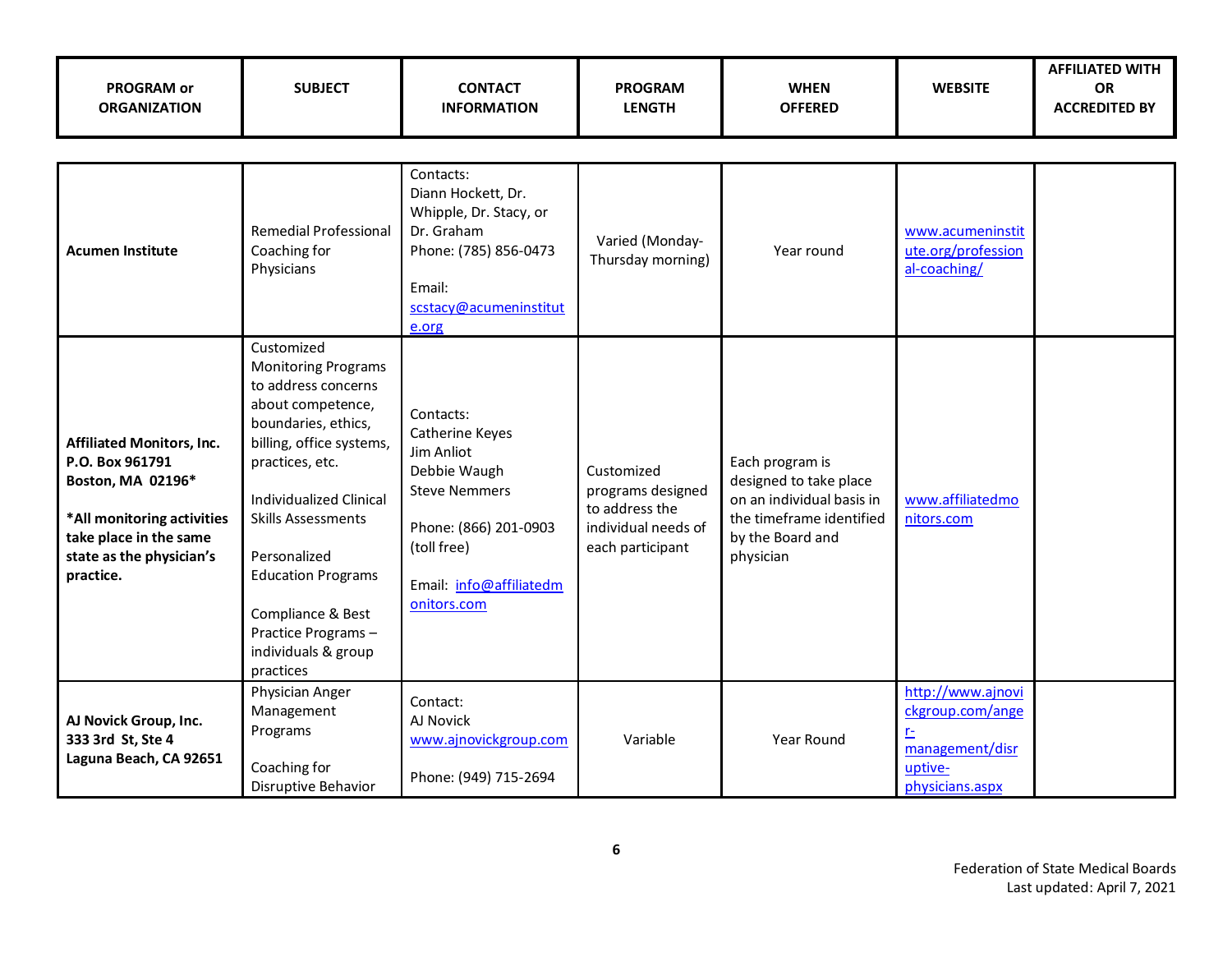| <b>PROGRAM or</b><br><b>ORGANIZATION</b>                                                        | <b>SUBJECT</b>                                                                                                                                                                                                                                                                                                 | <b>CONTACT</b><br><b>INFORMATION</b>                                    | <b>PROGRAM</b><br><b>LENGTH</b> | <b>WHEN</b><br><b>OFFERED</b>       | <b>WEBSITE</b>                                                                                                                             | <b>AFFILIATED WITH</b><br>OR<br><b>ACCREDITED BY</b> |  |  |
|-------------------------------------------------------------------------------------------------|----------------------------------------------------------------------------------------------------------------------------------------------------------------------------------------------------------------------------------------------------------------------------------------------------------------|-------------------------------------------------------------------------|---------------------------------|-------------------------------------|--------------------------------------------------------------------------------------------------------------------------------------------|------------------------------------------------------|--|--|
|                                                                                                 |                                                                                                                                                                                                                                                                                                                |                                                                         |                                 |                                     |                                                                                                                                            |                                                      |  |  |
| <b>AM Akwari LLC</b>                                                                            | Skills enhancement,<br>communication,<br>worklife, leadership,<br>and custom<br>workshops                                                                                                                                                                                                                      | Contact:<br>anne@amakwari.com<br>Phone: (919) 201-4555                  | 1 day                           | Year round                          | amakwari.com                                                                                                                               | WakeAHEC<br>wakeahec.org<br><b>ACCME</b>             |  |  |
| <b>AM Akwari LLC</b>                                                                            | Individualized<br>communication,<br>management or<br>leadership skills<br>enhancement.<br>Remedial coaching.<br>Skills development for<br>team management<br>and leadership.<br>Personal and<br>professional<br>development<br>enhancement.<br>Alignment of systems<br>and practitioner<br>ethics and practice | Contact:<br>anne@amakwari.com<br>Phone: (919) 201-4555                  | Individualized                  | Year round                          | amakwari.com                                                                                                                               |                                                      |  |  |
| <b>AMS (American Medical</b><br>Seminars)<br>100 Marina View Drive,<br>Sarasota, Florida, 34236 | Dermatology:<br><b>Principles And</b><br>Practice Strategies In<br><b>Primary Care</b><br>Approved for 20 AMA<br>PRA Category 1<br>Credits™                                                                                                                                                                    | <b>Contact: Bonnie Morse</b><br>mail@ams4cme.com<br>Phone: 941-388-1776 | 4 days (20hrs)                  | May 10-13, 2021 (live &<br>webinar) | https://www.amer<br>icanmedicalsemin<br>ars.com/events/de<br>rmatology-<br>principles-and-<br>practice-<br>strategies-in-<br>primary-care/ |                                                      |  |  |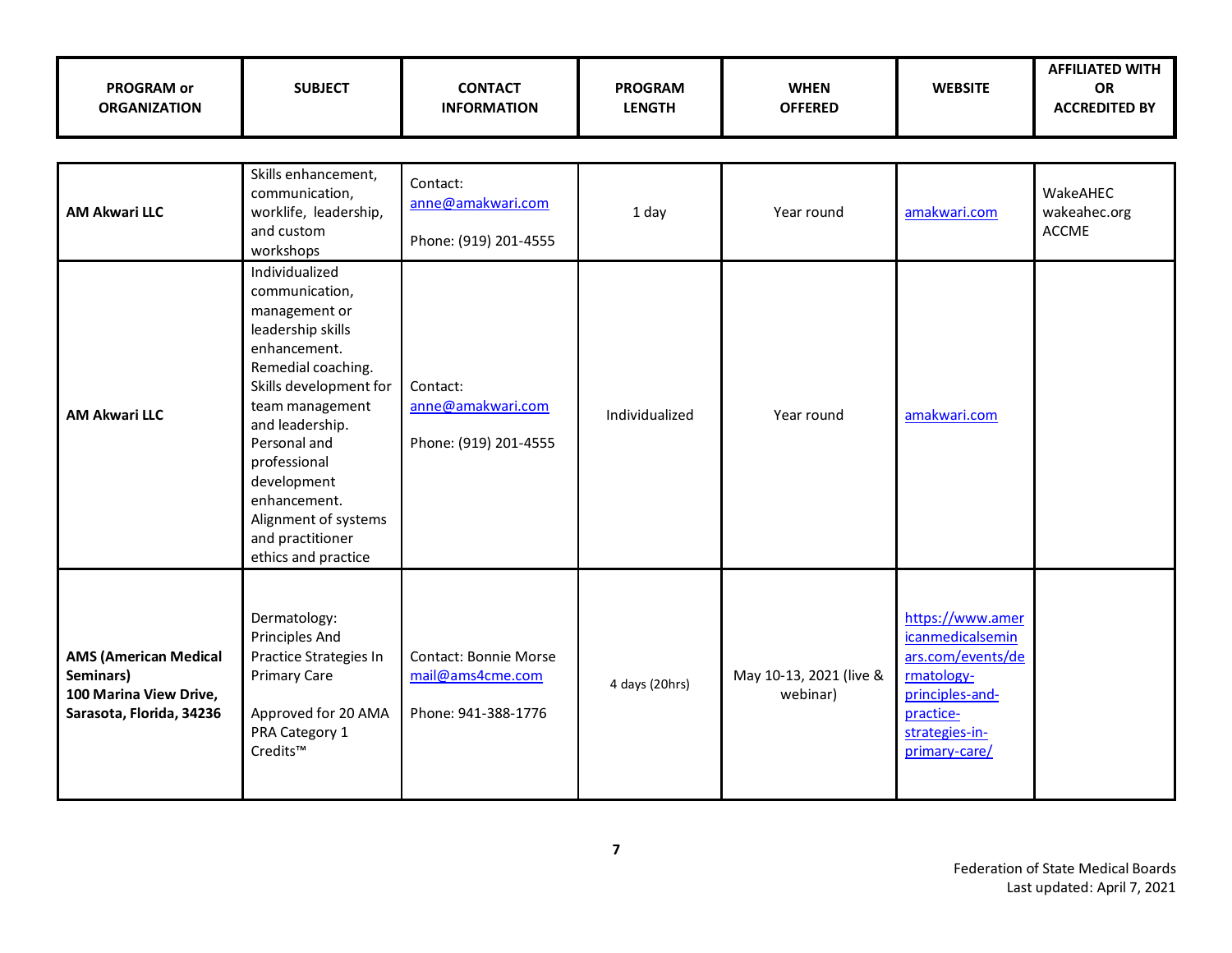| <b>PROGRAM or</b><br><b>ORGANIZATION</b>                                                        | <b>SUBJECT</b>                                                                                                                                         | <b>CONTACT</b><br><b>INFORMATION</b>                                    | <b>PROGRAM</b><br><b>LENGTH</b>        | <b>WHEN</b><br><b>OFFERED</b>                                       | <b>WEBSITE</b>                                                                                                                                                                                                                                                                        | <b>AFFILIATED WITH</b><br><b>OR</b><br><b>ACCREDITED BY</b> |
|-------------------------------------------------------------------------------------------------|--------------------------------------------------------------------------------------------------------------------------------------------------------|-------------------------------------------------------------------------|----------------------------------------|---------------------------------------------------------------------|---------------------------------------------------------------------------------------------------------------------------------------------------------------------------------------------------------------------------------------------------------------------------------------|-------------------------------------------------------------|
|                                                                                                 |                                                                                                                                                        |                                                                         |                                        |                                                                     |                                                                                                                                                                                                                                                                                       |                                                             |
| <b>AMS (American Medical</b><br>Seminars)<br>100 Marina View Drive,<br>Sarasota, Florida, 34236 | <b>Emergency Medicine:</b><br>An Evidence-Based<br>Approach To Common<br>Emergencies<br>Approved for 15 AMA<br>PRA Category 1<br>Credits™              | <b>Contact: Bonnie Morse</b><br>mail@ams4cme.com<br>Phone: 941-388-1776 | 3 days (15hrs)                         | July 19-21, 2021 (live)                                             | https://www.amer<br>icanmedicalsemin<br>ars.com/events/e<br>mergency-<br>medicine-an-<br>evidence-based-<br>approach-to-<br>common-<br>emergencies/                                                                                                                                   |                                                             |
| <b>AMS (American Medical</b><br>Seminars)<br>100 Marina View Drive,<br>Sarasota, Florida, 34236 | <b>Emergency Medicine:</b><br>Point Of Care<br><b>Ultrasound And Other</b><br>Top Topics In EM<br>Approved for 15-20<br>AMA PRA Category 1<br>Credits™ | <b>Contact: Bonnie Morse</b><br>mail@ams4cme.com<br>Phone: 941-388-1776 | 3 days (15hrs)<br>or<br>4 days (20hrs) | April 19-22 (live &<br>webinar)                                     | https://www.amer<br>icanmedicalsemin<br>ars.com/events/e<br>mergency-<br>medicine-point-of-<br>care-ultrasound-<br>and-other-top-<br>topics-in-em-2/                                                                                                                                  |                                                             |
| <b>AMS (American Medical</b><br>Seminars)<br>100 Marina View Drive,<br>Sarasota, Florida, 34236 | <b>Emergency Medicine:</b><br><b>Practicing According</b><br>To The Evidence<br>Approved for 15-20<br>AMA PRA Category 1<br>Credits™                   | <b>Contact: Bonnie Morse</b><br>mail@ams4cme.com<br>Phone: 941-388-1776 | 3 days (15hrs)<br>or<br>4 days (20hrs) | April 12-14, 2021 (live)<br>May 31-June 3, 2021<br>(live & webinar) | https://www.amer<br><i>icanmedicalsemin</i><br>ars.com/events/e<br>mergency-<br>medicine-<br>practicing-<br>according-to-the-<br>evidence-4/<br>https://www.amer<br>icanmedicalsemin<br>ars.com/events/e<br>mergency-<br>medicine-<br>practicing-<br>according-to-the-<br>evidence-2/ |                                                             |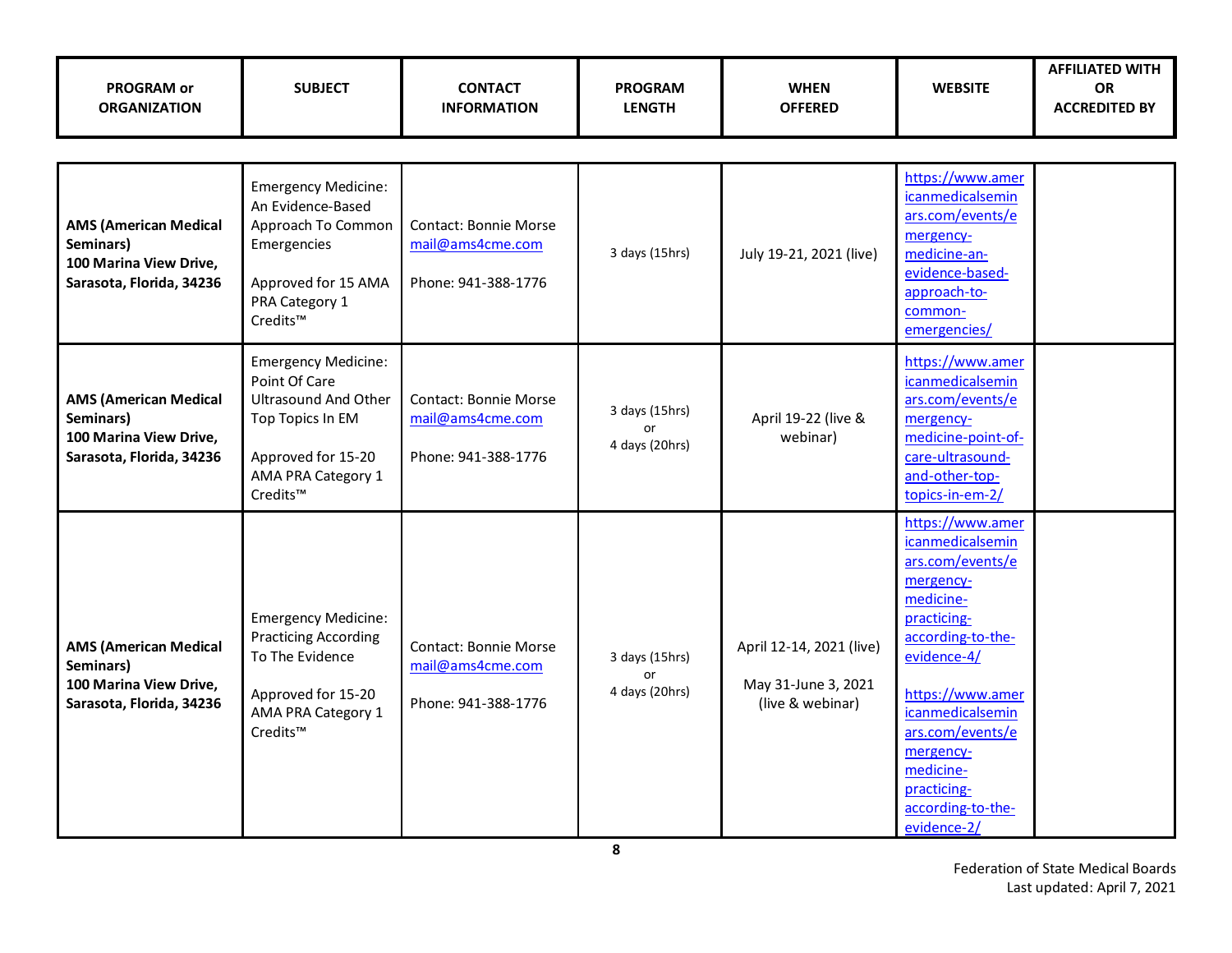| <b>PROGRAM or</b><br><b>ORGANIZATION</b>                                                        | <b>SUBJECT</b>                                                                                                                               | <b>CONTACT</b><br><b>INFORMATION</b>                                    | <b>PROGRAM</b><br><b>LENGTH</b> | <b>WHEN</b><br><b>OFFERED</b>       | <b>WEBSITE</b>                                                                                                                                                | <b>AFFILIATED WITH</b><br><b>OR</b><br><b>ACCREDITED BY</b> |
|-------------------------------------------------------------------------------------------------|----------------------------------------------------------------------------------------------------------------------------------------------|-------------------------------------------------------------------------|---------------------------------|-------------------------------------|---------------------------------------------------------------------------------------------------------------------------------------------------------------|-------------------------------------------------------------|
|                                                                                                 |                                                                                                                                              |                                                                         |                                 |                                     |                                                                                                                                                               |                                                             |
| <b>AMS (American Medical</b><br>Seminars)<br>100 Marina View Drive,<br>Sarasota, Florida, 34236 | Internal Medicine: A<br>Practical Approach to<br><b>Common Primary Care</b><br>Problems<br>Approved for 20 AMA<br>PRA Category 1<br>Credits™ | <b>Contact: Bonnie Morse</b><br>mail@ams4cme.com<br>Phone: 941-388-1776 | 4 days (20hrs)                  | Dec 13-16, 2021 (live &<br>webinar) | https://www.amer<br>icanmedicalsemin<br>ars.com/events/in<br>ternal-medicine-a-<br>practical-<br>approach-to-<br>common-primary-<br>care-problems/            |                                                             |
| <b>AMS (American Medical</b><br>Seminars)<br>100 Marina View Drive,<br>Sarasota, Florida, 34236 | Internal Medicine and<br>Endocrinology: A<br>Clinical Update<br>Approved for 15 AMA<br>PRA Category 1<br>Credits™                            | <b>Contact: Bonnie Morse</b><br>mail@ams4cme.com<br>Phone: 941-388-1776 | 3 days (15hrs)                  | June 21-23, 2021 (live)             | https://www.amer<br>icanmedicalsemin<br>ars.com/events/in<br>ternal-medicine-<br>and-<br>endocrinology-a-<br>clinical-update/                                 |                                                             |
| <b>AMS (American Medical</b><br>Seminars)<br>100 Marina View Drive,<br>Sarasota, Florida, 34236 | Internal Medicine and<br>Rheumatology: An<br><b>Evidence-Based Review</b><br>& Update<br>Approved for 15 AMA<br>PRA Category 1<br>Credits™   | Contact: Bonnie Morse<br>mail@ams4cme.com<br>Phone: 941-388-1776        | 3 days (15hrs)                  | July 12-14, 2021 (live)             | https://www.amer<br><i>icanmedicalsemin</i><br>ars.com/events/in<br>ternal-medicine-<br>and-<br>rheumatology-an-<br>evidence-based-<br>review-and-<br>update/ |                                                             |
| <b>AMS (American Medical</b><br>Seminars)<br>100 Marina View Drive,<br>Sarasota, Florida, 34236 | Neurology: Top Topic<br><b>Updates For Primary</b><br>Care<br>Approved for 20 AMA<br>PRA Category 1<br>Credits™                              | <b>Contact: Bonnie Morse</b><br>mail@ams4cme.com<br>Phone: 941-388-1776 | 4 days (20hrs)                  | Apr 26-29, 2021 (live &<br>webinar) | https://www.amer<br>icanmedicalsemin<br>ars.com/events/ne<br>urology-top-topic-<br>updates-for-<br>primary-care-2/                                            |                                                             |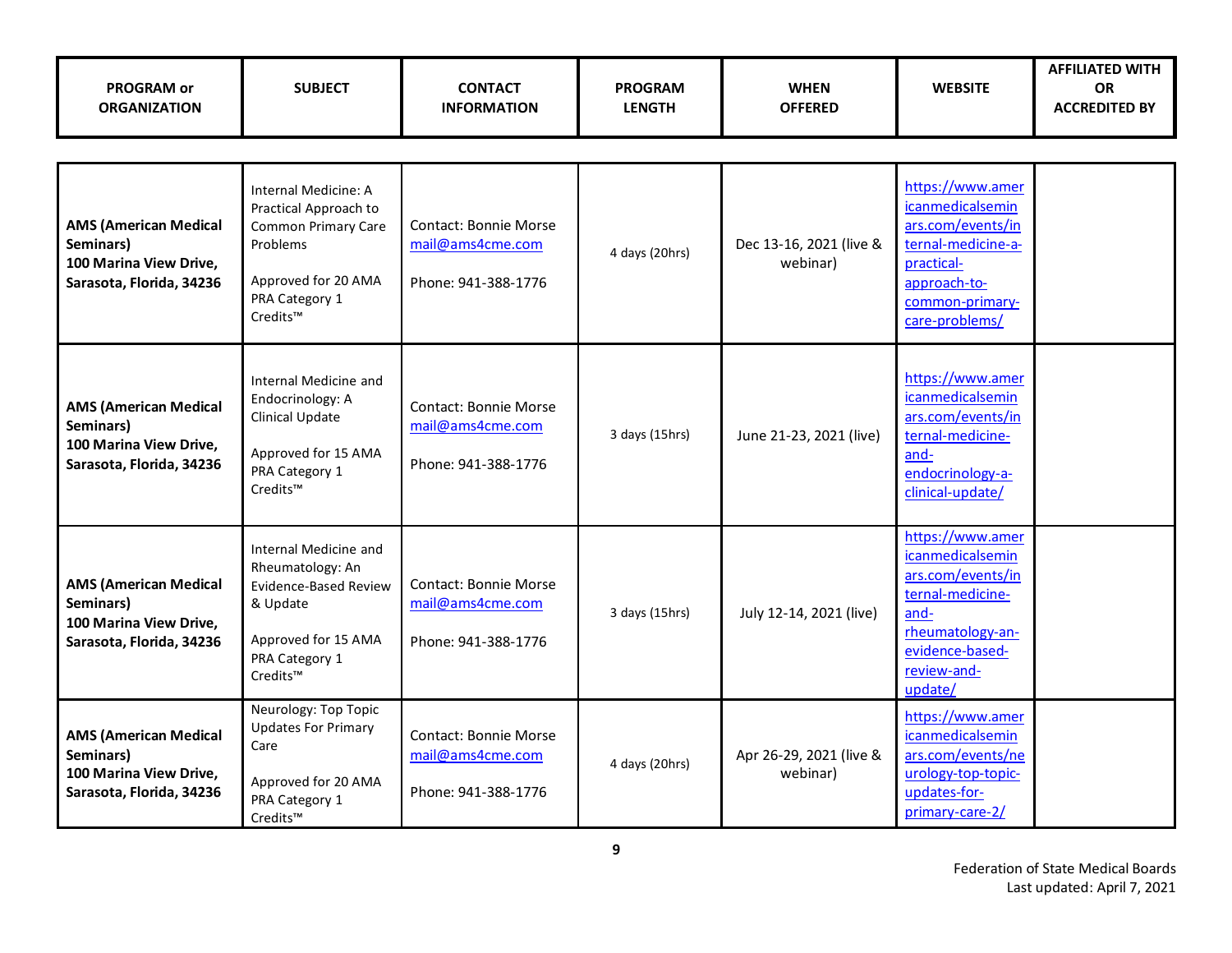| <b>PROGRAM or</b><br><b>ORGANIZATION</b>                                                        | <b>SUBJECT</b>                                                                                                                         | <b>CONTACT</b><br><b>INFORMATION</b>                                    | <b>PROGRAM</b><br><b>LENGTH</b> | <b>WHEN</b><br><b>OFFERED</b>       | <b>WEBSITE</b>                                                                                                                                                  | <b>AFFILIATED WITH</b><br><b>OR</b><br><b>ACCREDITED BY</b> |
|-------------------------------------------------------------------------------------------------|----------------------------------------------------------------------------------------------------------------------------------------|-------------------------------------------------------------------------|---------------------------------|-------------------------------------|-----------------------------------------------------------------------------------------------------------------------------------------------------------------|-------------------------------------------------------------|
|                                                                                                 |                                                                                                                                        |                                                                         |                                 |                                     |                                                                                                                                                                 |                                                             |
| <b>AMS (American Medical</b><br>Seminars)<br>100 Marina View Drive,<br>Sarasota, Florida, 34236 | Pediatric Emergency<br>Medicine: An<br>Evidence-Based<br>Approach<br>Approved for 15 AMA<br>PRA Category 1<br>Credits™                 | <b>Contact: Bonnie Morse</b><br>mail@ams4cme.com<br>Phone: 941-388-1776 | 3 days (15hrs)                  | Sept 6-8, 2021 (live)               | https://www.ameri<br>canmedicalseminar<br>s.com/events/pedia<br>tric-emergency-<br>medicine-an-<br>evidence-based-<br>approach-3/                               |                                                             |
| <b>AMS (American Medical</b><br>Seminars)<br>100 Marina View Drive,<br>Sarasota, Florida, 34236 | Pediatric Emergency<br>Medicine: Emergent<br>And Urgent<br>Challenges<br>Approved for 15 AMA<br>PRA Category 1<br>Credits™             | <b>Contact: Bonnie Morse</b><br>mail@ams4cme.com<br>Phone: 941-388-1776 | 3 days (15hrs)                  | Oct 18-20, 2021<br>(live)           | https://www.amer<br>icanmedicalsemin<br>ars.com/events/pe<br>diatric-emergency-<br>medicine-<br>emergent-and-<br>urgent-challenges-<br>6/                       |                                                             |
| <b>AMS (American Medical</b><br>Seminars)<br>100 Marina View Drive,<br>Sarasota, Florida, 34236 | Pediatric Infectious<br>Diseases: A Primary<br>Care & Hospitalist<br>Approach<br>Approved for 20 AMA<br>PRA Category 1<br>Credits™     | <b>Contact: Bonnie Morse</b><br>mail@ams4cme.com<br>Phone: 941-388-1776 | 4 days (20hrs)                  | Nov 15-18, 2021 (live &<br>webinar) | https://www.amer<br>icanmedicalsemin<br>ars.com/events/pe<br>diatric-infectious-<br>diseases-a-<br>primary-care-and-<br>hospitalist-<br>approach-4/             |                                                             |
| <b>AMS (American Medical</b><br>Seminars)<br>100 Marina View Drive,<br>Sarasota, Florida, 34236 | Primary Care for<br>Family & Internal<br>Medicine: An<br>Evidence-Based<br>Review<br>Approved for 20 AMA<br>PRA Category 1<br>Credits™ | Contact: Bonnie Morse<br>mail@ams4cme.com<br>Phone: 941-388-1776        | 4 days (20hrs)                  | June 14-17, 2021 (live)             | https://www.amer<br>icanmedicalsemin<br>ars.com/events/pr<br>imary-care-for-<br>family-medicine-<br>and-internal-<br>medicine-an-<br>evidence-based-<br>review/ |                                                             |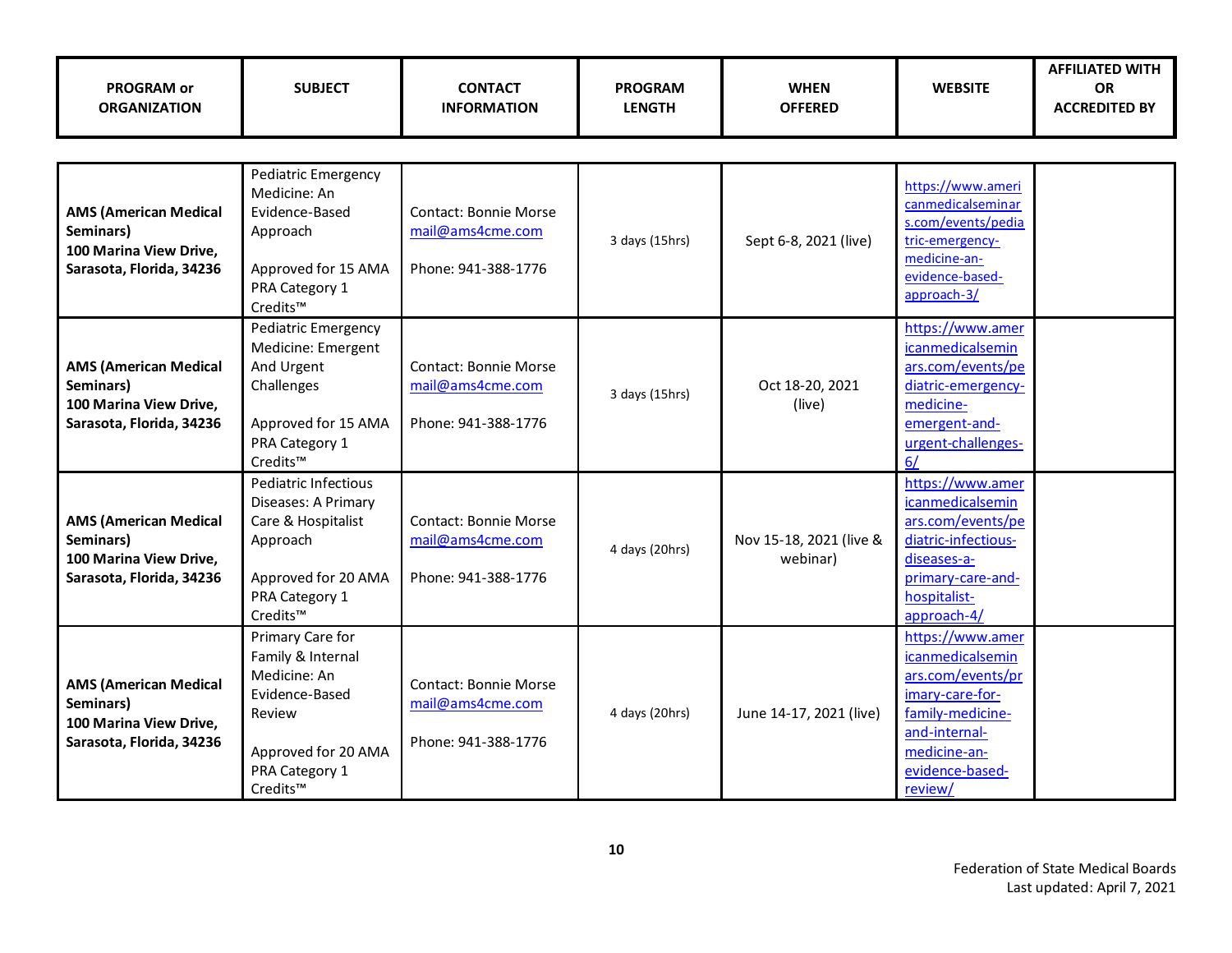| <b>PROGRAM or</b><br><b>ORGANIZATION</b>                                                        | <b>SUBJECT</b>                                                                                                                                         | <b>CONTACT</b><br><b>INFORMATION</b>                             | <b>PROGRAM</b><br><b>LENGTH</b>        | <b>WHEN</b><br><b>OFFERED</b>       | <b>WEBSITE</b>                                                                                                                                                          | <b>AFFILIATED WITH</b><br><b>OR</b><br><b>ACCREDITED BY</b> |
|-------------------------------------------------------------------------------------------------|--------------------------------------------------------------------------------------------------------------------------------------------------------|------------------------------------------------------------------|----------------------------------------|-------------------------------------|-------------------------------------------------------------------------------------------------------------------------------------------------------------------------|-------------------------------------------------------------|
| <b>AMS (American Medical</b><br>Seminars)<br>100 Marina View Drive,<br>Sarasota, Florida, 34236 | Primary Care: Family<br>Medicine, Sports<br>Medicine, and<br>Geriatrics - a Practical<br>Approach<br>Approved for 20 AMA<br>PRA Category 1<br>Credits™ | Contact: Bonnie Morse<br>mail@ams4cme.com<br>Phone: 941-388-1776 | 4 days (20hrs)                         | Dec 6-9, 2021 (live &<br>webinar)   | https://www.amer<br><i>icanmedicalsemin</i><br>ars.com/events/pr<br>imary-care-family-<br>medicine-sports-<br>medicine-and-<br>geriatrics-a-<br>practical-<br>approach/ |                                                             |
| <b>AMS (American Medical</b><br>Seminars)<br>100 Marina View Drive,<br>Sarasota, Florida, 34236 | Primary Care: Update<br>in Internal Medicine<br>and Family Medicine<br>Approved for 15 AMA<br>PRA Category 1<br>Credits™                               | Contact: Bonnie Morse<br>mail@ams4cme.com<br>Phone: 941-388-1776 | 3 days (15hrs)                         | Oct 25-27, 2021 (live &<br>webinar) | https://www.amer<br>icanmedicalsemin<br>ars.com/events/pr<br>imary-care-<br>update-in-internal-<br>medicine-and-<br>family-medicine/                                    |                                                             |
| <b>AMS (American Medical</b><br>Seminars)<br>100 Marina View Drive,<br>Sarasota, Florida, 34236 | Radiology For The<br>Non-Radiologist<br>Approved for 15-20<br>AMA PRA Category 1<br>Credits™                                                           | Contact: Bonnie Morse<br>mail@ams4cme.com<br>Phone: 941-388-1776 | 3 days (15hrs)<br>Or<br>4 days (20hrs) | Aug 15-18, 2021 (live)              | https://www.amer<br>icanmedicalsemin<br>ars.com/events/ra<br>diology-for-the-<br>non-radiologist-5/                                                                     |                                                             |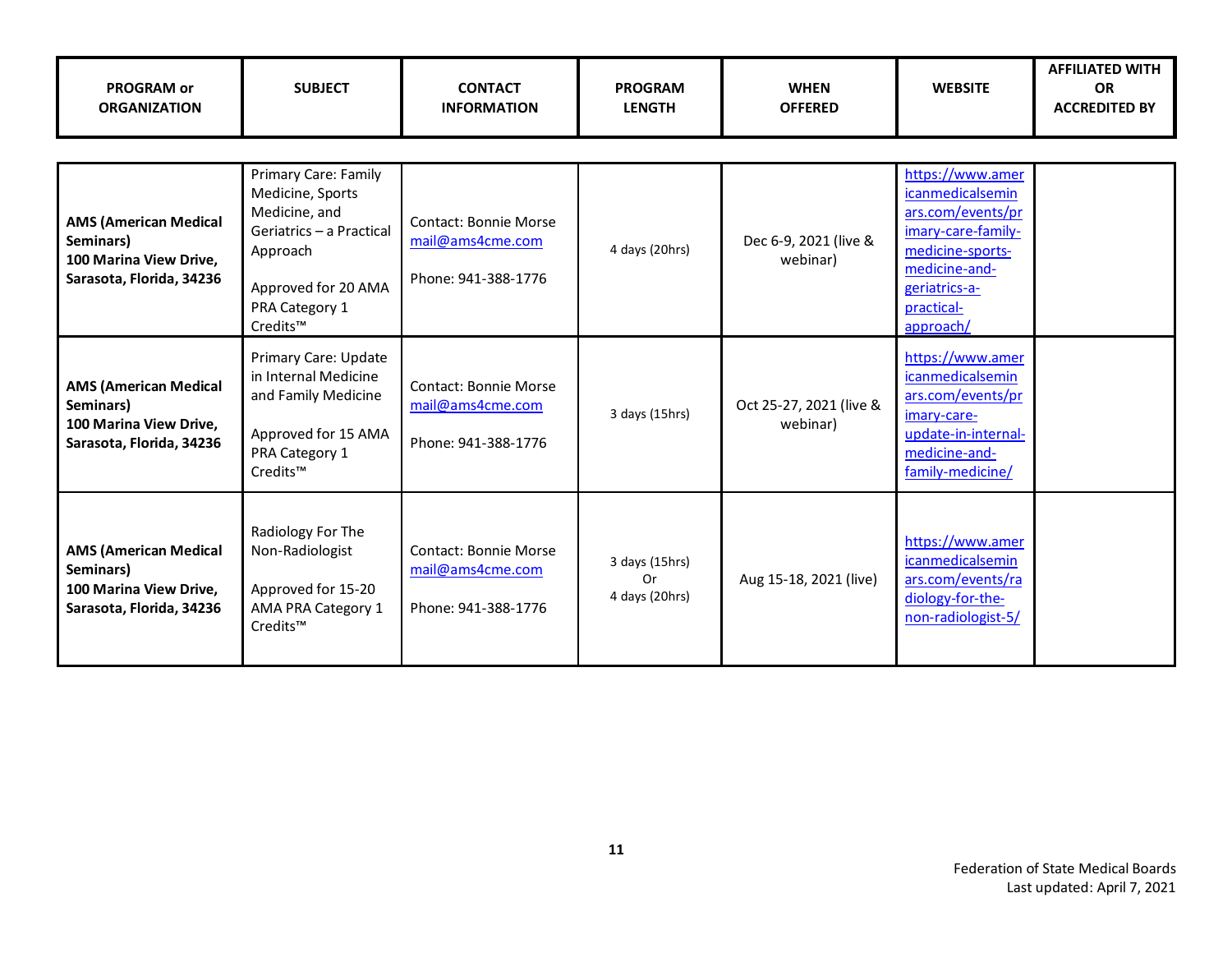| <b>PROGRAM or</b><br><b>ORGANIZATION</b>                                                                            | <b>SUBJECT</b>                                                                                        | <b>CONTACT</b><br><b>INFORMATION</b>                                                                                                                     | <b>PROGRAM</b><br><b>LENGTH</b>                                                                                                                                                                                                                         | <b>WHEN</b><br><b>OFFERED</b>                                                 | <b>WEBSITE</b>                                                                                                                      | <b>AFFILIATED WITH</b><br><b>OR</b><br><b>ACCREDITED BY</b>                      |
|---------------------------------------------------------------------------------------------------------------------|-------------------------------------------------------------------------------------------------------|----------------------------------------------------------------------------------------------------------------------------------------------------------|---------------------------------------------------------------------------------------------------------------------------------------------------------------------------------------------------------------------------------------------------------|-------------------------------------------------------------------------------|-------------------------------------------------------------------------------------------------------------------------------------|----------------------------------------------------------------------------------|
|                                                                                                                     |                                                                                                       |                                                                                                                                                          |                                                                                                                                                                                                                                                         |                                                                               |                                                                                                                                     |                                                                                  |
| <b>Anderson &amp; Anderson</b><br>2300 Westridge Rd<br>Los Angeles, CA 90049                                        | Anger Management/<br><b>Disruptive Physicians</b><br>/ Executive Coaching<br>for Physicians           | Phone: (310) 476-0908                                                                                                                                    | Six-month program<br>Phase One: E.I.<br>Assessment and 12-<br>hour intensive<br>feedback goal-setting<br>session over two<br>days.<br>Phase Two: 12-hour<br>phone or Skype<br>session over a six-<br>month period<br>followed by a post-<br>assessment. | Year Round                                                                    | www.andersonser<br>vices.com                                                                                                        |                                                                                  |
| <b>American Association Of</b><br><b>Anger Management</b><br><b>Providers (AAAMP)</b>                               | Anger Management                                                                                      | http://aaamp.org/membe<br>rs/anderson-and-<br>anderson-usa-members-<br>by-us-state/<br>http://aaamp.org/services<br>/disruptive-physicians-<br>training/ | Customized<br>Programs                                                                                                                                                                                                                                  | Year Round                                                                    | http://aaamp.org/                                                                                                                   |                                                                                  |
| <b>Better Doctoring</b><br><b>Alden March Bioethics</b><br>Institute<br><b>Albany Medical College</b><br>Albany, NY | Web-based distance<br>learning remedial<br>professionalism,<br>boundaries, ethics,<br>and law program | Contact:<br>Ms. Marlena Schreifels<br>schreim@mail.amc.edu<br>Phone: (518) 262-5828                                                                      | 25-30 hours within<br>a specified 15-day<br>period; follow-up<br>available if<br>requested                                                                                                                                                              | Individualized by<br>agreement with<br>participants on an as-<br>needed basis | http://www.amc.e<br>du/Academic/bioe<br>thics/educational<br>programs/betterd<br>octoring/index.cf<br>m                             | Albany Medical<br>College<br>Office of<br><b>Continuing Medical</b><br>Education |
| <b>Cedars-Sinai Medical</b><br><b>Center</b>                                                                        | Physician Re-entry<br>Program                                                                         | Phone: (310) 423-5262                                                                                                                                    | Customized                                                                                                                                                                                                                                              | Year Round                                                                    | http://www.cedar<br>S <sub>1</sub><br>sinai.edu/Medical-<br>Professionals/Reso<br>urces-for-<br>Physicians/Reentry<br>-Program.aspx | Cedars-Sinai<br><b>Medical Center</b>                                            |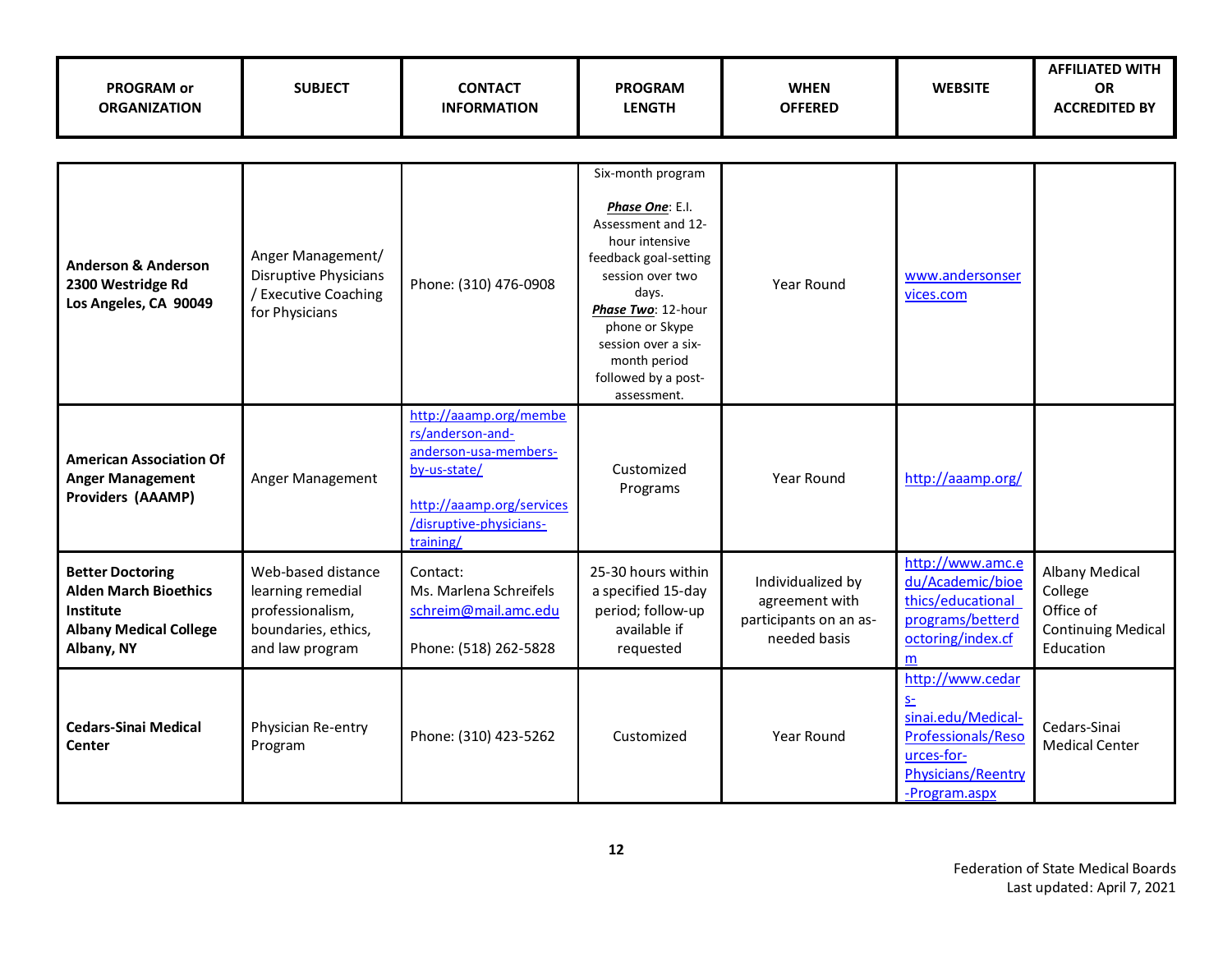| <b>PROGRAM or</b><br><b>ORGANIZATION</b>                                                                                                                         | <b>SUBJECT</b>                                                                                                                                     | <b>CONTACT</b><br><b>INFORMATION</b>                                                  | <b>PROGRAM</b><br><b>LENGTH</b> | <b>WHEN</b><br><b>OFFERED</b>                                                                           | <b>WEBSITE</b>                                                                                                                                                                                                                                                                            | <b>AFFILIATED WITH</b><br><b>OR</b><br><b>ACCREDITED BY</b>                                                                                                                                                                                                    |
|------------------------------------------------------------------------------------------------------------------------------------------------------------------|----------------------------------------------------------------------------------------------------------------------------------------------------|---------------------------------------------------------------------------------------|---------------------------------|---------------------------------------------------------------------------------------------------------|-------------------------------------------------------------------------------------------------------------------------------------------------------------------------------------------------------------------------------------------------------------------------------------------|----------------------------------------------------------------------------------------------------------------------------------------------------------------------------------------------------------------------------------------------------------------|
|                                                                                                                                                                  |                                                                                                                                                    |                                                                                       |                                 |                                                                                                         |                                                                                                                                                                                                                                                                                           |                                                                                                                                                                                                                                                                |
| <b>CPEP</b><br>(The Center for<br><b>Personalized Education</b><br>for Professionals)<br>Denver, CO<br>Raleigh, NC                                               | Reentry to Clinical<br>Practice Program<br>(RCP)                                                                                                   | Phone:<br>(303) 577-3232 (CO)<br>(919) 238-6436 (NC)<br>Email:<br>cpep@cpepdoc.org    | 1-2 Days                        | Year round remote<br>evaluations, no travel<br>required                                                 | http://www.cpepd<br>oc.org/assessment<br>-reentry-and-<br>education-<br>plans/reentry-to-<br>clinical-practice/                                                                                                                                                                           | Members of the<br>Coalition for<br>Physician<br>Enhancement                                                                                                                                                                                                    |
| <b>CPEP</b><br>(The Center for<br><b>Personalized Education</b><br>for Professionals)<br>Denver, CO<br>Raleigh, NC                                               | <b>Clinical Skills</b><br>Assessment and<br>Educational<br>Intervention                                                                            | Phone:<br>(303) 577-3232 (CO)<br>(919) 238-6436 (NC)<br>Email:<br>cpep@cpepdoc.org    | 2 Days                          | Year round remote<br>assessments, no travel<br>required                                                 | http://www.cpepd<br>oc.org/assessment<br>-reentry-and-<br>education-<br>plans/clinical-<br>competence-<br>assessments/                                                                                                                                                                    | Members of the<br>Coalition for<br>Physician<br>Enhancement                                                                                                                                                                                                    |
| <b>CPEP</b><br>(The Center for<br><b>Personalized Education</b><br>for Professionals)<br>Denver, CO<br>Newark, NJ                                                | <b>Medical Record</b><br><b>Keeping Seminar</b>                                                                                                    | Phone:<br>$(303)$ 577-3232 (CO)<br>(919) 238-6436 (NC)<br>Email:<br>cpep@cpepdoc.org  | 1 Day                           | 8 sessions scheduled in<br>2021 - offered remotely<br>via video conference,<br>see website for details  | http://www.cpepd<br>oc.org/cpep-<br>courses/medical-<br>records-keeping-<br>seminar/                                                                                                                                                                                                      | Members of the<br>Coalition for<br>Physician<br>Enhancement                                                                                                                                                                                                    |
| <b>CPEP</b><br>(The Center for<br><b>Personalized Education</b><br>for Professionals)<br>Denver, CO<br>Newark, NJ<br>Raleigh, NC<br>Toronto, ON<br>Vancouver, BC | Professional/Problem-<br><b>Based Ethics (PROBE)</b><br>Program<br>PROBE Plus: 6-month<br>follow up for<br>individual prior<br>PROBE participants. | Phone:<br>$(303)$ 577-3232 (CO)<br>Fax: (303) 577-3241<br>Email:<br>PROBE@cpepdoc.org | 3 Days                          | 25 sessions scheduled in<br>2021 - offered remotely<br>via video conference,<br>see website for details | US:http://www.cpep<br>doc.org/cpep-<br>courses/probe-<br>ethics-boundaries-<br>program-united-<br>states/<br>Canada:http://www.<br>cpepdoc.org/cpep-<br>courses/probe-<br>ethics-boundaries-<br>program-canada/<br>YouTube Webinar:<br>http://www.youtube<br>.com/watch?v=mhkC<br>ItWB10k | Members of the<br>Coalition for<br>Physician<br>Enhancement.<br>The PROBE<br>program has<br>received referrals<br>from licensing<br>boards and other<br>referring entities in<br>45 states, the<br>District of<br>Columbia, and four<br>Canadian<br>provinces. |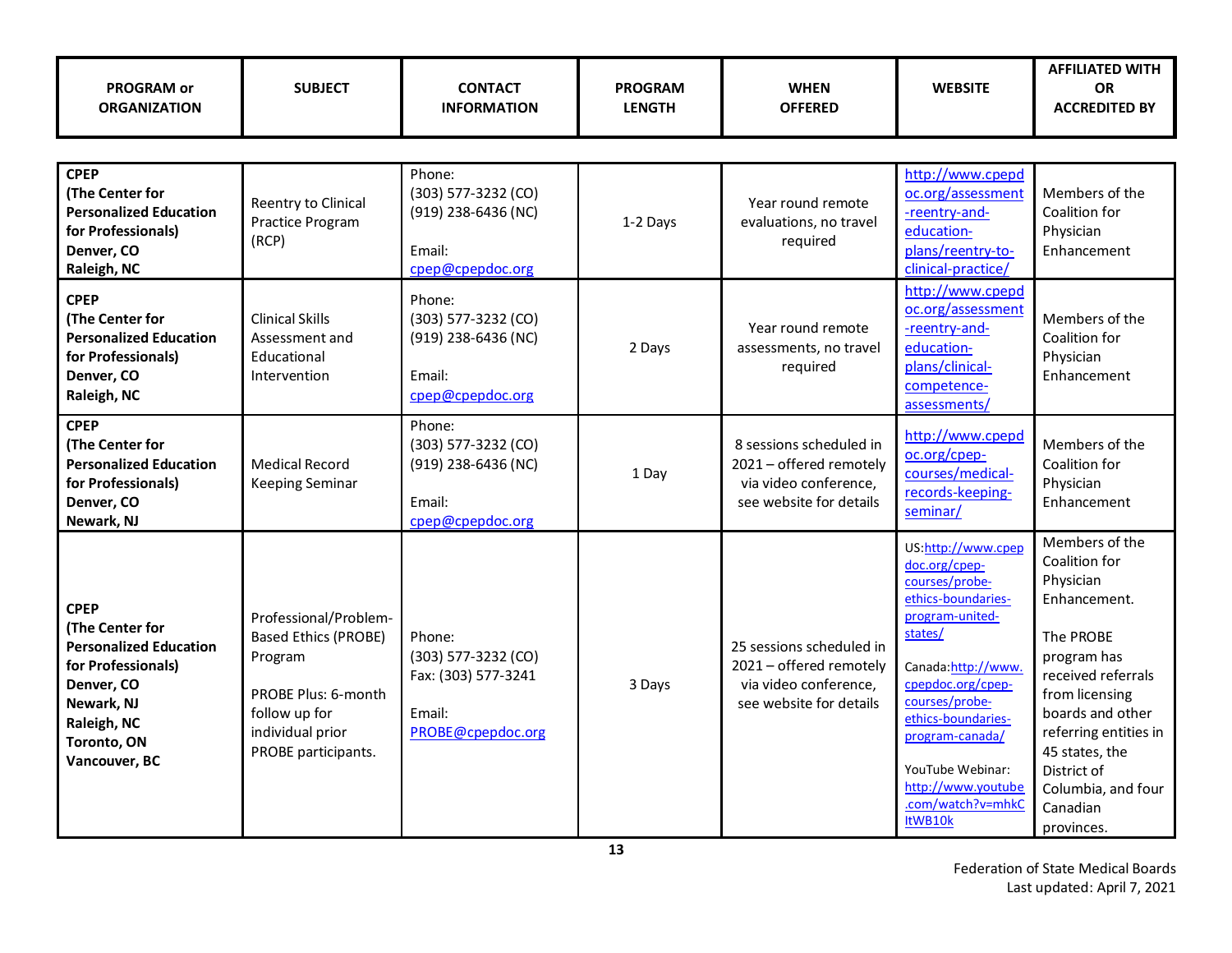| PROGRAM or<br><b>ORGANIZATION</b>                                                                                           | <b>SUBJECT</b>                                                                                                                                                           | <b>CONTACT</b><br><b>INFORMATION</b>                                               | <b>PROGRAM</b><br><b>LENGTH</b> | <b>WHEN</b><br><b>OFFERED</b>                                                                          | <b>WEBSITE</b>                                                                                                                                   | <b>AFFILIATED WITH</b><br><b>OR</b><br><b>ACCREDITED BY</b> |  |  |
|-----------------------------------------------------------------------------------------------------------------------------|--------------------------------------------------------------------------------------------------------------------------------------------------------------------------|------------------------------------------------------------------------------------|---------------------------------|--------------------------------------------------------------------------------------------------------|--------------------------------------------------------------------------------------------------------------------------------------------------|-------------------------------------------------------------|--|--|
|                                                                                                                             |                                                                                                                                                                          |                                                                                    |                                 |                                                                                                        |                                                                                                                                                  |                                                             |  |  |
| <b>CPEP</b><br>(The Center for<br><b>Personalized Education for</b><br><b>Professionals)</b><br>Denver, CO<br>Charlotte, NC | Improving Inter-<br>Professional<br>Communication:<br>Working Effectively in<br><b>Medical Teams</b>                                                                     | Phone:<br>(303) 577-3232 (CO)<br>(919) 238-6436 (NC)<br>Email: cpep@cpepdoc.org    | 3 Days                          | 8 sessions scheduled in<br>2021 - offered remotely<br>via video conference,<br>see website for details | http://www.cpepd<br>oc.org/cpep-<br>courses/improving-<br>inter-professional-<br>communication/                                                  | Members of the<br>Coalition for<br>Physician<br>Enhancement |  |  |
| <b>CPEP</b><br>(The Center for<br><b>Personalized Education</b><br>for Professionals)<br>Denver, CO                         | <b>Enhanced Patient</b><br>Communication:<br>Building compassion,<br>communication and<br>trust                                                                          | Phone:<br>(303) 577-3232 (CO)<br>(919) 238-6436 (NC)<br>Fmail:<br>cpep@cpepdoc.org | 2 Days                          | 4 sessions scheduled in<br>2021 - offered remotely<br>via video conference,<br>see website for details | https://www.cpepd<br>oc.org/cpep-<br>courses/enhanced-<br>patient-<br>communication-<br>building-<br>compassion-<br>communication-<br>and-trust/ | Members of the<br>Coalition for<br>Physician<br>Enhancement |  |  |
| <b>CPEP</b><br>(The Center for<br><b>Personalized Education</b><br>for Professionals)<br>Denver, CO                         | <b>Prescribing Controlled</b><br><b>Drugs: Critical Issues</b><br>and Common Pitfalls©<br>In association with the<br>Vanderbilt Center for<br><b>Professional Health</b> | Phone:<br>(303) 577-3232 (CO)<br>(919) 238-6436 (NC)<br>Email:<br>cpep@cpepdoc.org | 3 Days                          | 2 sessions scheduled in<br>2021 - offered remotely<br>via video conference,<br>see website for details | http://www.cpepd<br>oc.org/cpep-<br>courses/prescribin<br>g-controlled-<br>drugs/                                                                | Members of the<br>Coalition for<br>Physician<br>Enhancement |  |  |
| <b>CPEP</b><br>(The Center for<br><b>Personalized Education</b><br>for Professionals)<br>Denver, CO<br>Raleigh, NC          | <b>Practice Monitoring</b><br>Program (PMP) -<br>formerly Quality<br>Review Program<br>(QRP) for Practice<br>Monitoring                                                  | Phone:<br>(303) 577-3232 (CO)<br>(919) 238-6436 (NC)<br>Email:<br>cpep@cpepdoc.org | Varies                          | Year Round                                                                                             | http://www.cpepd<br>oc.org/practice-<br>monitoring-<br>program/                                                                                  | Members of the<br>Coalition for<br>Physician<br>Enhancement |  |  |
| <b>CPEP</b><br>(The Center for<br><b>Personalized Education</b><br>for Professionals)<br>Denver, CO                         | Basics of Chronic Pain<br>Management                                                                                                                                     | Phone:<br>(303) 577-3232 (CO)<br>(919) 238-6436 (NC)                               | 1 Day                           | 2 sessions scheduled in<br>2021 - offered remotely<br>via video conference,<br>see website for details | http://www.cpepd<br>oc.org/cpep-<br>courses/basics-of-<br>chronic-pain-<br>management/                                                           | Members of the<br>Coalition for<br>Physician<br>Enhancement |  |  |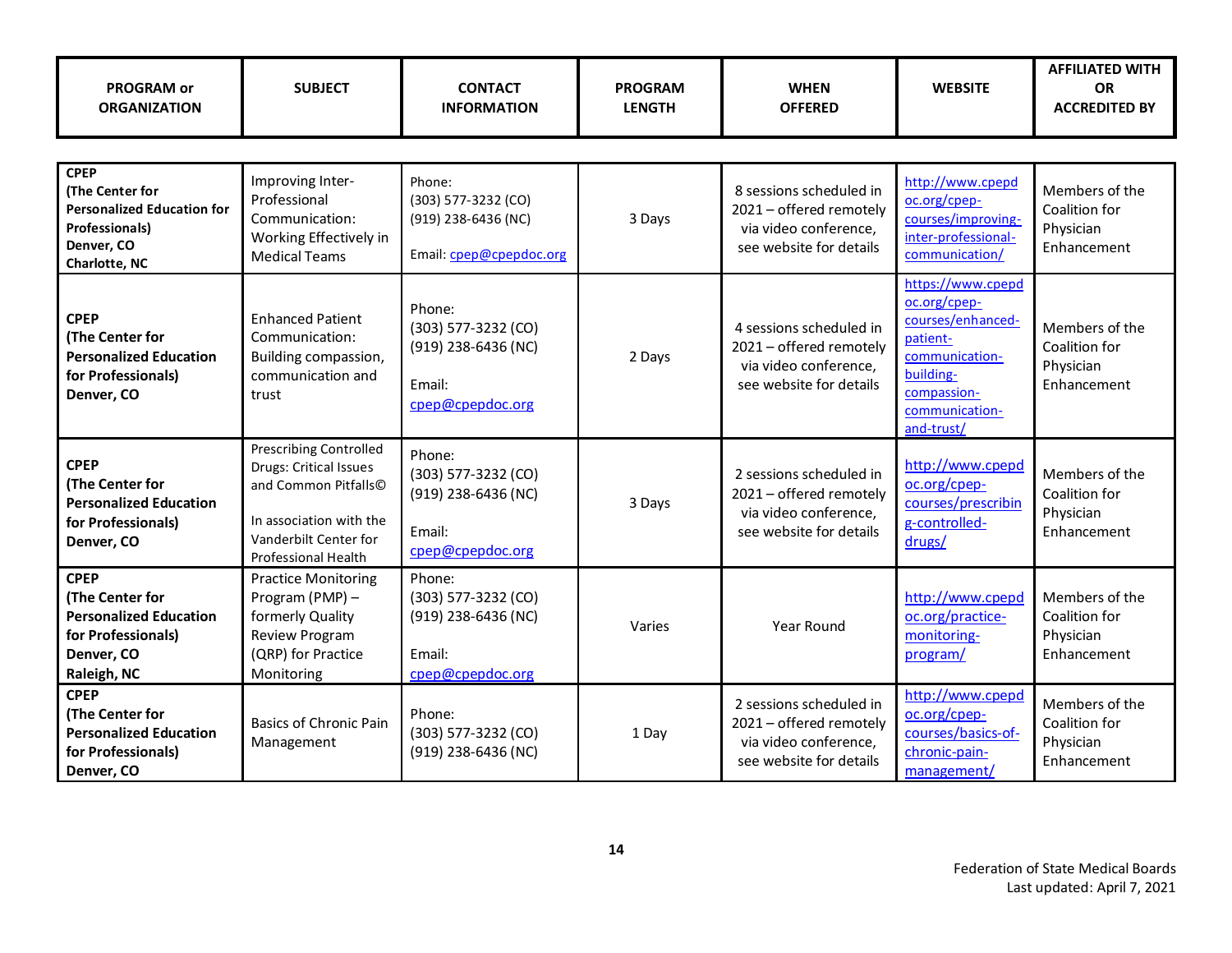| <b>PROGRAM or</b><br><b>ORGANIZATION</b>                                                                                                        | <b>SUBJECT</b>                                                                                                                                                                                                                                          | <b>CONTACT</b><br><b>INFORMATION</b>                                                                            | <b>PROGRAM</b><br><b>LENGTH</b>     | <b>WHEN</b><br><b>OFFERED</b>   | <b>WEBSITE</b>                                         | <b>AFFILIATED WITH</b><br><b>OR</b><br><b>ACCREDITED BY</b>              |
|-------------------------------------------------------------------------------------------------------------------------------------------------|---------------------------------------------------------------------------------------------------------------------------------------------------------------------------------------------------------------------------------------------------------|-----------------------------------------------------------------------------------------------------------------|-------------------------------------|---------------------------------|--------------------------------------------------------|--------------------------------------------------------------------------|
|                                                                                                                                                 |                                                                                                                                                                                                                                                         |                                                                                                                 |                                     |                                 |                                                        |                                                                          |
| <b>CPR</b><br>(Center for Professional<br>Recovery)<br><b>UCLA School of Medicine</b><br>1149 3rd St #300,<br>Santa Monica, CA 90403            | Comprehensive<br><b>Diagnostic Evaluation</b><br>Program (Clinical and<br><b>Forensic Evaluations</b><br>of suspected<br>addiction,<br>psychosexual, sexual<br>misconduct, cognitive<br>impairment, and<br>other disorders)                             | Contact:<br>Greg Skipper, MD<br><b>Medical Director</b><br>Phone:<br>(310) 633-4595 cell<br>(888) 958-7511 main | 2-5 days<br>customized as<br>needed | Year Round                      | https://www.cent<br>erforprofessionalr<br>ecovery.com/ | <b>UCLA Addiction</b><br>Psychiatry, ASAM,<br>FSPHP, Joint<br>Commission |
| <b>CPR</b><br>(Center for Professional<br>Recovery)<br><b>UCLA School of Medicine</b><br>1149 3rd St #300,<br>Santa Monica, CA 90403            | Forensic Drug Test<br>Consultation<br>(Interpretation of<br>complex drug testing<br>conundrums)                                                                                                                                                         | Contact:<br>Greg Skipper, MD<br><b>Medical Director</b><br>Phone:<br>(310) 633-4595 cell<br>(888) 958-7511 main | As needed                           | Year Round                      | www.gregskipper<br>md.com                              | The Joint<br>Commission,<br>AAMRO, MROCC                                 |
| <b>CPR</b><br>(Center for Professional<br>Recovery)<br><b>UCLA School of Medicine</b><br>1149 3rd St #300,<br>Santa Monica, CA 90403            | Substance Use<br>Disorder Program for<br><b>Health Professionals</b><br>(Treating substance<br>use and co-occurring<br>disorders including:<br>Bipolar Disorder,<br>Major Depressive<br>Disorder, Anxiety<br>Disorders, Personality<br>Disorders, etc.) | Contact:<br>Greg Skipper, MD<br><b>Medical Director</b><br>Phone:<br>(310) 633-4595 cell<br>(888) 958-7511 main | 30-90 days                          | <b>Year Round</b>               | https://www.cent<br>erforprofessionalr<br>ecovery.com/ | <b>UCLA Addiction</b><br>Psychiatry, ASAM,<br>FSPHP, Joint<br>Commission |
| <b>Case Western Reserve</b><br><b>University School of</b><br><b>Medicine</b><br><b>Continuing Medical</b><br><b>Education</b><br>Cleveland, OH | Intensive Course:<br><b>Controlled Substance</b><br>Prescribing: Pain,<br>Anxiety, Insomnia                                                                                                                                                             | Phone:<br>(216) 983-1239<br>(800) 274-8263<br>Email:<br>medcme@case.edu                                         | 3 days                              | June 7-9, 2021<br>Nov 1-3, 2021 | https://bit.ly/CWR<br><b>UControlledSubsta</b><br>nce  | Case Western<br><b>Reserve University</b><br><b>School of Medicine</b>   |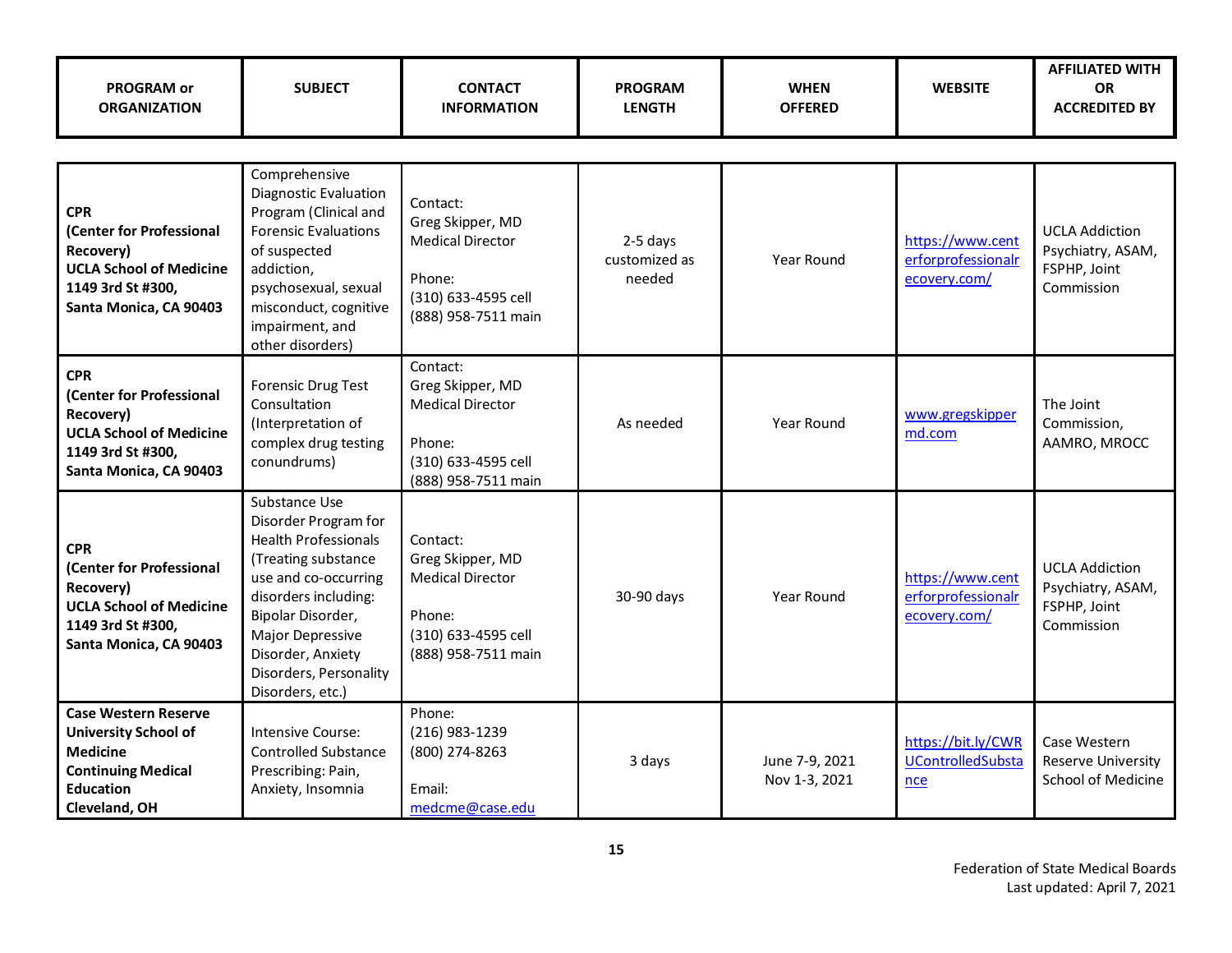| <b>PROGRAM or</b><br><b>ORGANIZATION</b>                                                                                                        | <b>SUBJECT</b>                                                                                                                                                          | <b>CONTACT</b><br><b>INFORMATION</b>                                    | <b>PROGRAM</b><br><b>LENGTH</b> | <b>WHEN</b><br><b>OFFERED</b>      | <b>WEBSITE</b>                                                                           | <b>AFFILIATED WITH</b><br><b>OR</b><br><b>ACCREDITED BY</b>            |  |  |  |
|-------------------------------------------------------------------------------------------------------------------------------------------------|-------------------------------------------------------------------------------------------------------------------------------------------------------------------------|-------------------------------------------------------------------------|---------------------------------|------------------------------------|------------------------------------------------------------------------------------------|------------------------------------------------------------------------|--|--|--|
|                                                                                                                                                 |                                                                                                                                                                         |                                                                         |                                 |                                    |                                                                                          |                                                                        |  |  |  |
| <b>Case Western Reserve</b><br><b>University School of</b><br><b>Medicine</b><br><b>Continuing Medical</b><br><b>Education</b>                  | Online Refresher of<br>the Intensive Course<br>in Controlled<br>Substance<br>Prescribing:<br>Pain, Anxiety,<br>Insomnia                                                 | Phone:<br>(216) 983-1239<br>(800) 274-8263<br>Email:<br>medcme@case.edu |                                 | Year Round                         | https://case.edu/<br>medicine/cme/cou<br>rses-<br>activities/intensive<br>-course-series | Case Western<br><b>Reserve University</b><br><b>School of Medicine</b> |  |  |  |
| <b>Case Western Reserve</b><br><b>University School of</b><br><b>Medicine</b><br><b>Continuing Medical</b><br><b>Education</b><br>Cleveland, OH | Intensive Course:<br>Medical<br>Documentation:<br>Clinical, Legal and<br><b>Economic Implications</b><br>for Healthcare<br>Providers                                    | Phone:<br>(216) 983-1239<br>(800) 274-8263<br>Email:<br>medcme@case.edu | 2 days                          | June 10-11, 2021<br>Nov 4-5, 2021  | https://bit.ly/CWR<br><b>UMedicalDocume</b><br>ntation                                   | Case Western<br><b>Reserve University</b><br>School of Medicine        |  |  |  |
| <b>Case Western Reserve</b><br><b>University School of</b><br><b>Medicine</b><br><b>Continuing Medical</b><br><b>Education</b><br>Cleveland, OH | Intensive Course:<br>Medical Ethics,<br>Boundaries &<br>Professionalism                                                                                                 | Phone:<br>(216) 983-1239<br>(800) 274-8263<br>Email:<br>medcme@case.edu | 2 days                          | Sept 9-10, 2021                    | https://bit.ly/CWR<br><b>UMedicalEthics#A</b><br>$CC$                                    | Case Western<br><b>Reserve University</b><br><b>School of Medicine</b> |  |  |  |
| <b>Case Western Reserve</b><br><b>University School of</b><br><b>Medicine</b><br><b>Continuing Medical</b><br><b>Education</b><br>Cleveland, OH | Intensive Course:<br>Managing Difficult<br>Communications in<br><b>Medical Practice:</b><br>Controlling Anger,<br>Avoiding Outbursts,<br>Communicating<br>Appropriately | Phone:<br>(216) 983-1239<br>(800) 274-8263<br>Email:<br>medcme@case.edu | 3 days                          | May 12-14, 2021<br>Nov 17-19, 2021 | https://bit.ly/CWR<br><b>UManagingComm</b><br>unications                                 | Case Western<br><b>Reserve University</b><br>School of Medicine        |  |  |  |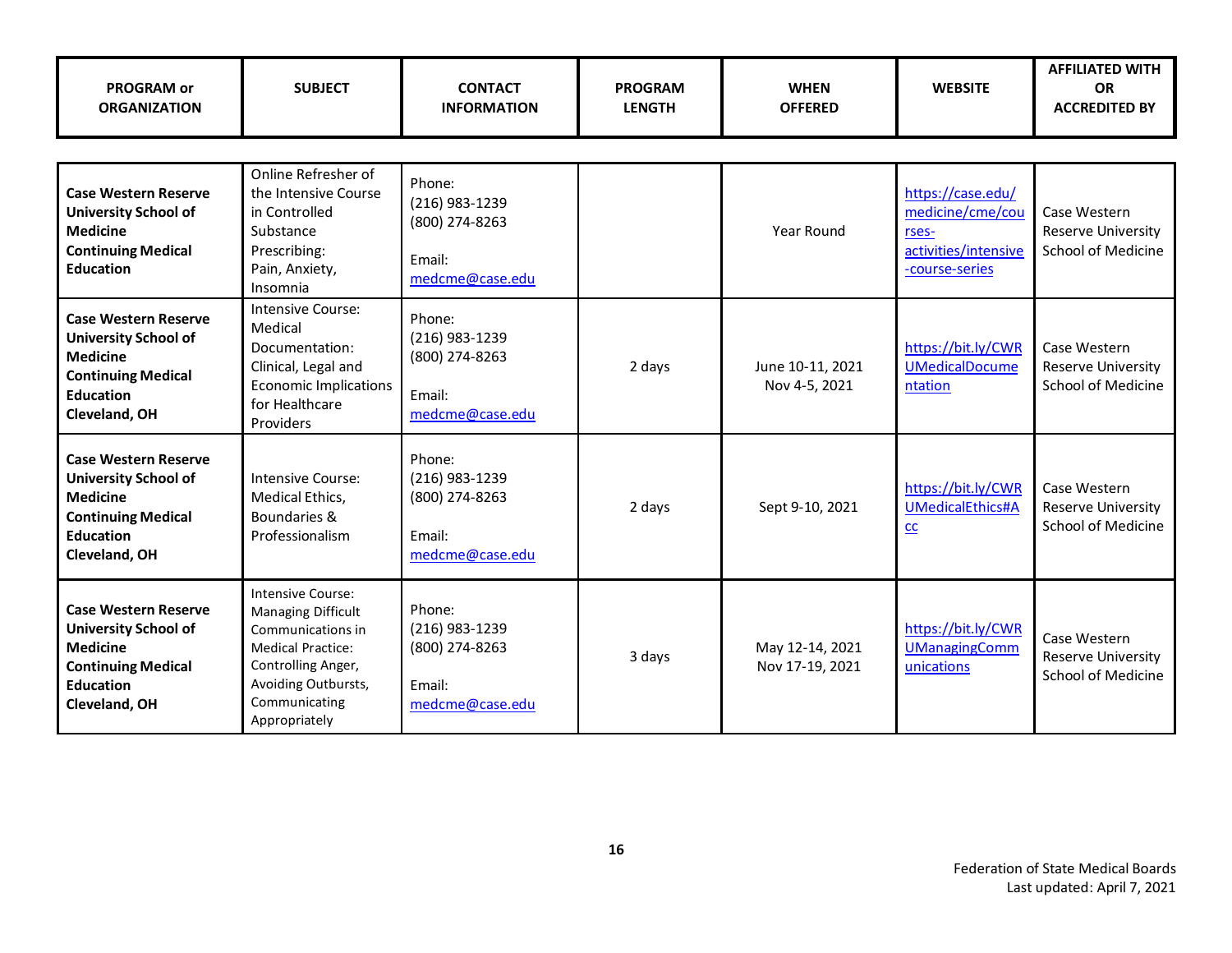| <b>PROGRAM or</b><br><b>ORGANIZATION</b>                                                                                                        | <b>SUBJECT</b>                                                                                                                                                                                                 | <b>CONTACT</b><br><b>INFORMATION</b>                                    | <b>PROGRAM</b><br><b>LENGTH</b> | <b>WHEN</b><br><b>OFFERED</b>                                                  | <b>WEBSITE</b>                                           | <b>AFFILIATED WITH</b><br><b>OR</b><br><b>ACCREDITED BY</b>     |  |  |  |
|-------------------------------------------------------------------------------------------------------------------------------------------------|----------------------------------------------------------------------------------------------------------------------------------------------------------------------------------------------------------------|-------------------------------------------------------------------------|---------------------------------|--------------------------------------------------------------------------------|----------------------------------------------------------|-----------------------------------------------------------------|--|--|--|
|                                                                                                                                                 |                                                                                                                                                                                                                |                                                                         |                                 |                                                                                |                                                          |                                                                 |  |  |  |
| <b>Case Western Reserve</b><br><b>University School of</b><br><b>Medicine</b><br><b>Continuing Medical</b><br><b>Education</b><br>Cleveland, OH | <b>Intensive Series:</b><br>Buprenorphine:<br>Keeping Up with the<br>Changing Landscape<br>of Office Based Opioid<br>Treatment                                                                                 | Phone:<br>(216) 983-1239<br>(800) 274-8263<br>Email:<br>medcme@case.edu | 1 days                          | May 5, 2021<br>Oct 6, 2021                                                     | https://bit.ly/CWR<br><b>UBuprenorphine</b>              | Case Western<br><b>Reserve University</b><br>School of Medicine |  |  |  |
| <b>Center For Professional</b><br>Health<br><b>Vanderbilt University</b><br><b>Medical Center</b><br>Nashville, TN                              | <b>Prescribing Controlled</b><br>Drugs (PCD)<br>This activity has been<br>approved for AMA<br>PRA Category 1<br>Credits™                                                                                       | Phone:<br>$(615)$ 936-0678<br>Email:<br>cph@vanderbilt.edu              | 3 days                          | 2021 Dates:<br>April 14-16<br>June 9-11<br>Aug 18-20<br>Oct 20-22<br>Nov 17-19 | https://medsites.<br>mc.vanderbilt.edu<br>/cph/courses-0 | Vanderbilt<br>University School<br>of Medicine,<br><b>ACCME</b> |  |  |  |
| <b>Center For Professional</b><br><b>Health</b><br><b>Vanderbilt University</b><br><b>Medical Center</b><br>Nashville, TN                       | <b>Maintaining Proper</b><br>Boundaries (MPB)<br>This activity has been<br>approved for AMA PRA<br>Category 1 Credits™                                                                                         | Phone:<br>(615) 936-0678<br>Email:<br>cph@vanderbilt.edu                | 3 days                          | 2021 Dates:<br>May 5-7<br>Aug 4-6<br>Nov 3-5                                   | https://medsites.<br>mc.vanderbilt.edu<br>/cph/courses-0 | Vanderbilt<br>University School<br>of Medicine,<br><b>ACCME</b> |  |  |  |
| <b>Center For Professional</b><br><b>Health</b><br><b>Vanderbilt University</b><br><b>Medical Center</b><br>Nashville, TN                       | Program for Distressed<br>Physicians (CMD)<br>(Note: The entire<br>course includes 3 one-<br>day follow-up sessions<br>over 6 months)<br>This activity has been<br>approved for AMA PRA<br>Category 1 Credits™ | Phone:<br>$(615)$ 936-0678<br>Email:<br>cph@vanderbilt.edu              | 3 days                          | 2021 Dates:<br>May 19-21<br>June 23-25<br>Sept 15-17<br>Oct 6-8<br>Dec 1-3     | https://medsites.<br>mc.vanderbilt.edu<br>/cph/courses-0 | Vanderbilt<br>University School<br>of Medicine,<br><b>ACCME</b> |  |  |  |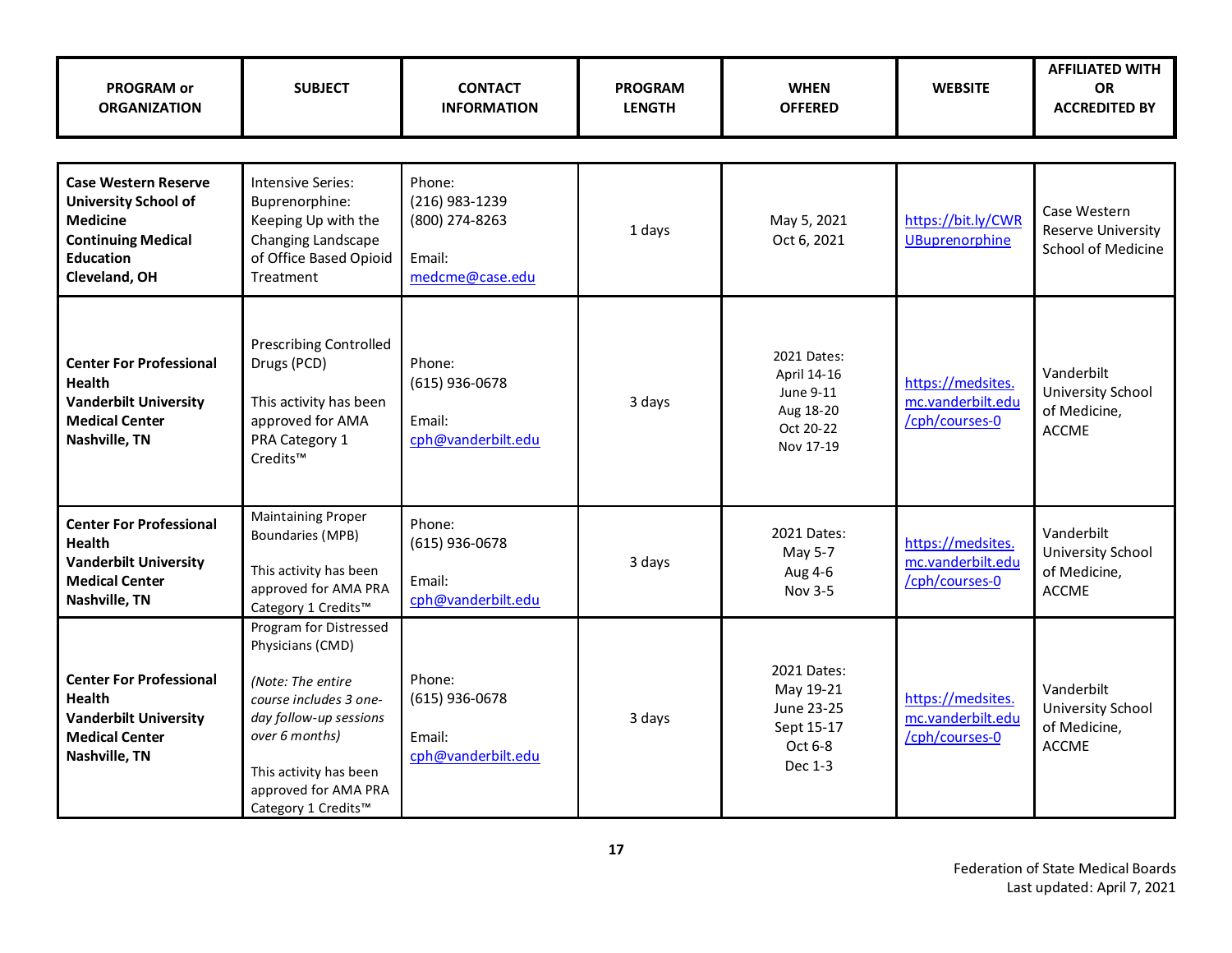| <b>PROGRAM or</b><br><b>ORGANIZATION</b>                                                                                                                               | <b>SUBJECT</b>                                                                                                                            | <b>CONTACT</b><br><b>INFORMATION</b>                                             | <b>PROGRAM</b><br><b>LENGTH</b> | <b>WHEN</b><br><b>OFFERED</b> | <b>WEBSITE</b>                                                                                           | <b>AFFILIATED WITH</b><br><b>OR</b><br><b>ACCREDITED BY</b> |
|------------------------------------------------------------------------------------------------------------------------------------------------------------------------|-------------------------------------------------------------------------------------------------------------------------------------------|----------------------------------------------------------------------------------|---------------------------------|-------------------------------|----------------------------------------------------------------------------------------------------------|-------------------------------------------------------------|
|                                                                                                                                                                        |                                                                                                                                           |                                                                                  |                                 |                               |                                                                                                          |                                                             |
| <b>CME4Life</b><br>100 Marina View Drive,<br>Sarasota, Florida, 34236                                                                                                  | Hardin-Simmons<br><b>University Board</b><br><b>Review Course</b><br>30.00 AAPA Category 1<br><b>CME Credits</b>                          | <b>Contact: Bonnie Morse</b><br>mail@ams4cme.com<br>Phone: 941-388-1776          | 3 days (30hrs)                  | Nov 29-Dec 1, 2021            | <b>PANCE-Live PA</b><br><b>Board Review-</b><br><b>Hardin-Simmons</b><br>University -<br><b>CME4LIFE</b> |                                                             |
| <b>CME4Life</b><br>100 Marina View Drive,<br>Sarasota, Florida, 34236                                                                                                  | Rocky Vista University<br>PANCE course<br>30.00 AAPA Category 1<br><b>CME Credits</b>                                                     | <b>Contact: Bonnie Morse</b><br>mail@ams4cme.com<br>Phone: 941-388-1776          | 3 days (30hrs)                  | Nov 2-5, 2021                 | <b>PANCE-Live PA</b><br><b>Board Review-</b><br><b>Rocky Vista</b><br>University -<br><b>CME4LIFE</b>    |                                                             |
| <b>CME4Life</b><br>100 Marina View Drive,<br>Sarasota, Florida, 34236                                                                                                  | University of Dubuque<br>- 3 Day Board Review<br>Event<br>30.00 AAPA Category 1<br><b>CME Credits</b>                                     | <b>Contact: Bonnie Morse</b><br>mail@ams4cme.com<br>Phone: 941-388-1776          | 3 days (30hrs)                  | Dec 6-8, 2021                 | <b>PANCE-Virtual PA</b><br><b>Board Review-</b><br><b>University of</b><br>Dubuque -<br><b>CME4LIFE</b>  |                                                             |
| <b>Federation of State</b><br><b>Physician Health</b><br><b>Programs (FSPHP)</b>                                                                                       | Physician health and<br>impairment.<br>Forum for education<br>and exchange of<br>information among<br>state physician health<br>programs. | Contact:<br>Linda Bresnahan, MS<br>lbresnahan@fsphp.org<br>Phone: (978) 347-0600 |                                 | Year Round                    | www.fsphp.org/                                                                                           |                                                             |
| <b>Heitt Clinical &amp; Corporate</b><br><b>Consulting, LLC</b><br><b>Executive Centre at Hooks</b><br>Lane<br>8 Reservoir Circle, Suite<br>105<br>Baltimore, MD 21208 | Clinical and consulting<br>psychologist<br>specializing in working<br>with disruptive<br>physicians                                       | Contact:<br>Michael Heitt, PsyD<br>Michael@HeittC3.com<br>Phone: (410) 580-9047  | Customized                      | Year Round                    | PikesvillePsycholo<br>gist.com<br>HeittC3.com                                                            |                                                             |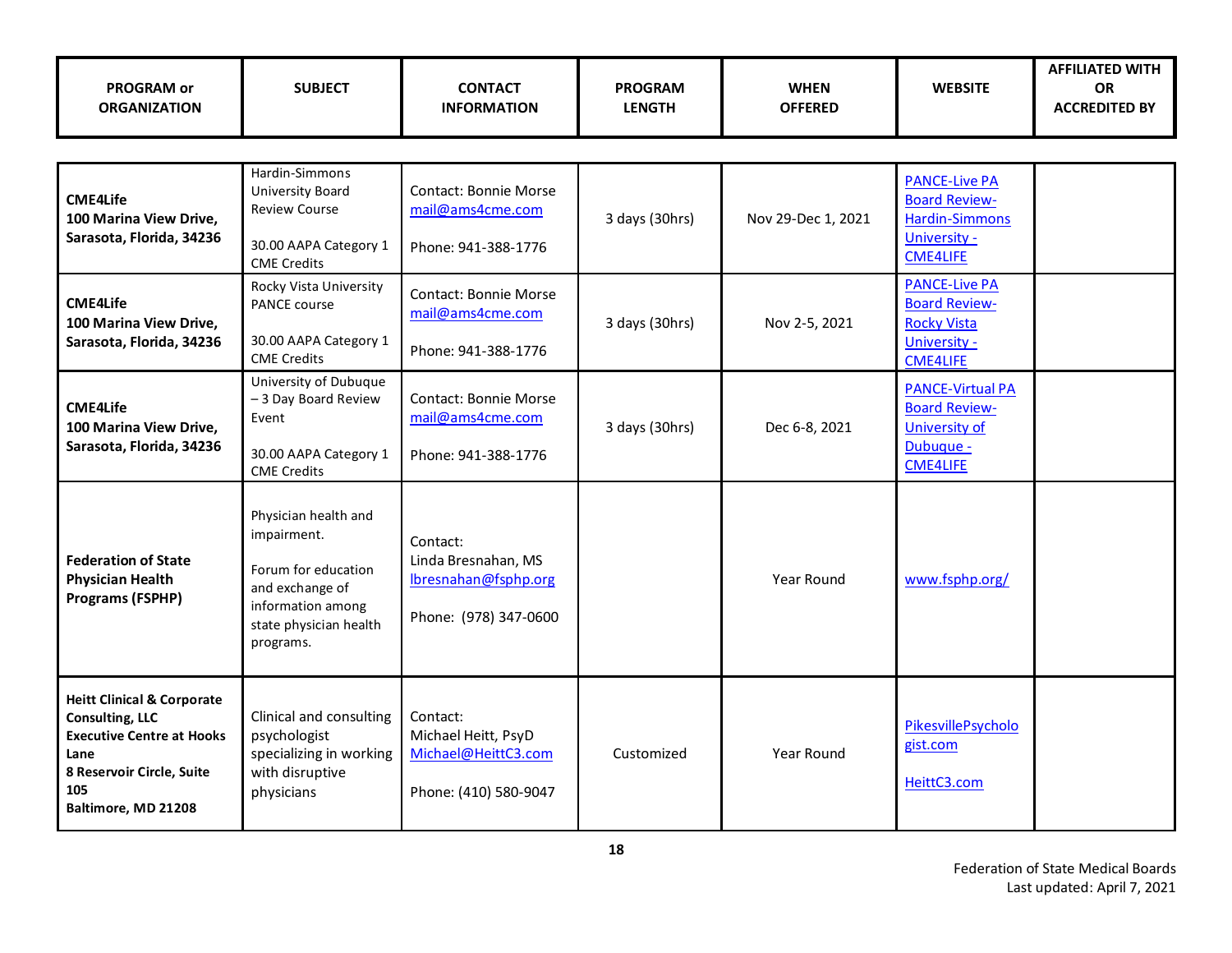| <b>PROGRAM or</b><br><b>ORGANIZATION</b>                                                                                                                                                                            | <b>SUBJECT</b>                                                                        | <b>CONTACT</b><br><b>INFORMATION</b>                                                                                                         | <b>PROGRAM</b><br><b>LENGTH</b> | <b>WHEN</b><br><b>OFFERED</b> | <b>WEBSITE</b>                                                                                                   | <b>AFFILIATED WITH</b><br><b>OR</b><br><b>ACCREDITED BY</b>                                                                                                                                                                                            |  |  |
|---------------------------------------------------------------------------------------------------------------------------------------------------------------------------------------------------------------------|---------------------------------------------------------------------------------------|----------------------------------------------------------------------------------------------------------------------------------------------|---------------------------------|-------------------------------|------------------------------------------------------------------------------------------------------------------|--------------------------------------------------------------------------------------------------------------------------------------------------------------------------------------------------------------------------------------------------------|--|--|
|                                                                                                                                                                                                                     |                                                                                       |                                                                                                                                              |                                 |                               |                                                                                                                  |                                                                                                                                                                                                                                                        |  |  |
| <b>HELPS Center</b><br>(Human Emulation,<br><b>Evaluation, &amp; Education</b><br>Lab for Patient Safety and<br><b>Professional Study)</b><br><b>Mount Sinai School of</b><br>Medicine - Dept. of<br>Anesthesiology | Multi-modality<br>simulation-based<br>competency<br>assessments                       | Contact:<br>Adam Levine, MD<br>adam.levine@mssm.edu<br>Ethan Bryson, MD<br>Phone: (212) 241-1518                                             | $2\frac{1}{2}$ days             | Year Round                    | http://msmc.affini<br>tymembers.net/si<br>mulator/intro1.ht<br>ml                                                | NY State Office of<br>Prof. Medical<br>Conduct (OPMC)<br>has accepted our<br>standardized six-<br>week course of<br>simulation and<br>operating room<br>observation for<br>physicians with<br>prolonged clinical<br>absence seeking<br>state licensure |  |  |
| <b>KSTAR</b><br><b>The Rural and</b><br><b>Community Health</b><br>Institute;<br><b>Crystal Park Plaza;</b><br>2700 Earl Rudder<br><b>Freeway South; Suite</b><br>3000;<br>College Station, TX 77845                | <b>Medical Record</b><br>Course<br>(In-person, 16 CME<br>and 4.25 hours of<br>ethics) | Contacts:<br>Tammy Wagner, RN<br>twagner@tamhsc.edu<br><b>Tracy Adams</b><br>TAdams@tamhsc.edu<br>Phone:<br>(979) 436-0390<br>(979) 436-0407 | Two Days                        | 2021 Dates:<br>Oct 18-19      | https://architexas.<br>org/<br>https://architexas.<br>org/kstar-<br>physician/medical-<br>record-<br>course.html | Members of the<br>Coalition for<br>Physician<br>Enhancement                                                                                                                                                                                            |  |  |
| <b>KSTAR</b><br>The Rural and Community<br>Health Institute;<br><b>Crystal Park Plaza;</b><br>2700 Earl Rudder Freeway<br>South; Suite 3000;<br>College Station, TX 77845                                           | <b>Hospitalist Evaluation</b>                                                         | Contacts:<br>Tammy Wagner, RN<br>twagner@tamhsc.edu<br><b>Tracy Adams</b><br>TAdams@tamhsc.edu<br>Phone:<br>(979) 436-0390<br>(979) 436-0407 | One Day                         | Year Round                    | https://architexas.<br>org/<br>https://architexas.<br>org/kstar-<br>physician/hospitali<br>st-eval.html          | Members of the<br>Coalition for<br>Physician<br>Enhancement                                                                                                                                                                                            |  |  |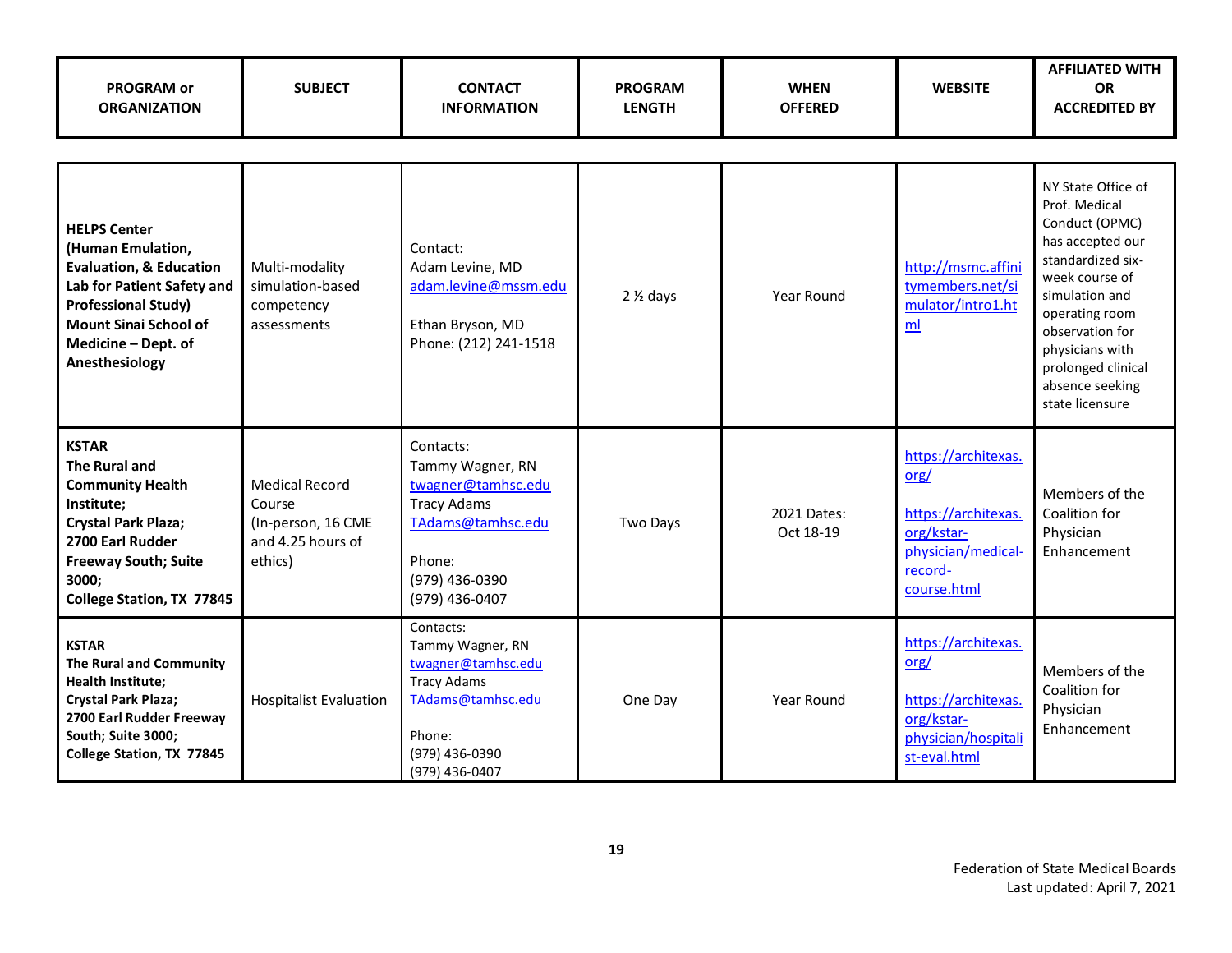| <b>PROGRAM or</b><br><b>ORGANIZATION</b>                                                                                                                                                      | <b>SUBJECT</b>                                                                                                | <b>CONTACT</b><br><b>INFORMATION</b>                                                                                                         | <b>PROGRAM</b><br><b>LENGTH</b> | <b>WHEN</b><br><b>OFFERED</b> | <b>WEBSITE</b>                                                                                          | <b>AFFILIATED WITH</b><br><b>OR</b><br><b>ACCREDITED BY</b> |
|-----------------------------------------------------------------------------------------------------------------------------------------------------------------------------------------------|---------------------------------------------------------------------------------------------------------------|----------------------------------------------------------------------------------------------------------------------------------------------|---------------------------------|-------------------------------|---------------------------------------------------------------------------------------------------------|-------------------------------------------------------------|
|                                                                                                                                                                                               |                                                                                                               |                                                                                                                                              |                                 |                               |                                                                                                         |                                                             |
| <b>KSTAR</b><br><b>The Rural and Community</b><br><b>Health Institute;</b><br>Crystal Park Plaza;<br>2700 Earl Rudder Freeway<br>South; Suite 3000;<br>College Station, TX 77845              | <b>Fitness for Duty</b><br>Evaluation                                                                         | Contacts:<br>Tammy Wagner, RN<br>twagner@tamhsc.edu<br><b>Tracy Adams</b><br>TAdams@tamhsc.edu<br>Phone:<br>(979) 436-0390<br>(979) 436-0407 |                                 | <b>Year Round</b>             | https://architexas.<br>org/<br>https://architexas.<br>org/kstar-<br>physician/fitness-<br>for-duty.html | Members of the<br>Coalition for<br>Physician<br>Enhancement |
| <b>KSTAR</b><br><b>The Rural and Community</b><br>Health Institute;<br>Crystal Park Plaza;<br>2700 Earl Rudder Freeway<br>South; Suite 3000;<br>College Station, TX 77845                     | Late Career Physician<br>Evaluation                                                                           | Contacts:<br>Tammy Wagner, RN<br>twagner@tamhsc.edu<br><b>Tracy Adams</b><br>TAdams@tamhsc.edu<br>Phone:<br>(979) 436-0390<br>(979) 436-0407 |                                 | Year Round                    | http://www.rchite<br>xas.org/kstar-<br>physician/senior-<br>physician-<br>evaluation.html               | Members of the<br>Coalition for<br>Physician<br>Enhancement |
| <b>KSTAR</b><br><b>The Rural and Community</b><br><b>Health Institute;</b><br><b>Crystal Park Plaza;</b><br>2700 Earl Rudder Freeway<br>South; Suite 3000;<br>College Station, TX 77845       | <b>Best Practices in</b><br>Communication<br>(In-person, 14.5 AMA<br>PRA Category 1<br>Credits <sup>™</sup> ) | Contacts:<br>Tammy Wagner, RN<br>twagner@tamhsc.edu<br><b>Tracy Adams</b><br>TAdams@tamhsc.edu<br>Phone:<br>(979) 436-0390<br>(979) 436-0407 | 2 Days                          | July 8-9, 2021                | https://architexas.<br>org/kstar-<br>physician/bestprac<br>tices-<br>communication-<br>course.html      | Members of the<br>Coalition for<br>Physician<br>Enhancement |
| <b>KSTAR</b><br>The Rural and<br><b>Community Health</b><br>Institute;<br><b>Crystal Park Plaza;</b><br>2700 Earl Rudder<br><b>Freeway South; Suite</b><br>3000;<br>College Station, TX 77845 | Pharmacology and<br><b>Prescribing Course</b><br>(In-person, 16.5 CME,<br>including 4 hours of<br>ethics)     | Contacts:<br>Tammy Wagner, RN<br>twagner@tamhsc.edu<br><b>Tracy Adams</b><br>TAdams@tamhsc.edu<br>Phone:<br>(979) 436-0390<br>(979) 436-0407 | 2 Days                          | 2022 Dates:<br>Jan 18-19      | http://rchitexas.or<br>g/kstar-<br>physician/pharmac<br>ology-perscribing-<br>course.html               | Members of the<br>Coalition for<br>Physician<br>Enhancement |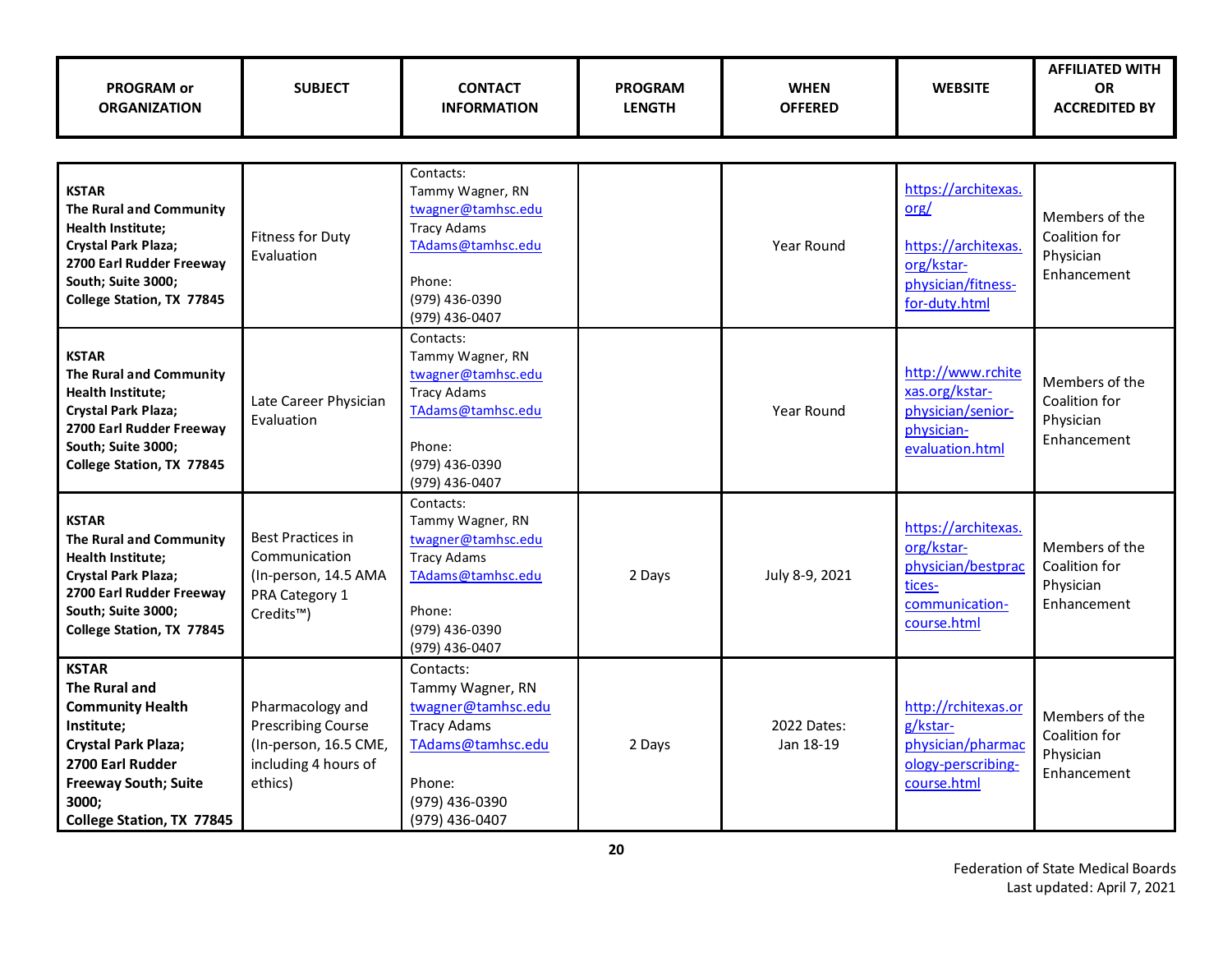| <b>PROGRAM or</b><br><b>ORGANIZATION</b>                                                                         | <b>SUBJECT</b>                                                                                                           | <b>CONTACT</b><br><b>INFORMATION</b>                                                                                                                                                                        | <b>PROGRAM</b><br><b>LENGTH</b>                                                     | <b>WHEN</b><br><b>OFFERED</b>                                                                                                            | <b>WEBSITE</b>                                                                      | <b>AFFILIATED WITH</b><br><b>OR</b><br><b>ACCREDITED BY</b>                                                                                                  |
|------------------------------------------------------------------------------------------------------------------|--------------------------------------------------------------------------------------------------------------------------|-------------------------------------------------------------------------------------------------------------------------------------------------------------------------------------------------------------|-------------------------------------------------------------------------------------|------------------------------------------------------------------------------------------------------------------------------------------|-------------------------------------------------------------------------------------|--------------------------------------------------------------------------------------------------------------------------------------------------------------|
| <b>MCAP of Chicago</b><br>680 N Lake Shore Drive,<br>Ste 800<br>Chicago, IL 60611                                | Multidisciplinary<br>Comprehensive<br>Assessment Program<br>for licensed healthcare<br>professionals/Fitness<br>for Duty | Contacts:<br>Kathy Angres<br>(708) 822-2255<br>kangres@rivermendheal<br>th.com<br><b>Dominic Angres</b><br>(630) 542 2249<br>domangres@positivesob<br>rietyinstitute.com                                    | 2-3 days; longer if<br>needed                                                       | Year Round                                                                                                                               | https://www.mca<br>pchicago.com/                                                    |                                                                                                                                                              |
| <b>National Board of</b><br><b>Osteopathic Medical</b><br><b>Examiners (NBOME)</b>                               | Comprehensive<br><b>Osteopathic Medical</b><br>Variable-Purpose<br>Examination<br>(COMVEX)                               | National Board of<br>Osteopathic Medical<br>Examiners, Inc.<br><b>Attn: Client Services</b><br>8765 W. Higgins Road,<br>Suite 200<br>Chicago, IL 60631-4174<br>Phone: (866) 479-6828<br>Fax: (773) 714-0631 | The test has a 4-<br>hour morning<br>session and a 4-<br>hour afternoon<br>session. | Year Round<br>COMVEX-USA<br>examinations are<br>delivered at more than<br>300 test centers located<br>within all 50 states of<br>the US. | www.nbome.org/c<br>omvex.asp<br>See the COMVEX<br><b>Bulletin of</b><br>Information | <b>COMVEX is</b><br>available through<br>the NBOME after<br>an applicant has<br>obtained approval<br>through his/her<br>individual state<br>licensing board. |
| <b>PACE Program</b><br><b>UCSD School of Medicine</b><br>1550 Hotel Circle N<br>Suite 320<br>San Diego, CA 92108 | <b>Custom Program</b>                                                                                                    | Contact:<br>Kaden Segren<br>ksegren@ucsd.edu<br>Phone: (619) 543-6770                                                                                                                                       | Customized<br>Program                                                               | Year Round                                                                                                                               | www.paceprogra<br>m.ucsd.edu/<br>www.paceprogra<br>m.ucsd.edu/custo<br>m.aspx       | <b>ACCME</b>                                                                                                                                                 |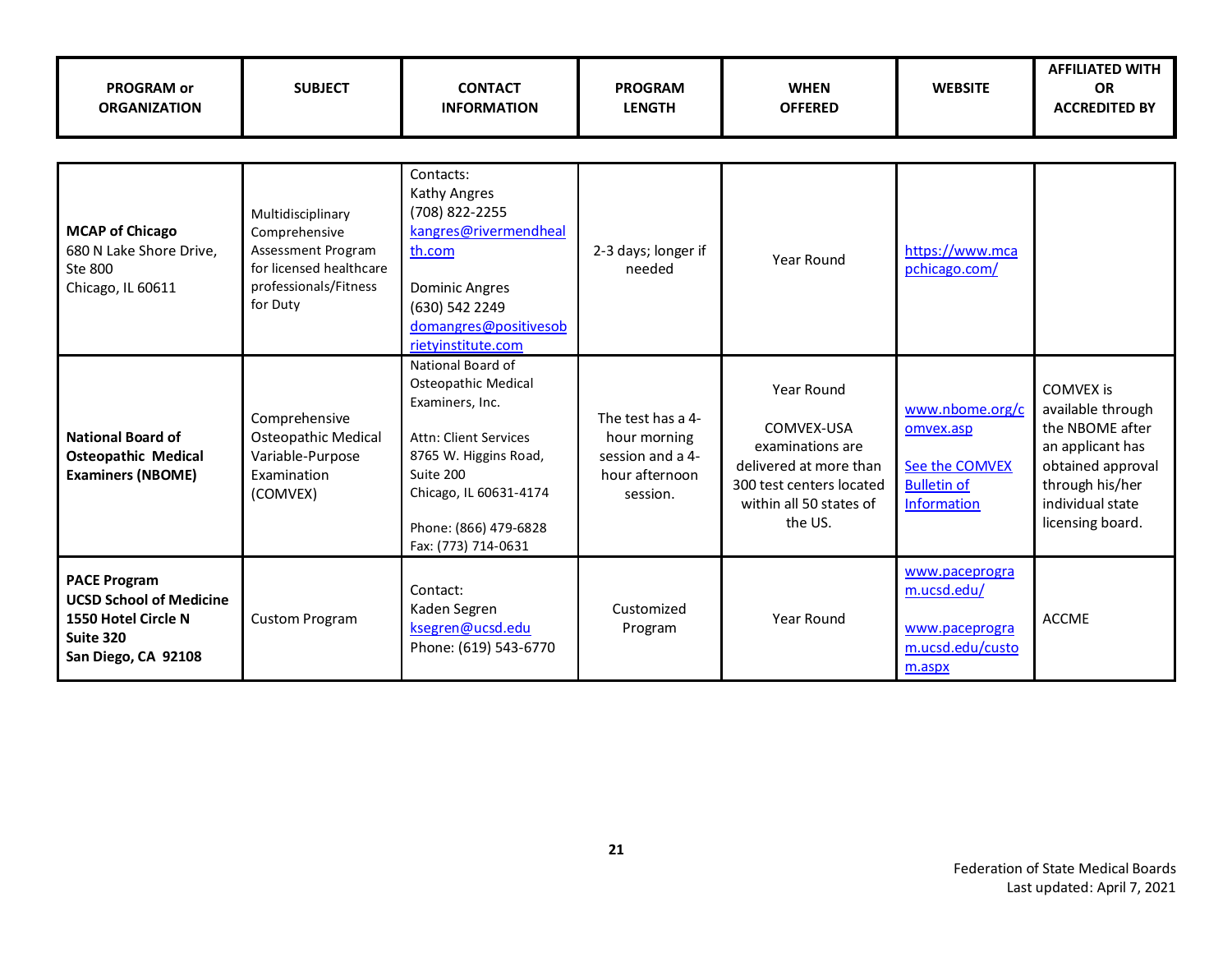| <b>PROGRAM or</b><br><b>ORGANIZATION</b>                                                                                | <b>SUBJECT</b>                                 | <b>CONTACT</b><br><b>INFORMATION</b>                                  | <b>PROGRAM</b><br><b>LENGTH</b> | <b>WHEN</b><br><b>OFFERED</b>                                | <b>WEBSITE</b>                                                                                          | <b>AFFILIATED WITH</b><br><b>OR</b><br><b>ACCREDITED BY</b> |
|-------------------------------------------------------------------------------------------------------------------------|------------------------------------------------|-----------------------------------------------------------------------|---------------------------------|--------------------------------------------------------------|---------------------------------------------------------------------------------------------------------|-------------------------------------------------------------|
|                                                                                                                         |                                                |                                                                       |                                 |                                                              |                                                                                                         |                                                             |
| <b>PACE Program</b><br><b>UCSD School of Medicine</b><br>1550 Hotel Circle N<br>Suite 320<br>San Diego, CA 92108        | Physician Assessment<br>Program                | Contact:<br>Kaden Segren<br>ksegren@ucsd.edu<br>Phone: (619) 543-6770 | 2-Phase, seven-day<br>program   | Year Round                                                   | www.paceprogra<br>m.ucsd.edu/<br>http://www.pacep<br>rogram.ucsd.edu/<br>Assessment/Asses<br>sment.aspx | <b>ACCME</b>                                                |
| <b>PACE Program</b><br><b>UCSD School of Medicine</b><br>1550 Hotel Circle N<br><b>Suite 320</b><br>San Diego, CA 92108 | Clinician-Patient<br>Communication<br>Course   | Contact:<br>Kaden Segren<br>ksegren@ucsd.edu<br>Phone: (619) 543-6770 | 1 day                           | 2021 Dates:<br>April 24<br>July 17<br>Oct 23                 | http://www.pacep<br>rogram.ucsd.edu/<br>CME/PatientCom.<br>aspx                                         | <b>ACCME</b>                                                |
| <b>PACE Program</b><br><b>UCSD School of Medicine</b><br>1550 Hotel Circle N<br>Suite 320<br>San Diego, CA 92108        | <b>Medical Record</b><br><b>Keeping Course</b> | Contact:<br>Kaden Segren<br>ksegren@ucsd.edu<br>Phone: (619) 543-6770 | 2 days                          | 2021 Dates:<br>April 29-30<br><b>July 22-23</b><br>Oct 28-29 | http://www.pacep<br>rogram.ucsd.edu/<br>CME/Record.aspx                                                 | <b>ACCME</b>                                                |
| <b>PACE Program</b><br><b>UCSD School of Medicine</b><br>1550 Hotel Circle N<br><b>Suite 320</b><br>San Diego, CA 92108 | <b>Physician Prescribing</b><br>Course         | Contact:<br>Kaden Segren<br>ksegren@ucsd.edu<br>Phone: (619) 543-6770 | 3 days                          | 2021 Dates:<br>April 26-28<br>July 19-21<br>Oct 25-27        | http://www.pacep<br>rogram.ucsd.edu/<br>CME/Prescribing.a<br>SDX                                        | <b>ACCME</b>                                                |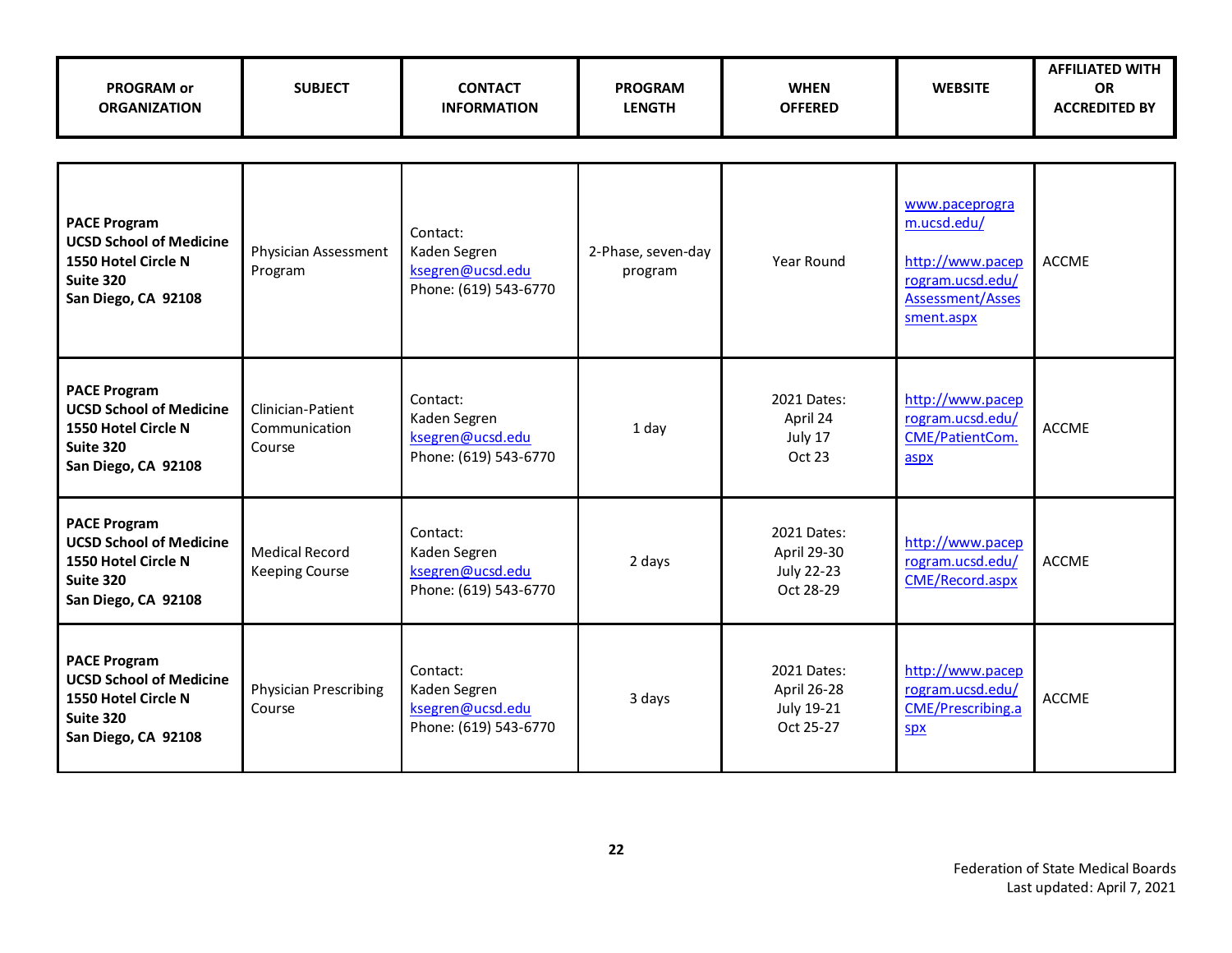| <b>PROGRAM or</b><br><b>ORGANIZATION</b>                                                                            | <b>SUBJECT</b>                                                                                                                                                                                                                                                          | <b>CONTACT</b><br><b>INFORMATION</b>                                   | <b>PROGRAM</b><br><b>LENGTH</b> | <b>WHEN</b><br><b>OFFERED</b>                                                        | <b>WEBSITE</b>                                                  | <b>AFFILIATED WITH</b><br><b>OR</b><br><b>ACCREDITED BY</b> |
|---------------------------------------------------------------------------------------------------------------------|-------------------------------------------------------------------------------------------------------------------------------------------------------------------------------------------------------------------------------------------------------------------------|------------------------------------------------------------------------|---------------------------------|--------------------------------------------------------------------------------------|-----------------------------------------------------------------|-------------------------------------------------------------|
|                                                                                                                     |                                                                                                                                                                                                                                                                         |                                                                        |                                 |                                                                                      |                                                                 |                                                             |
| <b>PACE Program</b><br><b>UCSD School of Medicine</b><br>1550 Hotel Circle N<br>Suite 320<br>San Diego, CA 92108    | Professional<br><b>Boundaries Program</b>                                                                                                                                                                                                                               | Contact:<br>Kaden Segren<br>ksegren@ucsd.edu<br>Phone: (619) 543-6770  | 3 days                          | 2021 Dates:<br><b>June 2-4</b><br>Aug 18-20<br>Oct 13-15<br>Nov 17-19                | http://www.pacep<br>rogram.ucsd.edu/<br>CME/Boundaries.a<br>Spx | <b>ACCME</b>                                                |
| <b>PACE Program</b><br><b>UCSD School of Medicine</b><br>1550 Hotel Circle N<br>Suite 320<br>San Diego, CA 92108    | Anger Management<br>for Healthcare<br>Professionals Program                                                                                                                                                                                                             | Contact:<br>Kaden Segren<br>ksegren@ucsd.edu<br>Phone: (619) 543-6770  | 3 days                          | 2021 Dates:<br>May 5-7<br>June 9-11<br>Aug 4-6<br>Sept 15-17<br>Nov 3-5<br>Dec 15-17 | http://www.pacep<br>rogram.ucsd.edu/<br>CME/Anger.aspx          | <b>ACCME</b>                                                |
| Patrick Hudson, MD<br><b>Coaching for Physicians</b><br>2900 Louisiana Blvd. NE<br>Ste E-1<br>Albuquerque, NM 87110 | Physician Coach<br>Specialized coaching<br>for individual<br>physicians &<br>healthcare<br>organizations.<br>Services for emotional<br>intelligence coaching,<br>burnout, stress<br>reduction, anger<br>management,<br>disruptive physicians,<br>& malpractice support. | Phone: (505) 280-4284<br>E-mail:<br>coaching4physicians@icl<br>oud.com | Customized<br>Program           | Year Round                                                                           | www.coachingforp<br>hysicians.com                               |                                                             |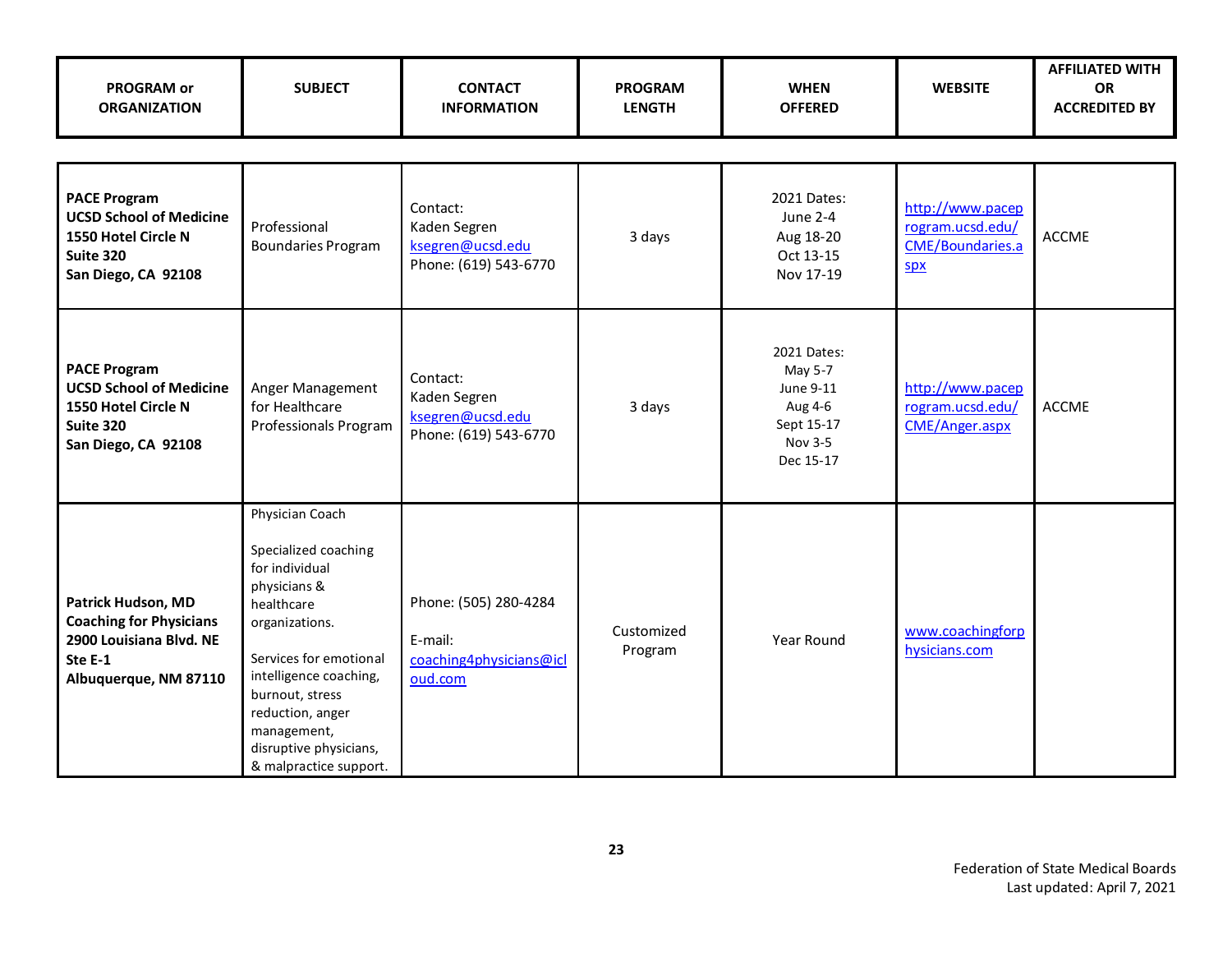| <b>PROGRAM or</b><br><b>ORGANIZATION</b>                                       | <b>SUBJECT</b>                                                                                                                                                                                                                                                                               | <b>CONTACT</b><br><b>INFORMATION</b>   | <b>PROGRAM</b><br><b>LENGTH</b>                                                                                                                                                                                                                                                                                                                                                                    | <b>WHEN</b><br><b>OFFERED</b> | <b>WEBSITE</b>              | <b>AFFILIATED WITH</b><br><b>OR</b><br><b>ACCREDITED BY</b> |
|--------------------------------------------------------------------------------|----------------------------------------------------------------------------------------------------------------------------------------------------------------------------------------------------------------------------------------------------------------------------------------------|----------------------------------------|----------------------------------------------------------------------------------------------------------------------------------------------------------------------------------------------------------------------------------------------------------------------------------------------------------------------------------------------------------------------------------------------------|-------------------------------|-----------------------------|-------------------------------------------------------------|
| <b>Physician Reentry &amp;</b><br>Retraining<br><b>UCSD School of Medicine</b> | Created in<br>collaboration with UC<br>San Diego School of<br>Medicine faculty,<br>Physician Retraining &<br>Reentry (PRR)<br>provides experienced,<br>medically licensed<br>physicians with the<br>tools to comfortably<br>and competently<br>practice adult<br>outpatient primary<br>care. | https://prrprogram.com<br>/contact-us/ | Consists of 15 online<br>modules that<br>participants work<br>through the<br>program at their<br>own pace, before<br>taking a final<br>examination, and a<br>one-day, in-person<br>practicum. The<br>estimated time to<br>complete PRR is 180<br>hours.<br>PRR also provides<br>one-day of free<br>shadowing for those<br>who wish to get<br>more experience<br>before returning to<br>the clinic. | Year Round                    | https://prrprogra<br>m.com/ |                                                             |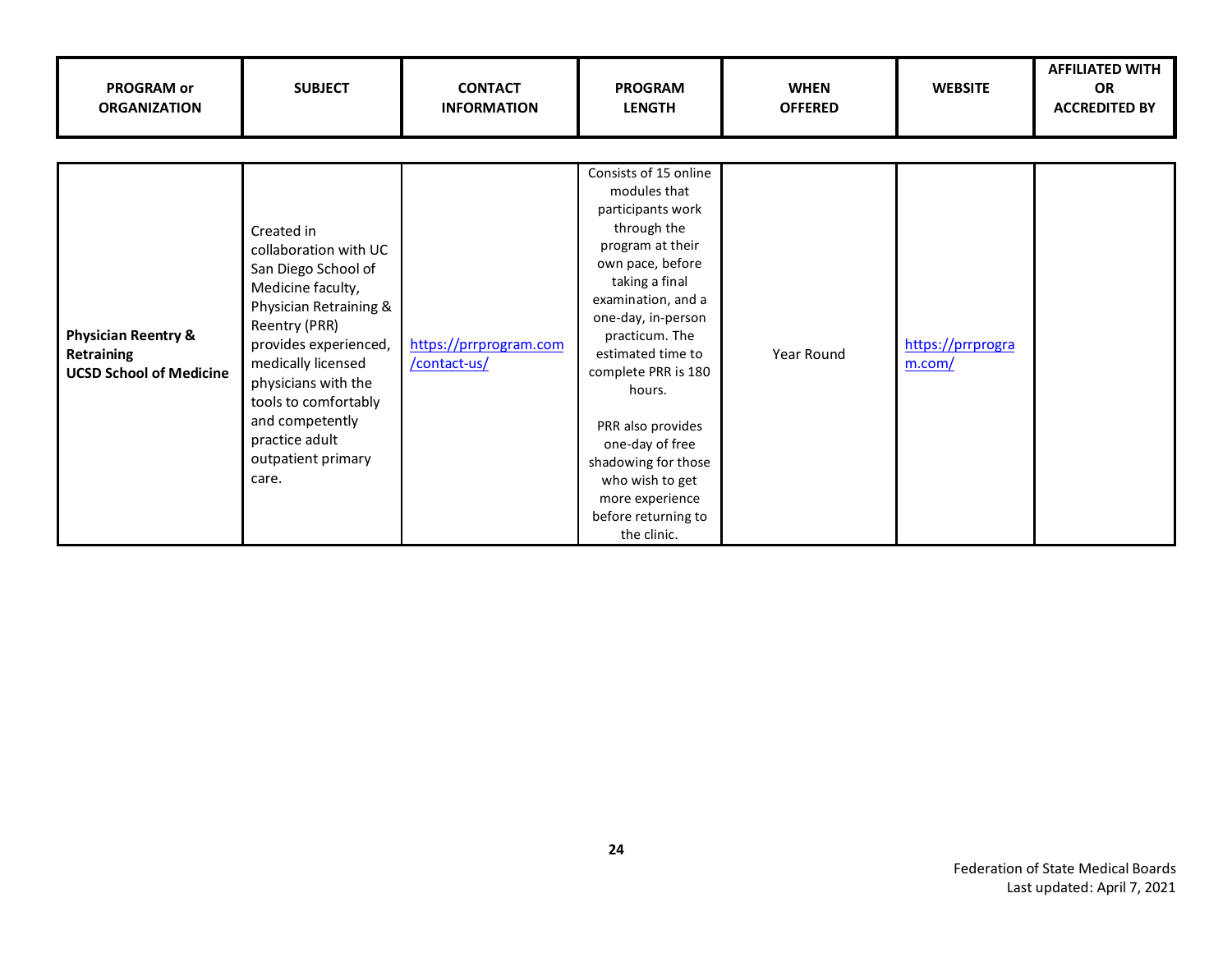| PROGRAM or<br><b>ORGANIZATION</b>                                        | <b>SUBJECT</b>                                                                                                                                                                                                                                                                                                                                                                                                                                                        | <b>CONTACT</b><br><b>INFORMATION</b>                                                                                                                                                        | <b>PROGRAM</b><br><b>LENGTH</b>                            | <b>WHEN</b><br><b>OFFERED</b> | <b>WEBSITE</b>                        | <b>AFFILIATED WITH</b><br>OR<br><b>ACCREDITED BY</b> |
|--------------------------------------------------------------------------|-----------------------------------------------------------------------------------------------------------------------------------------------------------------------------------------------------------------------------------------------------------------------------------------------------------------------------------------------------------------------------------------------------------------------------------------------------------------------|---------------------------------------------------------------------------------------------------------------------------------------------------------------------------------------------|------------------------------------------------------------|-------------------------------|---------------------------------------|------------------------------------------------------|
| <b>Pine Grove</b><br>Professional<br><b>Enhancement Program</b><br>(PEP) | Day Treatment/Partial<br>Hospitalization<br>· Professional Sexual<br>Misconduct<br>Disruptive Behavior<br><b>Personality Disorders</b><br>Psychiatric Disorders<br>(e.g., Bipolar disorder,<br>Depression, PTSD,<br>ADHD)<br>· Occupational<br>Problems related to<br>Poor boundaries, Poor<br>prescribing boundaries,<br>Burnout,<br>Documentation in<br>records, Vicarious<br>trauma, Work/life<br>balance<br>· Chronic Relapse due<br>to co-occurring<br>disorders | Contact:<br>Program Coordinator,<br><b>National Service Center:</b><br>Jessica Brook<br>Phone: (601) 288-4928<br>Program Director:<br>Leah Claire Bennett,<br>PhD.<br>Phone: (601) 288-4710 | Individualized<br>(average length of<br>stay is 6-8 weeks) | Year round                    | http://www.pinegr<br>ovetreatment.com |                                                      |
| <b>Pine Grove</b><br><b>Professionals Recovery</b><br><b>Track</b>       | Sexual & Chemical<br><b>Addiction Treatment</b><br>for Professionals<br>· Treatment with<br>focused therapeutic<br>attention on the<br>addiction and its<br>impact on work<br>Includes therapeutic<br>processing<br>around: Professionalis<br>m, Monitoring,<br>Boundaries, Self-Care<br>and Relapse Prevention                                                                                                                                                       | Contact:<br>Program Coordinator,<br><b>National Service Center:</b><br>Jessica Brook<br>Phone: (601) 288-4928<br>Program Director:<br>Leah Claire Bennett,<br>PhD.<br>Phone: (601) 288-4710 | Individualized                                             | Year round                    | http://www.pinegr<br>ovetreatment.com |                                                      |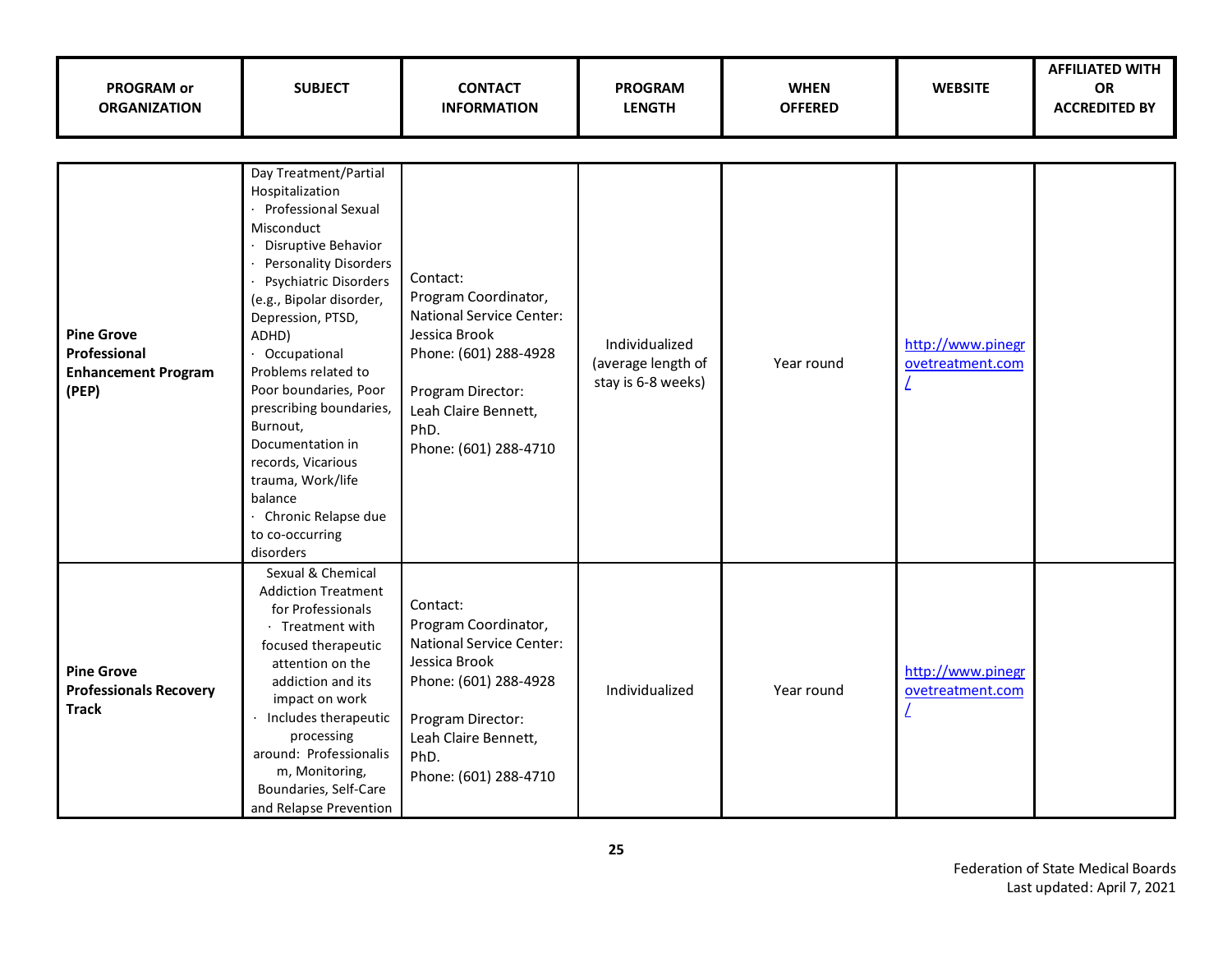| <b>PROGRAM or</b><br><b>ORGANIZATION</b>                                                        | <b>SUBJECT</b>                                                                                                                                                                                                                                                                                                                                                                                                                                                               | <b>CONTACT</b><br><b>INFORMATION</b>                                                                                                                                                  | <b>PROGRAM</b><br><b>LENGTH</b>                      | <b>WHEN</b><br><b>OFFERED</b> | <b>WEBSITE</b>                        | <b>AFFILIATED WITH</b><br>OR<br><b>ACCREDITED BY</b> |
|-------------------------------------------------------------------------------------------------|------------------------------------------------------------------------------------------------------------------------------------------------------------------------------------------------------------------------------------------------------------------------------------------------------------------------------------------------------------------------------------------------------------------------------------------------------------------------------|---------------------------------------------------------------------------------------------------------------------------------------------------------------------------------------|------------------------------------------------------|-------------------------------|---------------------------------------|------------------------------------------------------|
| <b>Pine Grove</b><br><b>Evaluation Center</b><br>(Independent from<br><b>Treatment Centers)</b> | <b>Types of Evaluations:</b><br>Addiction<br>Psychosexual<br>Comprehensive<br>Adult ADHD<br>· Neuropsychological<br>Evaluations<br><b>Common Referral</b><br>Issues:<br>· Substance<br>Abuse/Diversion<br>· Sexual Misconduct<br>Problematic<br><b>Boundaries</b><br>· Sexual Addiction<br><b>Psychiatric Conditions</b><br><b>Personality Disorders</b><br>Disruptive/Unprofessi<br>onal Behavior in the<br>Workplace<br>· Aging<br>Physicians/Neurocog-<br>nitive Concerns | Contact:<br>Program Coordinator,<br><b>National Service Center:</b><br>Jessica Brook<br>Phone: (601) 288-4928<br>Lead Psychologist:<br>Lacey Herrington, PhD<br>Phone: (601) 288-8059 | Three to four days<br>depending on the<br>evaluation | Year round                    | http://www.pinegr<br>ovetreatment.com |                                                      |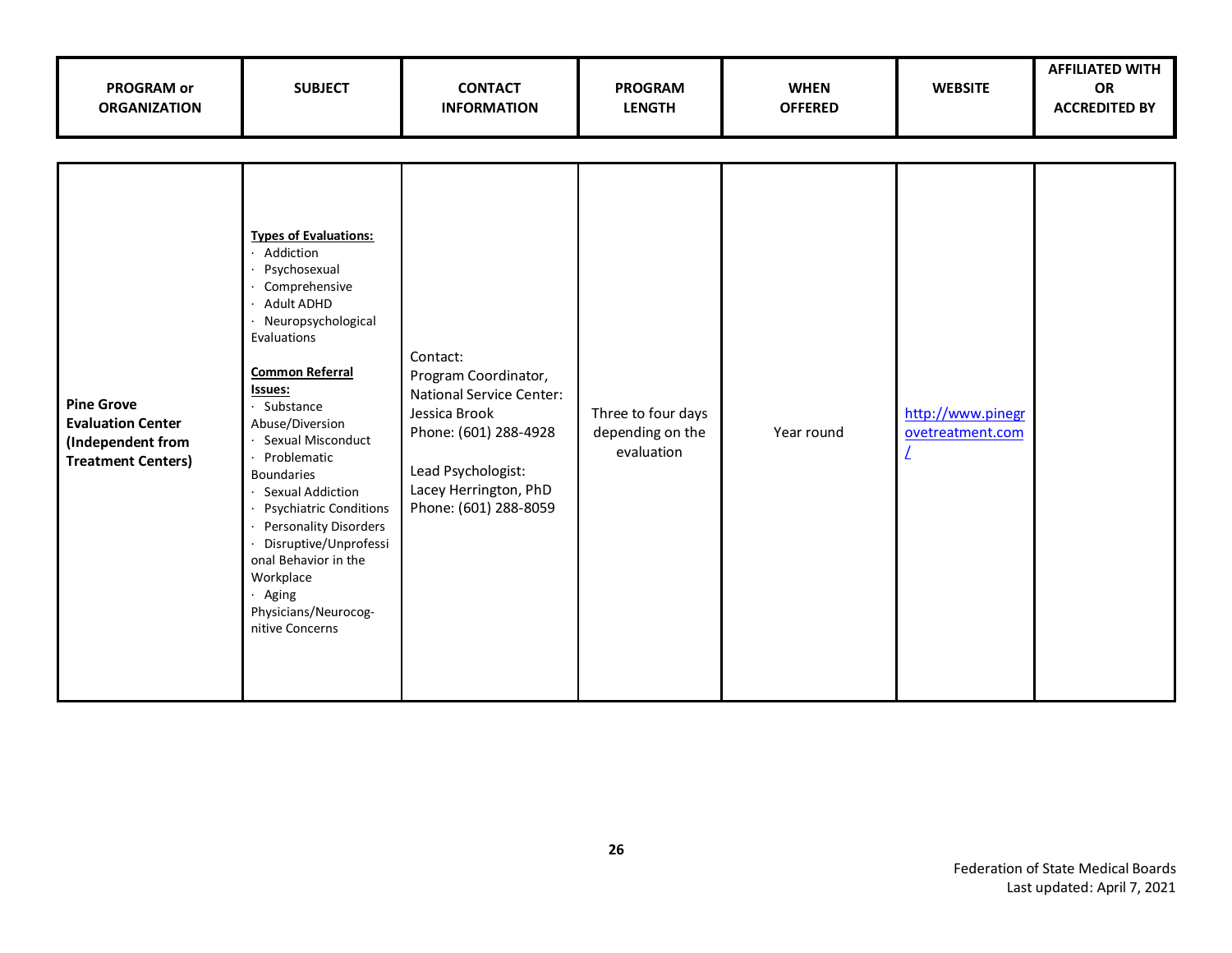| <b>PROGRAM or</b><br><b>ORGANIZATION</b>                                   | <b>SUBJECT</b>                                                                                                                                                                                                                       | <b>CONTACT</b><br><b>INFORMATION</b>                     | <b>PROGRAM</b><br><b>LENGTH</b>                                                                                                                                       | <b>WHEN</b><br><b>OFFERED</b>                                                                                       | <b>WEBSITE</b>           | <b>AFFILIATED WITH</b><br><b>OR</b><br><b>ACCREDITED BY</b>                                                                                                                                                                                                              |
|----------------------------------------------------------------------------|--------------------------------------------------------------------------------------------------------------------------------------------------------------------------------------------------------------------------------------|----------------------------------------------------------|-----------------------------------------------------------------------------------------------------------------------------------------------------------------------|---------------------------------------------------------------------------------------------------------------------|--------------------------|--------------------------------------------------------------------------------------------------------------------------------------------------------------------------------------------------------------------------------------------------------------------------|
| <b>PBI Education (formerly</b><br><b>Professional Boundaries,</b><br>Inc.) | Refining clinical and<br>team communication<br>skills and remediating<br>disruptive behaviors:<br>Elevating Civility and<br>Communication in<br><b>Health Care</b><br>(In-Person, 30 or 42<br><b>CME Hour Editions</b><br>Available) | Phone: (904) 800-1237<br>Email:<br>info@pbieducation.com | 3 days (Fri-Sun)<br><b>Editions Available</b><br>Essential: live<br>course<br>Extended: live<br>course + 12 hour<br>post course<br>teleconference<br>group discussion | Year round in PBI Virtual<br>Live Classroom™ format<br>and in Irvine, Houston,<br>New York, Chicago, and<br>Atlanta | www.pbieducation<br>.com | AMA PRA Cat 1 CME<br>through joint<br>providership with<br>University of<br>California, Irvine<br><b>School of Medicine</b><br>(PBI courses have<br>received referrals<br>from 100+ boards,<br>agencies, hospital<br>systems and<br>organizations in the<br>US & Canada) |
| <b>PBI Education (formerly</b><br><b>Professional Boundaries,</b><br>Inc.) | Managing Clinician -<br><b>Patients Conflicts</b><br>(Interactive Online, 2<br>CME Hours)                                                                                                                                            | Phone: (904) 800-1237<br>Email:<br>info@pbieducation.com | Self-paced, online 2<br>hours                                                                                                                                         | Year round online                                                                                                   | www.pbieducation<br>.com | AMA PRA Cat 1 CME<br>through joint<br>providership with<br>University of<br>California, Irvine<br><b>School of Medicine</b><br>(PBI courses have<br>received referrals<br>from 100+ boards,<br>agencies, hospital<br>systems and<br>organizations in the<br>US & Canada) |
| <b>PBI Education (formerly</b><br><b>Professional Boundaries,</b><br>Inc.) | <b>Medical Ethics and</b><br>Professionalism<br>(In-Person, 22 CME<br>Hours)                                                                                                                                                         | Phone: (904) 800-1237<br>Email:<br>info@pbieducation.com | 2 days (Fri-Sat OR<br>Sat-Sun), plus<br>optional 6 and 12<br>month follow-up                                                                                          | Year round in PBI Virtual<br>Live Classroom™ format<br>and in Irvine and San<br>Francisco                           | www.pbieducation<br>.com | AMA PRA Cat 1 CME<br>through joint<br>providership with<br>University of<br>California, Irvine<br>School of Medicine<br>(PBI courses have<br>received referrals<br>from 100+ boards,<br>agencies, hospital<br>systems and<br>organizations in the<br>US & Canada)        |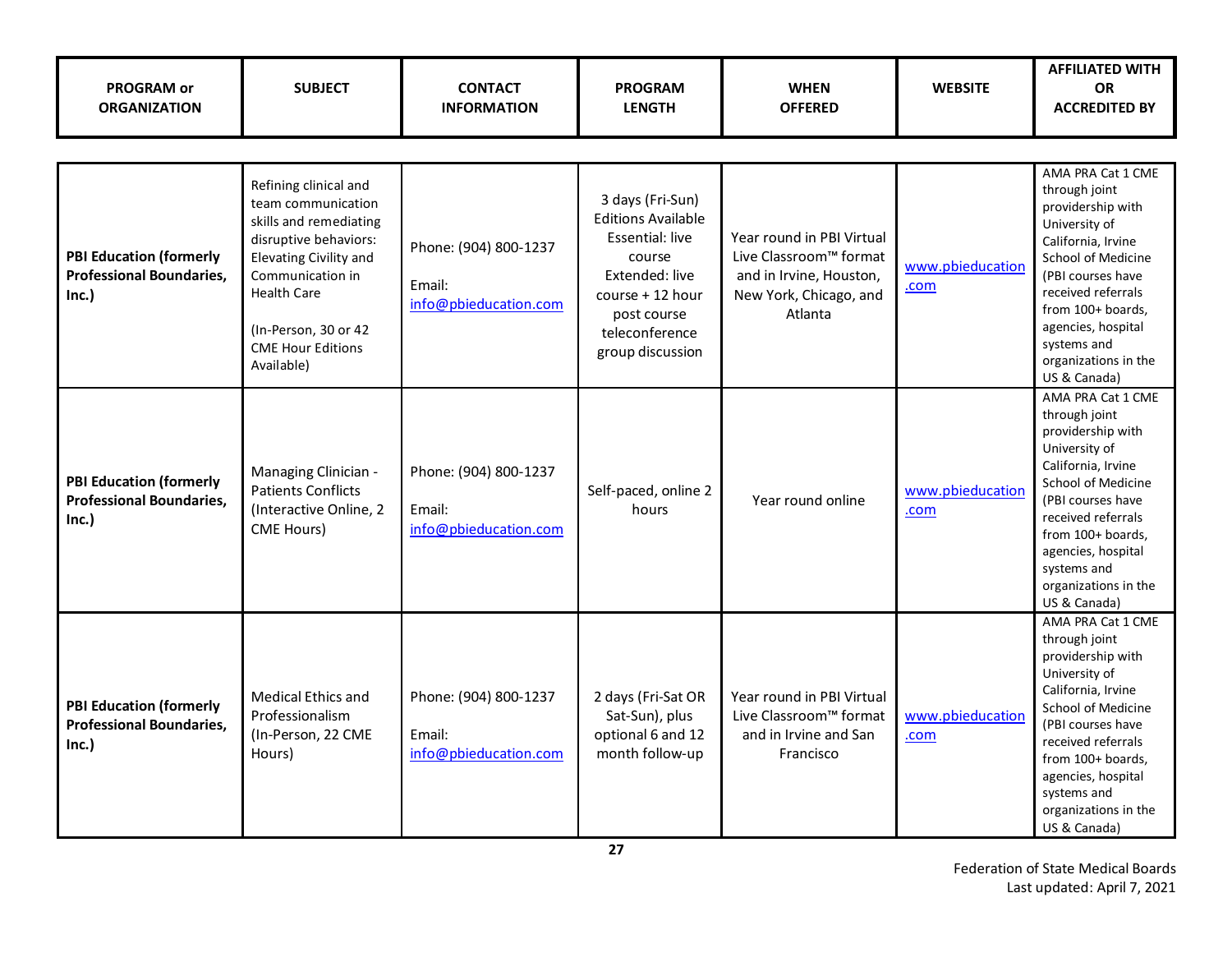| <b>PROGRAM or</b><br><b>ORGANIZATION</b>                                  | <b>SUBJECT</b>                                                                           | <b>CONTACT</b><br><b>INFORMATION</b>                     | <b>PROGRAM</b><br><b>LENGTH</b>                                                                                                                                                                                                 | <b>WHEN</b><br><b>OFFERED</b>                                         | <b>WEBSITE</b>           | <b>AFFILIATED WITH</b><br><b>OR</b><br><b>ACCREDITED BY</b>                                                                                                                                                                                                       |  |  |
|---------------------------------------------------------------------------|------------------------------------------------------------------------------------------|----------------------------------------------------------|---------------------------------------------------------------------------------------------------------------------------------------------------------------------------------------------------------------------------------|-----------------------------------------------------------------------|--------------------------|-------------------------------------------------------------------------------------------------------------------------------------------------------------------------------------------------------------------------------------------------------------------|--|--|
|                                                                           |                                                                                          |                                                          |                                                                                                                                                                                                                                 |                                                                       |                          |                                                                                                                                                                                                                                                                   |  |  |
| <b>PBI Education (formerly</b><br><b>Professional Boundaries,</b><br>Inc. | Medical Ethics and<br>Professionalism<br>(In-Person, 15 CME<br>Hours)                    | Phone: (904) 800-1237<br>Email:<br>info@pbieducation.com | 1 day (Sat)                                                                                                                                                                                                                     | Year round in PBI Virtual<br>Live Classroom™ format<br>and in Atlanta | www.pbieducation<br>.com | AMA PRA Cat 1 CME<br>through joint<br>providership with<br>University of<br>California, Irvine<br>School of Medicine<br>(PBI courses have<br>received referrals<br>from 100+ boards,<br>agencies, hospital<br>systems and<br>organizations in the<br>US & Canada) |  |  |
| <b>PBI Education (formerly</b><br><b>Professional Boundaries,</b><br>Inc. | <b>Medical Ethics and</b><br>Professionalism<br>(Teleconference, 15<br><b>CME Hours)</b> | Phone: (904) 800-1237<br>Email:<br>info@pbieducation.com | Self-paced, typically<br>takes attendees 4-6<br>weeks total to<br>complete online<br>readings and<br>assignments,<br>individual reviews<br>with faculty plus<br>four hour-long<br>weekly<br>teleconference<br>group discussions | Year round<br>online/conference call<br>format                        | www.pbieducation<br>.com | AMA PRA Cat 1 CME<br>through joint<br>providership with<br>University of<br>California, Irvine<br>School of Medicine<br>(PBI courses have<br>received referrals<br>from 100+ boards,<br>agencies, hospital<br>systems and<br>organizations in the<br>US & Canada) |  |  |
| <b>PBI Education (formerly</b><br><b>Professional Boundaries,</b><br>Inc. | Pharmacy Ethics and<br>Professionalism<br>(In-Person, 22 CPE<br>Hours)                   | Phone: (904) 800-1237<br>Email:<br>info@pbieducation.com | 2 days (Sat-Sun),<br>plus optional 6 and<br>12 month follow-up                                                                                                                                                                  | Year round in PBI Virtual<br>Live Classroom™ format<br>and in Irvine  | www.pbieducation<br>.com | <b>CAPE Accreditation,</b><br>California Pharmacy<br><b>Board Approved (PBI</b><br>courses have<br>received referrals<br>from 100+ regulatory<br>boards, agencies,<br>hospital systems, and<br>organizations in the<br>US and Canada)                             |  |  |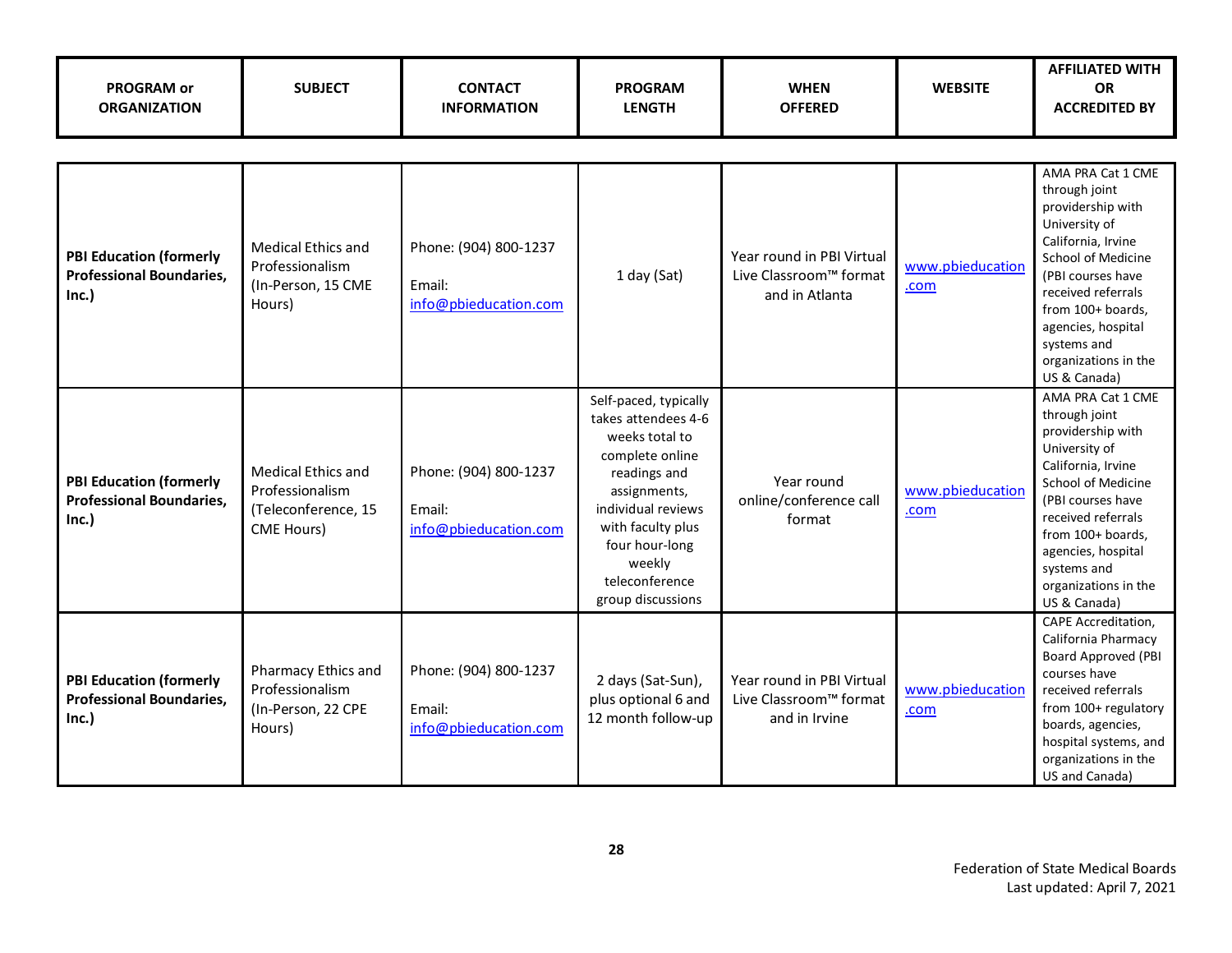| <b>PROGRAM or</b><br><b>ORGANIZATION</b>                                   | <b>SUBJECT</b>                                                                                                         | <b>CONTACT</b><br><b>INFORMATION</b>                     | <b>PROGRAM</b><br><b>LENGTH</b>                                                                                                                                                                                                                              | <b>WHEN</b><br><b>OFFERED</b>                                                                                       | <b>WEBSITE</b>           | <b>AFFILIATED WITH</b><br><b>OR</b><br><b>ACCREDITED BY</b>                                                                                                                                                                                                                     |  |  |
|----------------------------------------------------------------------------|------------------------------------------------------------------------------------------------------------------------|----------------------------------------------------------|--------------------------------------------------------------------------------------------------------------------------------------------------------------------------------------------------------------------------------------------------------------|---------------------------------------------------------------------------------------------------------------------|--------------------------|---------------------------------------------------------------------------------------------------------------------------------------------------------------------------------------------------------------------------------------------------------------------------------|--|--|
|                                                                            |                                                                                                                        |                                                          |                                                                                                                                                                                                                                                              |                                                                                                                     |                          |                                                                                                                                                                                                                                                                                 |  |  |
| <b>PBI Education (formerly</b><br><b>Professional Boundaries,</b><br>Inc.) | Maintaining Ethics,<br>Boundaries and<br>Professionalism in<br>Nursing (Interactive<br>Online Course, 3 CE<br>Hours)   | Phone: (904) 800-1237<br>Email:<br>info@pbieducation.com | Self-Paced Online, 3<br><b>Hours</b>                                                                                                                                                                                                                         | Year round online                                                                                                   | www.pbieducation<br>.com | California<br><b>Registered Nursing</b><br><b>CE Provider</b>                                                                                                                                                                                                                   |  |  |
| <b>PBI Education (formerly</b><br><b>Professional Boundaries,</b><br>Inc.  | Maintaining Ethics,<br>Boundaries and<br>Professionalism in<br>Nursing (Interactive<br>Online Course, 3 CE<br>Hours)   | Phone: (904) 800-1237<br>Email:<br>info@pbieducation.com | Self-Paced Online, 3<br><b>Hours</b>                                                                                                                                                                                                                         | Year round online                                                                                                   | www.pbieducation<br>.com | California<br><b>Registered Nursing</b><br><b>CE Provider</b>                                                                                                                                                                                                                   |  |  |
| <b>PBI Education (formerly</b><br><b>Professional Boundaries,</b><br>Inc.) | Professional<br><b>Boundaries and Ethics</b><br>Course<br>(In-Person, 24, 34, or<br>46 CME Hour Editions<br>Available) | Phone: (904) 800-1237<br>Email:<br>info@pbieducation.com | 3 days (Fri-Sun)<br><b>Editions Available</b><br>Essential: live course<br>Enhanced: 10 hour<br>online pre-course +<br>live course<br>Extended: 10 hour<br>online pre-course +<br>live course + 12 hour<br>post course<br>teleconference<br>group discussion | Year round in PBI Virtual<br>Live Classroom™ format<br>and in Irvine, Houston,<br>New York, Chicago, and<br>Atlanta | www.pbieducation<br>.com | AMA PRA Cat 1 CME<br>through joint<br>providership with<br>University of<br>California, Irvine<br>School of Medicine<br>(PBI courses have<br>received referrals<br>from 100+ regulatory<br>boards, agencies,<br>hospital systems, and<br>organizations in the<br>US and Canada) |  |  |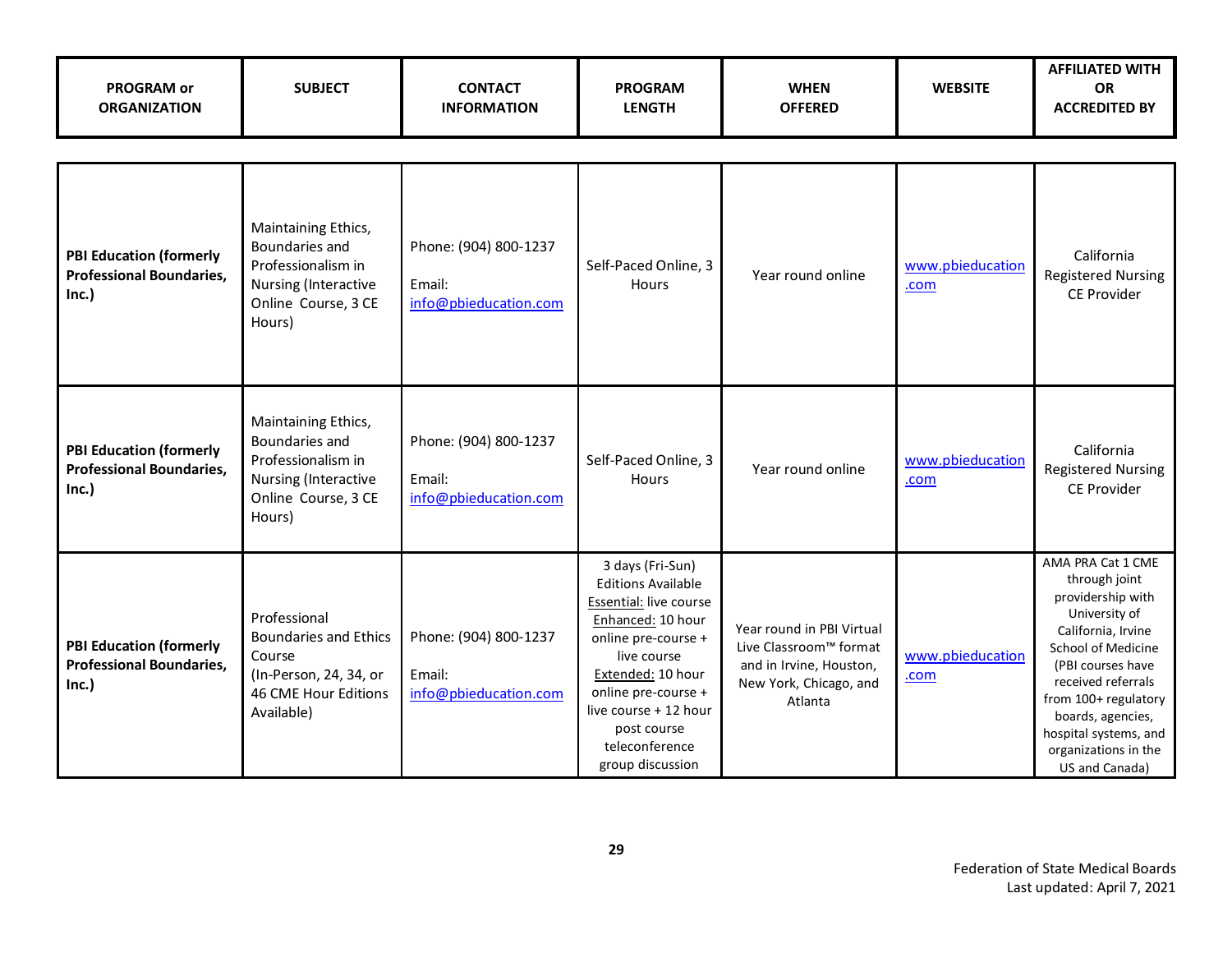| <b>PROGRAM or</b><br><b>ORGANIZATION</b>                                   | <b>SUBJECT</b>                                                                                                                                        | <b>CONTACT</b><br><b>INFORMATION</b>                     | <b>PROGRAM</b><br><b>LENGTH</b>                                                                                                                                                                                                                                | <b>WHEN</b><br><b>OFFERED</b>                  | <b>WEBSITE</b>           | <b>AFFILIATED WITH</b><br><b>OR</b><br><b>ACCREDITED BY</b>                                                                                                                                                                                                                            |
|----------------------------------------------------------------------------|-------------------------------------------------------------------------------------------------------------------------------------------------------|----------------------------------------------------------|----------------------------------------------------------------------------------------------------------------------------------------------------------------------------------------------------------------------------------------------------------------|------------------------------------------------|--------------------------|----------------------------------------------------------------------------------------------------------------------------------------------------------------------------------------------------------------------------------------------------------------------------------------|
|                                                                            |                                                                                                                                                       |                                                          |                                                                                                                                                                                                                                                                |                                                |                          |                                                                                                                                                                                                                                                                                        |
| <b>PBI Education (formerly</b><br><b>Professional Boundaries,</b><br>Inc.) | Professional<br><b>Boundaries and Risk</b><br>Management: A<br>Primer<br>(Teleconference, 20<br><b>CME Hours)</b><br><b>US and Canada</b><br>Editions | Phone: (904) 800-1237<br>Email:<br>info@pbieducation.com | Self-paced, typically<br>takes attendees 4-6<br>weeks total to<br>complete online<br>readings and<br>assignments,<br>individual reviews<br>with faculty plus four<br>hour-long weekly<br>teleconference group<br>discussions                                   | Year round<br>online/conference call<br>format | www.pbieducation<br>.com | AMA PRA Cat 1 CME<br>through joint<br>providership with<br>University of<br>California, Irvine<br>School of Medicine<br>(PBI courses have<br>received referrals<br>from 100+ regulatory<br>boards, agencies,<br>hospital systems, and<br>organizations in the<br>US and Canada)        |
| <b>PBI Education (formerly</b><br><b>Professional Boundaries,</b><br>Inc.) | Navigating<br>Professional<br>Boundaries in<br>Medicine<br>(Interactive Online, 2<br>CME Hours)                                                       | Phone: (904) 800-1237<br>Email:<br>info@pbieducation.com | Self-Paced Online, 2<br><b>Hours</b>                                                                                                                                                                                                                           | Year round<br>online/conference call<br>format | www.pbieducation<br>.com | AMA PRA Cat 1 CME<br>through joint<br>providership with<br>University of<br>California, Irvine<br><b>School of Medicine</b><br>(PBI courses have<br>received referrals<br>from 100+ regulatory<br>boards, agencies,<br>hospital systems, and<br>organizations in the<br>US and Canada) |
| <b>PBI Education (formerly</b><br><b>Professional Boundaries,</b><br>Inc.) | Accountability and<br>Extended Follow Up:<br>PBI Maintenance and<br>Accountability<br><b>Seminars</b><br>(Teleconference, 12<br><b>CME Hours</b> )    | Phone: (904) 800-1237<br>Email:<br>info@pbieducation.com | Self-paced, weekly<br>teleconference small<br>group seminars<br>moderated by faculty.<br>Offered in the<br>evening and designed<br>to elevate<br>accountability to self<br>and others. Available<br>to graduates of a live<br>PBI or PBI equivalent<br>course. | Year round<br>online/conference call<br>format | www.pbieducation<br>.com | AMA PRA Cat 1 CME<br>through joint<br>providership with<br>University of<br>California, Irvine<br><b>School of Medicine</b><br>(PBI courses have<br>received referrals<br>from 100+ regulatory<br>boards, agencies,<br>hospital systems, and<br>organizations in the<br>US and Canada) |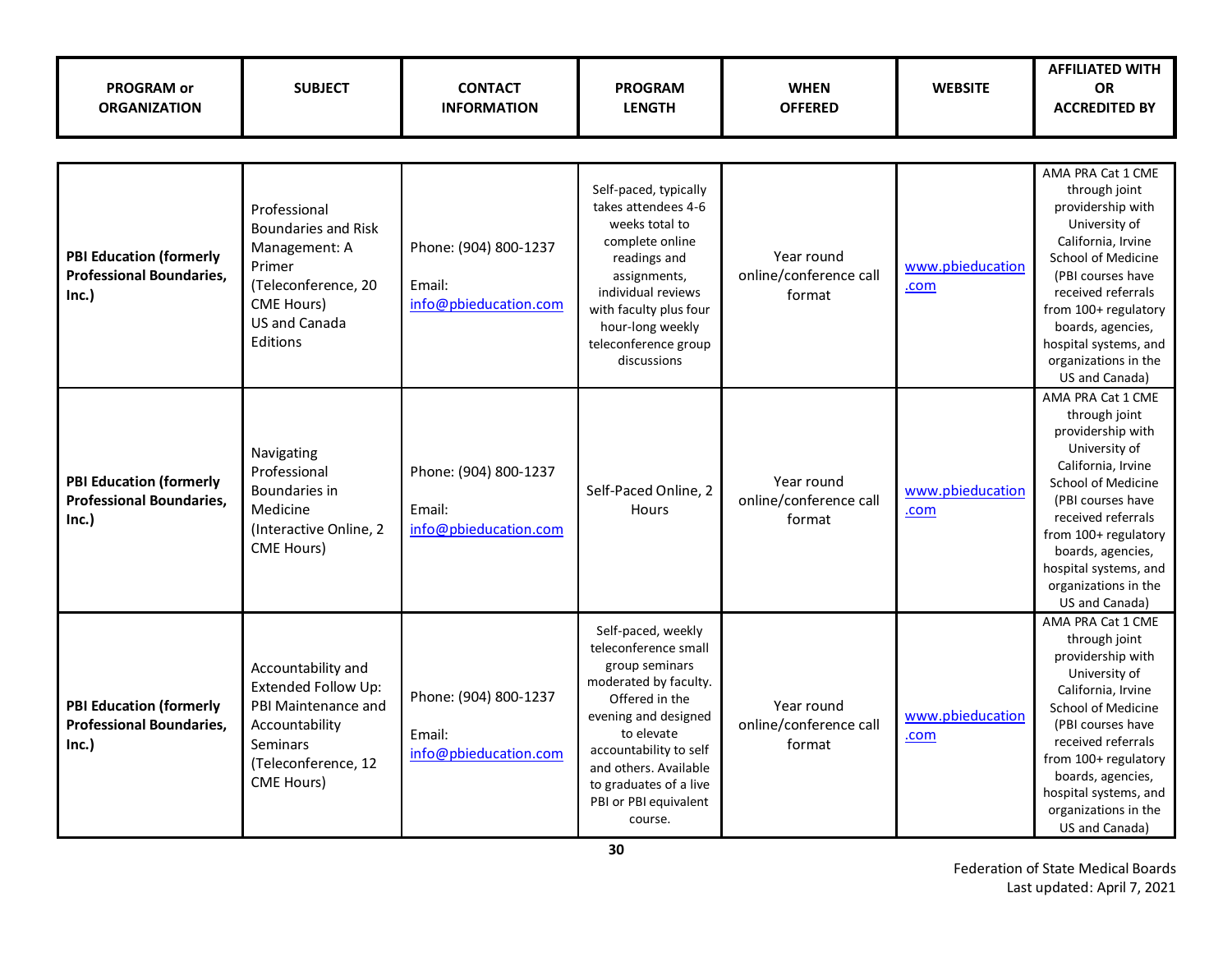| <b>PROGRAM or</b><br><b>ORGANIZATION</b>                                   | <b>SUBJECT</b>                                                                                                                         | <b>CONTACT</b><br><b>INFORMATION</b>                     | <b>PROGRAM</b><br><b>LENGTH</b>                                                                                                                                  | <b>WHEN</b><br><b>OFFERED</b>                                                                                       | <b>WEBSITE</b>           | <b>AFFILIATED WITH</b><br><b>OR</b><br><b>ACCREDITED BY</b>                                                                                                                                                                                                                            |
|----------------------------------------------------------------------------|----------------------------------------------------------------------------------------------------------------------------------------|----------------------------------------------------------|------------------------------------------------------------------------------------------------------------------------------------------------------------------|---------------------------------------------------------------------------------------------------------------------|--------------------------|----------------------------------------------------------------------------------------------------------------------------------------------------------------------------------------------------------------------------------------------------------------------------------------|
|                                                                            |                                                                                                                                        |                                                          |                                                                                                                                                                  |                                                                                                                     |                          |                                                                                                                                                                                                                                                                                        |
| <b>PBI Education (formerly</b><br><b>Professional Boundaries.</b><br>Inc.) | <b>Medical Record</b><br>Keeping<br>(In-Person, 17 or 30<br><b>CME Hour Editions</b><br>Available)                                     | Phone: (904) 800-1237<br>Email:<br>info@pbieducation.com | 2 days (Sat-Sun)<br>Editions Available -<br>Essential: live<br>course<br>Extended: live<br>course + 13 hour<br>post course<br>teleconference<br>group discussion | Year round in PBI Virtual<br>Live Classroom™ format<br>and in Irvine, Houston,<br>New York, Chicago, and<br>Atlanta | www.pbieducation<br>.com | AMA PRA Cat 1 CME<br>through joint<br>providership with<br>University of<br>California, Irvine<br><b>School of Medicine</b><br>(PBI courses have<br>received referrals<br>from 100+ regulatory<br>boards, agencies,<br>hospital systems, and<br>organizations in the<br>US and Canada) |
| <b>PBI Education (formerly</b><br><b>Professional Boundaries,</b><br>Inc.) | Prescribing Course:<br>Opioids, Pain<br>Management, and<br>Addiction<br>(In-Person, 21 or 33<br><b>CME Hour Editions</b><br>Available) | Phone: (904) 800-1237<br>Email:<br>info@pbieducation.com | 2 days (Sat-Sun)<br>Editions Available -<br>Essential: live<br>course<br>Extended: live<br>course + 12 hour<br>post course<br>teleconference<br>group discussion | Year round in PBI Virtual<br>Live Classroom™ format<br>and in Irvine, Houston,<br>New York, Chicago, and<br>Atlanta | www.pbieducation<br>.com | AMA PRA Cat 1 CME<br>through joint<br>providership with<br>University of<br>California, Irvine<br><b>School of Medicine</b><br>(PBI courses have<br>received referrals<br>from 100+ regulatory<br>boards, agencies,<br>hospital systems, and<br>organizations in the<br>US and Canada) |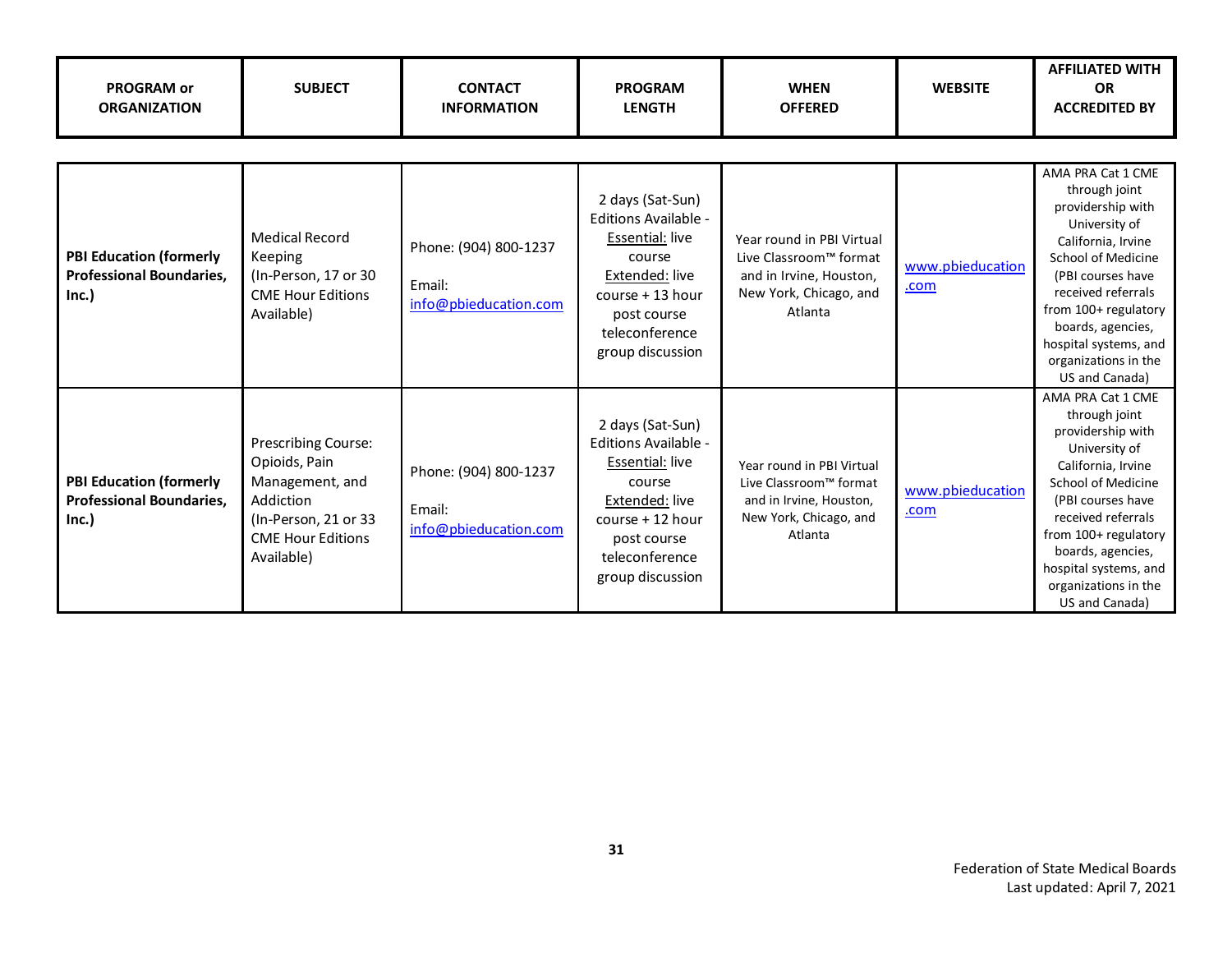| <b>PROGRAM or</b><br><b>ORGANIZATION</b>                                                      | <b>SUBJECT</b>                                                                                                                        | <b>CONTACT</b><br><b>INFORMATION</b>                                                                                                                                          | <b>PROGRAM</b><br><b>LENGTH</b>             | <b>WHEN</b><br><b>OFFERED</b>                                         | <b>WEBSITE</b>                                     | <b>AFFILIATED WITH</b><br><b>OR</b><br><b>ACCREDITED BY</b>                                                                                                                                                                                                                     |  |  |
|-----------------------------------------------------------------------------------------------|---------------------------------------------------------------------------------------------------------------------------------------|-------------------------------------------------------------------------------------------------------------------------------------------------------------------------------|---------------------------------------------|-----------------------------------------------------------------------|----------------------------------------------------|---------------------------------------------------------------------------------------------------------------------------------------------------------------------------------------------------------------------------------------------------------------------------------|--|--|
|                                                                                               |                                                                                                                                       |                                                                                                                                                                               |                                             |                                                                       |                                                    |                                                                                                                                                                                                                                                                                 |  |  |
| <b>PBI Education (formerly</b><br><b>Professional Boundaries,</b><br>Inc.)                    | <b>PBI Best Practice</b><br>Prescribing: Opioids,<br>Pain Management,<br>and Addiction<br>(Interactive Online<br>Course, 3 CME Hours) | Phone: (904) 800-1237<br>Email:<br>info@pbieducation.com                                                                                                                      | Self-Paced Online, 3<br>Hours               | Year round online                                                     | www.pbieducation<br>.com                           | AMA PRA Cat 1 CME<br>through joint<br>providership with<br>University of<br>California, Irvine<br>School of Medicine<br>(PBI courses have<br>received referrals<br>from 100+ regulatory<br>boards, agencies,<br>hospital systems, and<br>organizations in the<br>US and Canada) |  |  |
| <b>PBI Education (formerly</b><br><b>Professional Boundaries,</b><br>Inc.)                    | Laws and Rules<br>Course:<br>Florida Edition<br>(In-Person Course, 5<br><b>CME Hours)</b>                                             | Phone: (904) 800-1237<br>Email:<br>info@pbieducation.com                                                                                                                      | 1 day (Sat)                                 | Year round in PBI Virtual<br>Live Classroom™ format<br>and in Orlando | www.pbieducation<br>.com                           | AMA PRA Cat 1 CME<br>through joint<br>providership with<br>University of<br>California, Irvine<br>School of Medicine<br>(PBI courses have<br>received referrals<br>from 100+ regulatory<br>boards, agencies,<br>hospital systems, and<br>organizations in the<br>US and Canada) |  |  |
| <b>Positive Sobriety Institute</b><br>680 N Lake Shore Drive,<br>Ste 800<br>Chicago, IL 60611 | Addiction/Dual<br>Diagnosis treatment<br>program for<br>professionals                                                                 | <b>Becky Thompson Sadler</b><br>(630) 212-3918<br>bthompson@rivermendhea<br>Ith.com<br><b>Dominic Angres</b><br>(630) 542-2249<br>domangres@positivesobrie<br>tyinstitute.com | 6-8 weeks<br>(average length of<br>program) | Year Round                                                            | https://www.posit<br>ivesobrietyinstitut<br>e.com/ | Joint Commission                                                                                                                                                                                                                                                                |  |  |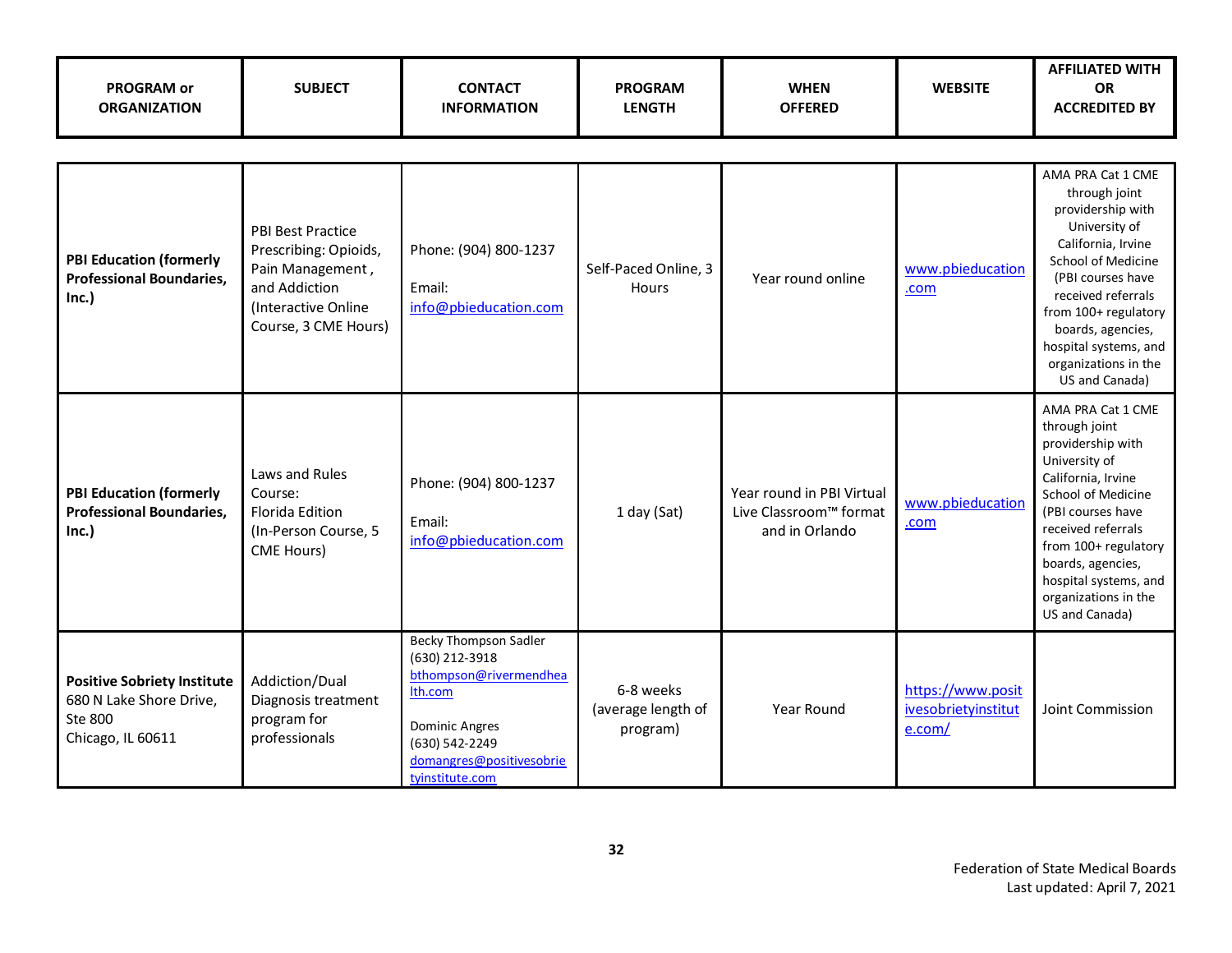| <b>PROGRAM or</b><br><b>ORGANIZATION</b>                                                         | <b>SUBJECT</b>                                                                                                                                                                                                                                                                                                                                                                                                                                                                                                                                                                                                                                                                                                                                                                                                                                                                                                     | <b>CONTACT</b><br><b>INFORMATION</b>                                                                                                                                                                                                              | <b>PROGRAM</b><br><b>LENGTH</b>                                                | <b>WHEN</b><br><b>OFFERED</b> | <b>WEBSITE</b>                              | <b>AFFILIATED WITH</b><br>OR<br><b>ACCREDITED BY</b> |
|--------------------------------------------------------------------------------------------------|--------------------------------------------------------------------------------------------------------------------------------------------------------------------------------------------------------------------------------------------------------------------------------------------------------------------------------------------------------------------------------------------------------------------------------------------------------------------------------------------------------------------------------------------------------------------------------------------------------------------------------------------------------------------------------------------------------------------------------------------------------------------------------------------------------------------------------------------------------------------------------------------------------------------|---------------------------------------------------------------------------------------------------------------------------------------------------------------------------------------------------------------------------------------------------|--------------------------------------------------------------------------------|-------------------------------|---------------------------------------------|------------------------------------------------------|
|                                                                                                  |                                                                                                                                                                                                                                                                                                                                                                                                                                                                                                                                                                                                                                                                                                                                                                                                                                                                                                                    |                                                                                                                                                                                                                                                   |                                                                                |                               |                                             |                                                      |
| <b>Professional Renewal</b><br>Center<br>1421 Research Park Dr<br>Suite 3B<br>Lawrence, KS 66049 | Comprehensive<br>Multidisciplinary<br>Evaluations<br>Common Issues Leading<br>to Evaluation:<br>$\bullet$<br>Disruptive/Unprofessional<br>Behavior (Disrupts team<br>functioning - e.g., anger<br>outbursts or poor<br>communication)<br>• Substance Abuse<br>(Including dual-diagnosis<br>and repeated relapses)<br>• Sexual Misconduct/Poor<br>Boundaries (Inappropriate<br>relationships or<br>boundaries with patients<br>or staff, including poor<br>boundaries surrounding<br>prescribing)<br>• Aging Physicians (Can<br>include thorough<br>neuropsychological<br>evaluation to help<br>determine fitness to<br>practice)<br>• Medical Conditions<br><b>Impacting Performance</b><br>(Head injury, status-post<br>serious health condition)<br>• Psychiatric Conditions<br>that could Potentially<br>Affect Professional<br>Performance (Anxiety,<br>depression, burnout,<br>cognitive impairment,<br>PTSD) | Contact:<br>Betsy White Williams,<br>PhD-Clinical Director<br>bwilliams@prckansas.or<br>$\mathbf{g}$<br>Erica Herrman- Office<br>Administrator<br>eherrman@prckansas.or<br>$\mathbf{g}$<br>Phone:<br>(785) 842-9772<br>(877) 978-4772 (toll free) | 2-5 days,<br>which can include<br>weekends, based<br>upon referral<br>question | Evaluations weekly            | www.prckansas.or<br>$\overline{\mathbf{g}}$ |                                                      |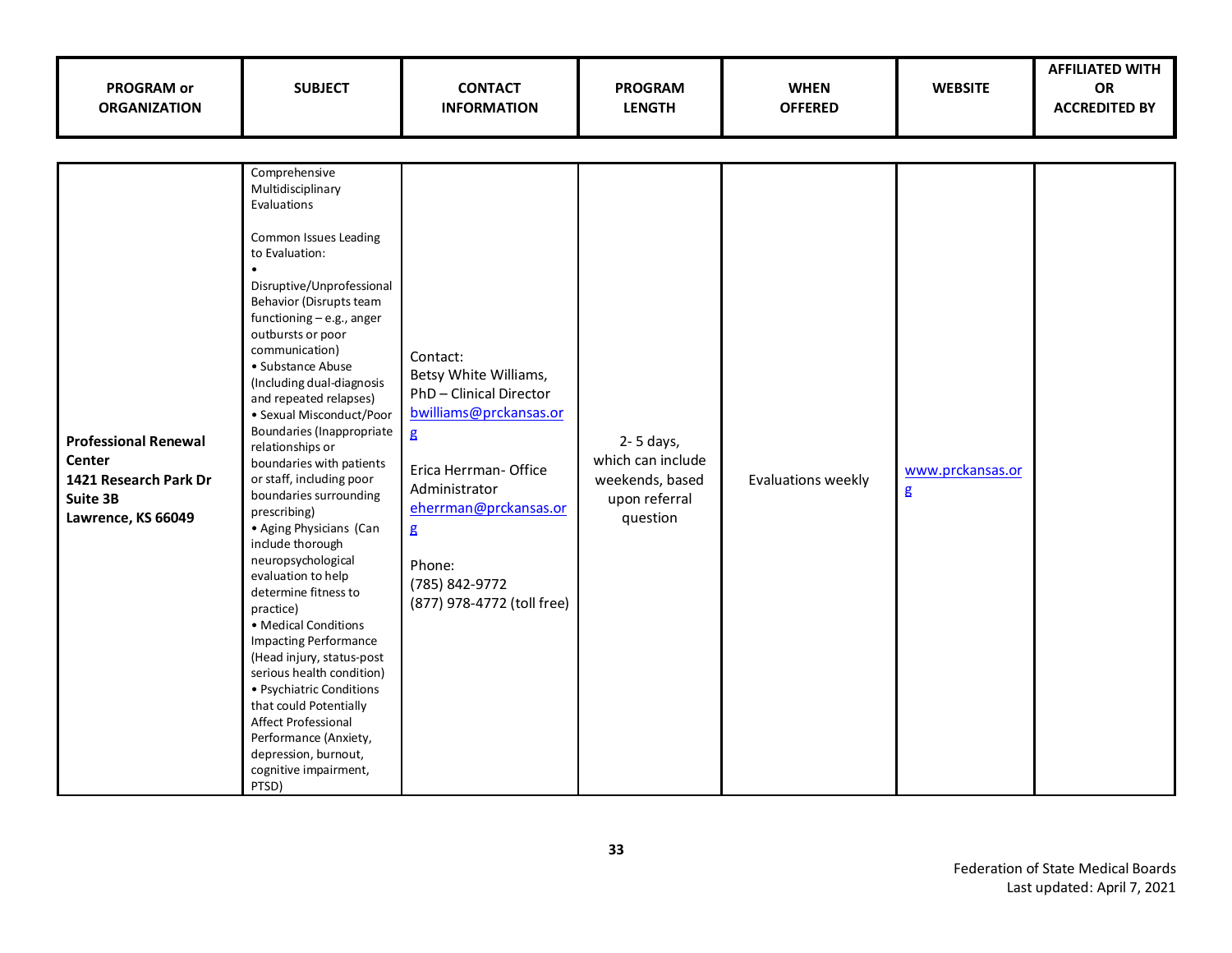| <b>PROGRAM or</b><br><b>ORGANIZATION</b>                                                         | <b>SUBJECT</b>                                                                                                                                                                                                                                                                                                                                                                                                                                                                                                                                                                                                                                                                                                     | <b>CONTACT</b><br><b>INFORMATION</b>                                                                                                                                                                                                           | <b>PROGRAM</b><br><b>LENGTH</b>                                                                                                        | <b>WHEN</b><br><b>OFFERED</b> | <b>WEBSITE</b>                  | <b>AFFILIATED WITH</b><br><b>OR</b><br><b>ACCREDITED BY</b> |
|--------------------------------------------------------------------------------------------------|--------------------------------------------------------------------------------------------------------------------------------------------------------------------------------------------------------------------------------------------------------------------------------------------------------------------------------------------------------------------------------------------------------------------------------------------------------------------------------------------------------------------------------------------------------------------------------------------------------------------------------------------------------------------------------------------------------------------|------------------------------------------------------------------------------------------------------------------------------------------------------------------------------------------------------------------------------------------------|----------------------------------------------------------------------------------------------------------------------------------------|-------------------------------|---------------------------------|-------------------------------------------------------------|
|                                                                                                  |                                                                                                                                                                                                                                                                                                                                                                                                                                                                                                                                                                                                                                                                                                                    |                                                                                                                                                                                                                                                |                                                                                                                                        |                               |                                 |                                                             |
| <b>Professional Renewal</b><br>Center<br>1421 Research Park Dr<br>Suite 3B<br>Lawrence, KS 66049 | Day Treatment<br>Program/Partial<br>Hospitalization<br>Focused, individualized<br>multidisciplinary<br>treatment approach<br>• Unprofessional<br>behavior (Including<br>disruptive/ distressed<br>physicians; burnout;<br>procrastination/timely<br>record-keeping)<br>• Professionalism<br>(Sexual misconduct;<br>issues surrounding<br>prescribing patterns)<br>• Psychiatric<br>(Including but not<br>limited to depression;<br>severe anxiety; PTSD;<br>ADHD; other<br>psychiatric conditions<br>that could interfere<br>with workplace<br>performance)<br>· Dual-Diagnosis<br>(Individuals who have<br>had repeated relapses;<br>co-morbid substance<br>use difficulties with<br>psychiatric<br>condition(s)) | Contact:<br>Betsy White Williams,<br>PhD-Clinical Director<br>bwilliams@prckansas.or<br>$\mathbf g$<br>Erica Herrman-Office<br>Administrator<br>eherrman@prckansas.or<br>$\mathbf g$<br>Phone:<br>(785) 842-9772<br>(877) 978-4772 (toll free) | Varies depending<br>on progress of<br>client<br>Program runs 7<br>days a week to<br>maximize client's<br>time away from<br>home/office | Admissions daily              | www.prckansas.or<br>$\mathbf g$ |                                                             |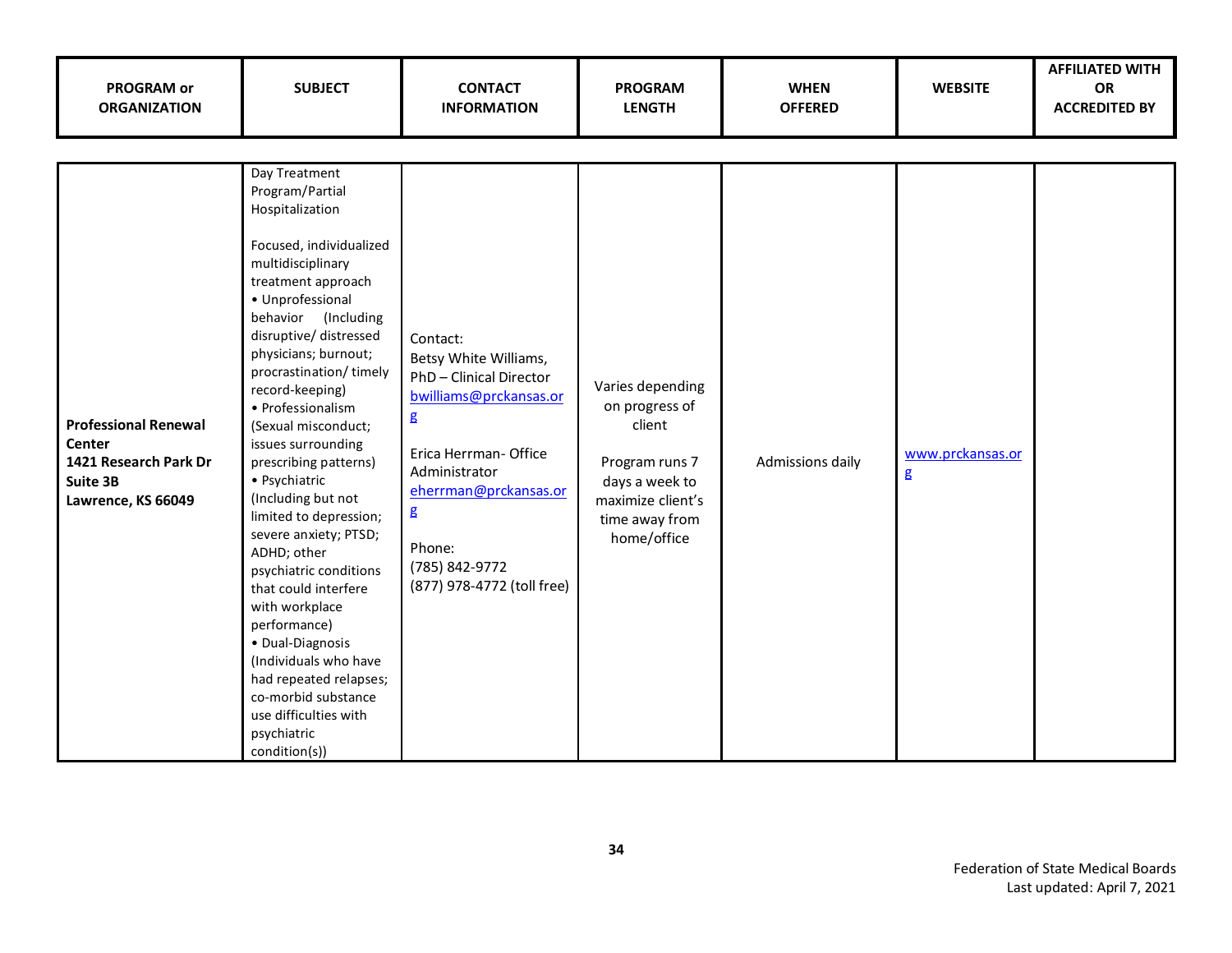| <b>PROGRAM or</b><br><b>ORGANIZATION</b>                                                              | <b>SUBJECT</b>                                                                                                                                                                                                                                                             | <b>CONTACT</b><br><b>INFORMATION</b>                                                                                                                                                                                        | <b>PROGRAM</b><br><b>LENGTH</b> | <b>WHEN</b><br><b>OFFERED</b> | <b>WEBSITE</b>                                                                                                                  | <b>AFFILIATED WITH</b><br>OR<br><b>ACCREDITED BY</b> |
|-------------------------------------------------------------------------------------------------------|----------------------------------------------------------------------------------------------------------------------------------------------------------------------------------------------------------------------------------------------------------------------------|-----------------------------------------------------------------------------------------------------------------------------------------------------------------------------------------------------------------------------|---------------------------------|-------------------------------|---------------------------------------------------------------------------------------------------------------------------------|------------------------------------------------------|
| <b>Professional Renewal</b><br>Center<br>1421 Research Park Dr<br>Suite 3B<br>Lawrence, KS 66049      | Program for<br>Disruptive<br>(Distressed)<br>Physicians                                                                                                                                                                                                                    | Contact:<br>Betsy White Williams,<br>PhD-Clinical Director<br>bwilliams@prckansas.or<br>g<br>Erica Herrman- Office<br>Administrator<br>eherrman@prckansas.or<br>g<br>Phone:<br>(785) 842-9772<br>(877) 978-4772 (toll free) | 3 days                          | 2021: TBD                     | www.prckansas.or<br>$\mathbf{g}$                                                                                                |                                                      |
| <b>The Menninger Clinic</b><br><b>Professionals Program</b><br>12301 Main Street<br>Houston, TX 77035 | Custom Assessment<br>Program to help<br>professionals dealing<br>with:<br>• Drug or alcohol<br>addiction<br>• Psychiatric and co-<br>occurring disorders<br>• Sexual boundary<br>violations<br>• Disruptive behavior<br>in the workplace<br>• Career stress and<br>burnout | Care Coordinator:<br>(713) 275-5400                                                                                                                                                                                         | Customized<br>Program           | Year Round                    | https://www.men<br>ningerclinic.com/tr<br>eatment/treatmen<br>t-for-<br>adults/inpatient-<br>programs/professi<br>onals-program | The Joint<br>Commission                              |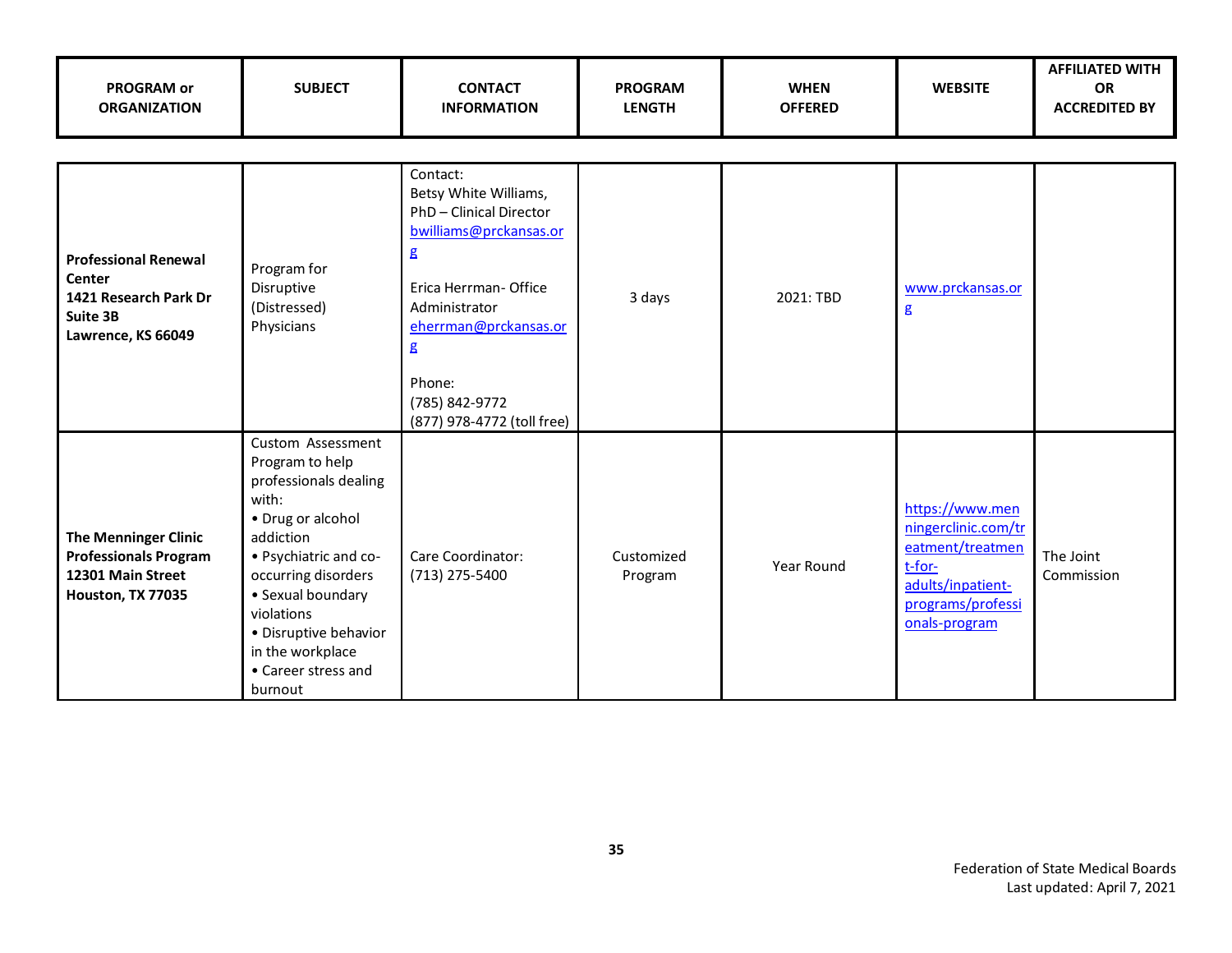| <b>PROGRAM or</b><br><b>ORGANIZATION</b>                                          | <b>SUBJECT</b>                                                                                                                 | <b>CONTACT</b><br><b>INFORMATION</b>                                                                             | <b>PROGRAM</b><br><b>LENGTH</b> | <b>WHEN</b><br><b>OFFERED</b>                                                                                      | <b>WEBSITE</b>                                                               | <b>AFFILIATED WITH</b><br><b>OR</b><br><b>ACCREDITED BY</b>                                                                                                      |
|-----------------------------------------------------------------------------------|--------------------------------------------------------------------------------------------------------------------------------|------------------------------------------------------------------------------------------------------------------|---------------------------------|--------------------------------------------------------------------------------------------------------------------|------------------------------------------------------------------------------|------------------------------------------------------------------------------------------------------------------------------------------------------------------|
| <b>Providence Treatment</b><br>1528 Walnut St. Ste 1410<br>Philadelphia, PA 19102 | • Addiction treatment<br>services<br>• Comprehensive<br>evaluation for<br>addiction                                            | Phone:<br>(866) 622-6211<br>(888) 373-9844<br>Email:<br>info@providencetreatm<br>ent.com                         | 2 days                          | Year round                                                                                                         | www.providencetr<br>eatment.com                                              | The Joint<br>Commission                                                                                                                                          |
| <b>Sante Center for Healing</b><br>914 Country Club Rd<br><b>Argyle, TX 76226</b> | Licensed Professional<br>Assessment<br><b>Maintaining Proper</b><br><b>Boundaries Course</b><br>Professional Health<br>Program | <b>Contact: Hollie Higgins</b><br>Phone:<br>(800) 258-4250<br>(940) 464-7222<br>Email:<br>hollie@santecenter.com |                                 | Assessment & Health<br>programs are offered<br>year-round.<br><b>Boundaries Course</b><br>offered 3-4 times a year | www.santecenter.<br>com<br>www.santecenter.<br>com/professionals<br>-program | American College<br>of Emergency<br>Physicians, Univ of<br>TX Southwestern<br>Medical Center,<br>Santé Institute of<br>Professional<br>Education and<br>Research |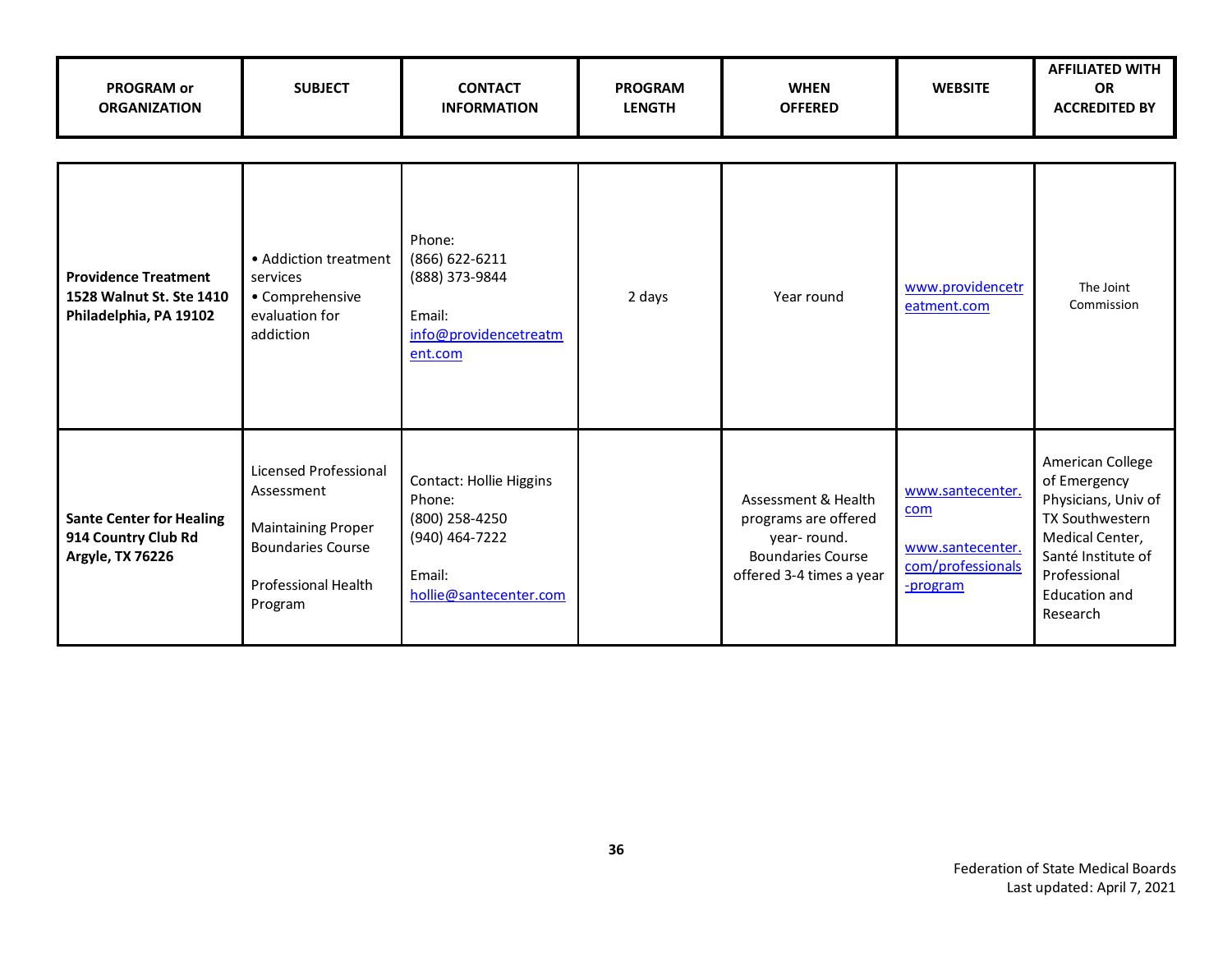| <b>PROGRAM or</b><br><b>ORGANIZATION</b>                                                                                                                            | <b>SUBJECT</b>                                                                                                                            | <b>CONTACT</b><br><b>INFORMATION</b>                                   | <b>PROGRAM</b><br><b>LENGTH</b>    | <b>WHEN</b><br><b>OFFERED</b>                           | <b>WEBSITE</b>                                                                                                              | <b>AFFILIATED WITH</b><br><b>OR</b><br><b>ACCREDITED BY</b>                            |
|---------------------------------------------------------------------------------------------------------------------------------------------------------------------|-------------------------------------------------------------------------------------------------------------------------------------------|------------------------------------------------------------------------|------------------------------------|---------------------------------------------------------|-----------------------------------------------------------------------------------------------------------------------------|----------------------------------------------------------------------------------------|
|                                                                                                                                                                     |                                                                                                                                           |                                                                        |                                    |                                                         |                                                                                                                             |                                                                                        |
| <b>VCAP (Vanderbilt</b><br>Comprehensive<br><b>Assessment Program, for</b><br>professionals)<br>1601 23rd Avenue South,<br><b>Suite 3010</b><br>Nashville, TN 37212 | Independent,<br>comprehensive<br>fitness for duty<br>evaluation, providing<br>recommendations if<br>indicated.                            | Contact:<br>Ron Neufeld, BSW,<br><b>LADAC</b><br>Phone: (615) 322-4567 | 2-4 Days                           | Year Round                                              | www.VanderbiltV<br>CAP.com                                                                                                  | Vanderbilt<br><b>University Medical</b><br>Center                                      |
| <b>Western Institute of Legal</b><br><b>Medicine (WILM)</b><br>1700 South El Camino<br>Real<br>Suite 204<br>San Mateo, CA 94402                                     | <b>Prescribing Practices</b><br>and Management of<br>Chronic Pain and<br>Substance Use<br>Disorder<br>21.0 AMA PRA<br>Category 1 CreditTM | Phone: (650) 212-4904<br>Email:<br>Administrator@WILM-<br>Ed.org       | $2\frac{1}{2}$ days<br>$(Fri-Sun)$ | 2021: (Virtual)<br>Apr 29-May 1<br>Aug 26-28<br>Dec 3-5 | https://wilm-<br>ed.org/prescribing<br>-practices-and-<br>management-of-<br>pain-and-<br>substance-use-<br>disorder-course/ | Accepted by<br>Medical Board of<br>California<br>American College<br>of Legal Medicine |
| <b>Western Institute of Legal</b><br><b>Medicine (WILM)</b><br>1700 South El Camino<br>Real<br>Suite 204<br>San Mateo, CA 94402                                     | <b>Medical Record</b><br>Keeping<br>19.0 AMA PRA<br>Category 1 CreditTM                                                                   | Phone: (650) 212-4904<br>Email:<br>Administrator@WILM-<br>Ed.org       | 2 days                             | 2021: (Virtual)<br>June 26-27<br>Oct 23-24              | https://wilm-<br>ed.org/medical-<br>record-keeping-<br>course/                                                              | Accepted by<br>Medical Board of<br>California<br>American College<br>of Legal Medicine |